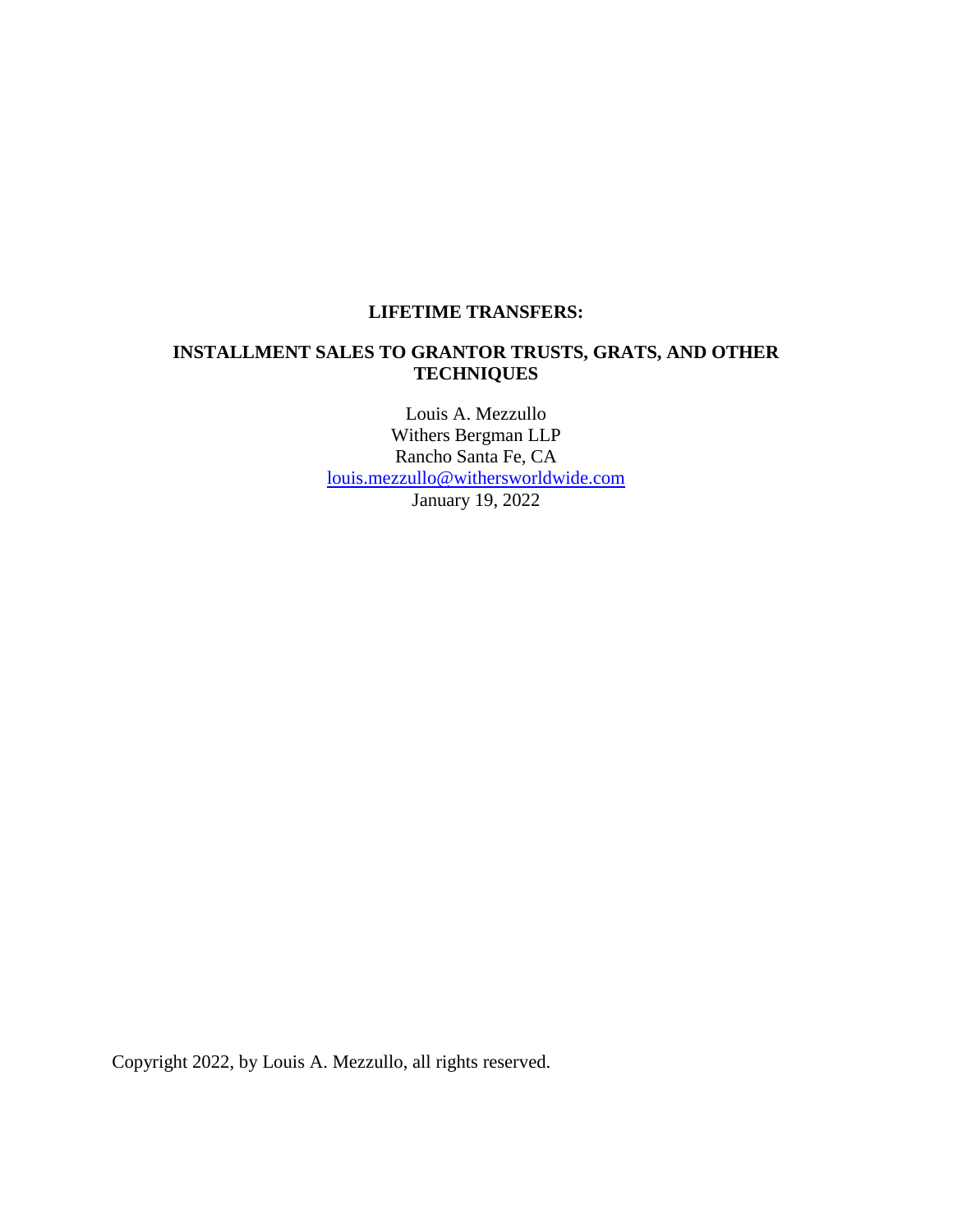# **TABLE OF CONTENTS**

# **Page**

| $\mathbf{I}$ . |                 |  |  |
|----------------|-----------------|--|--|
|                | А.              |  |  |
|                | <b>B.</b>       |  |  |
|                | $\mathcal{C}$ . |  |  |
|                | D.              |  |  |
|                | Е.              |  |  |
|                | F.              |  |  |
|                | G.              |  |  |
|                | Η.              |  |  |
| II.            |                 |  |  |
|                | A.              |  |  |
|                | B.              |  |  |
|                | C.              |  |  |
|                | D.              |  |  |
|                | Ε.              |  |  |
| Ш.             |                 |  |  |
|                | A.              |  |  |
|                | Β.              |  |  |
|                | C.              |  |  |
|                |                 |  |  |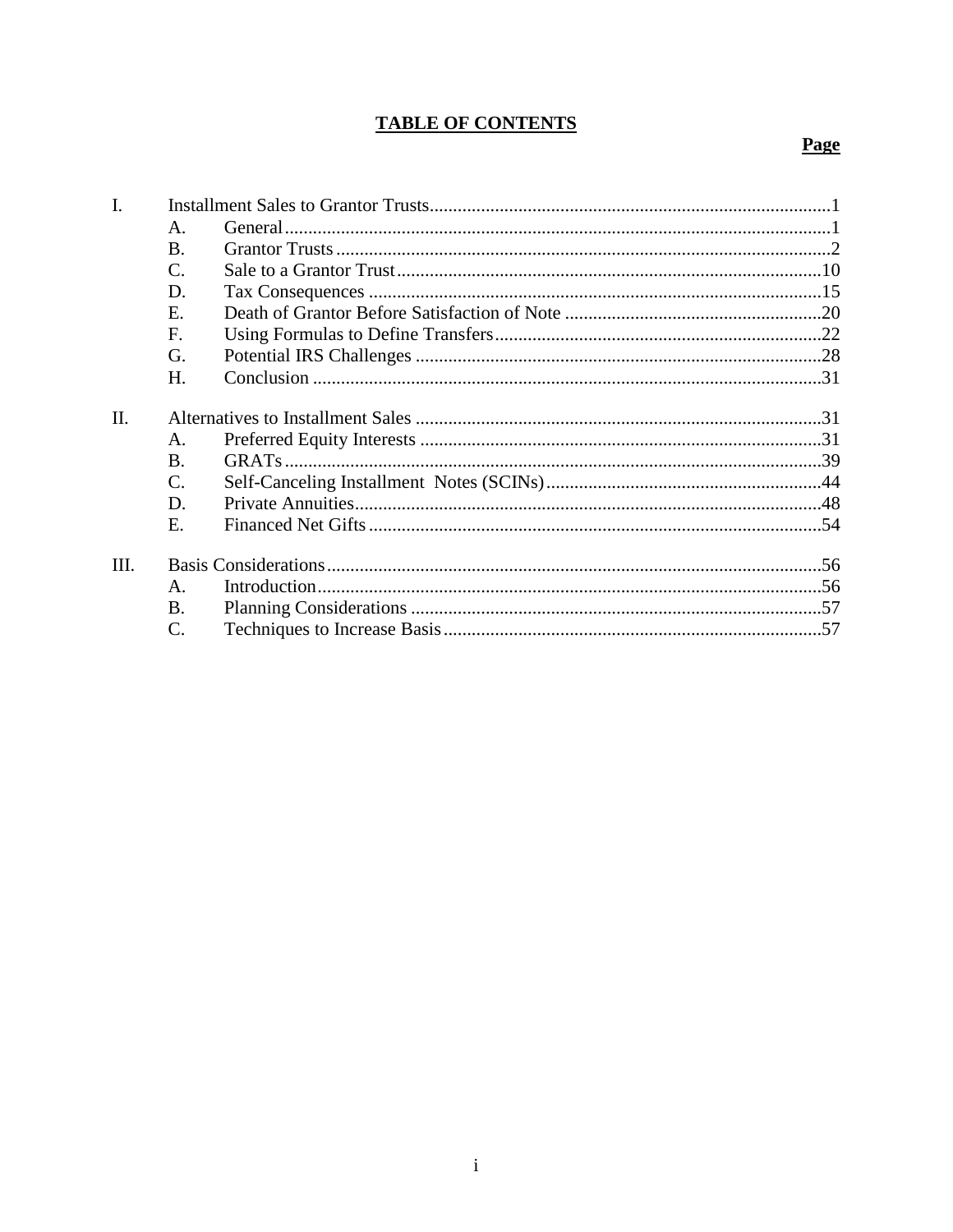#### **LIFETIME TRANSFERS:**

#### **INSTALLMENT SALES TO GRANTOR TRUSTS, GRATS, AND OTHER TECHNIQUES**

Louis A. Mezzullo Withers Bergman LLP Rancho Santa Fe, CA [louis.mezzullo@withersworldwide.com](mailto:louis.mezzullo@withersworldwide.com) January 19, 2022

#### **I. Installment Sales to Grantor Trusts**

- A. General
	- 1. Freezing techniques have long been a popular way of reducing federal transfer taxes.
	- 2. A freezing technique is a transaction by which an asset's value is frozen for purposes of determining the transferor's transfer tax base, which is the total value of his or her adjusted taxable gifts during lifetime and his or her taxable estate at death.
		- a. For example, a gift of Blackacre today, when Blackacre is worth \$100,000, will freeze the value of Blackacre at \$100,000 forever when determining the value of the transferor's transfer tax base, assuming Blackacre will not be brought back into the transferor's estate under I.R.C. § 2036, 2037 or 2038 because the grantor has retained some right or power over Blackacre.
			- (1) The donor's adjusted taxable gifts will include the \$100,000 gift, assuming the donor has already used his or her entire annual gift tax exclusion for the year in which Blackacre was gifted.
		- b. Selling Blackacre for \$100,000 will also freeze its value for transfer tax purposes, but the \$100,000 received in exchange will ultimately increase the seller's transfer tax base if it is invested in some other type of asset that produces income or grows in value, or both.
			- (1) A sale of Blackacre will also result in a capital gain for the seller to the extent the fair market value of Blackacre exceeds the transferor's basis in it.
			- (2) For example, if the transferor's basis in Blackacre is \$10,000, the transferor will recognize \$90,000 of capital gain, resulting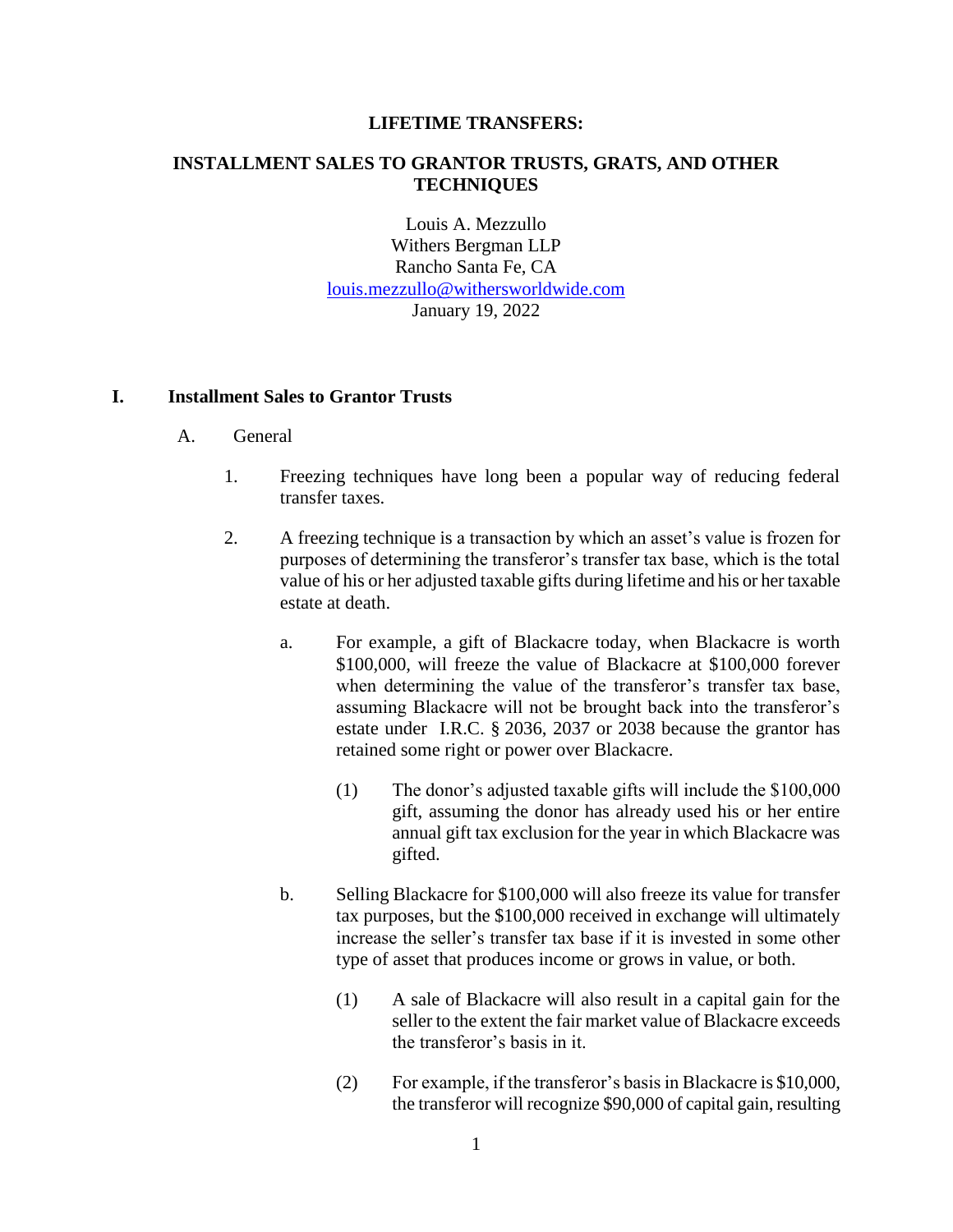in a capital gain tax of \$18,000, assuming Blackacre is a capital asset and the capital gain tax rate is 20%.

- 3. One type of freezing technique is a sale of an asset to a grantor trust, usually on the installment basis.
	- a. Installment sales to grantor trusts, sometimes referred to as "defective grantor trusts," have become a popular estate planning technique in recent years.
	- b. The technique freezes the value of the transferred assets at their current fair market value, while the grantor receives the interest payments on the installment note, which are hopefully less than the growth in the value of the transferred assets.
	- c. The transaction should not result in any income tax consequences because it is disregarded as a sale to oneself since the grantor is treated as owning the trust assets for income tax purposes.
	- d. The installment sale method also allows the trust time to pay the principal, hopefully out of earnings produced by the trust assets, although the installment payments should bear no relationship to the earnings of the assets sold to the trust; otherwise the trust assets may still be included in the transferor's estate. I.R.C.  $\S 2036(a)(1)$ .

## B. Grantor Trusts

- 1. Definition
	- a. A grantor trust is a trust the assets of which are treated for income tax purposes under I.R.C. §§ 671 through 679 as owned by someone other than the trustee, and who is in most cases the person who transferred the assets to the trust.
	- b. Because the grantor is treated as the owner of the assets in the trust, the grantor reports on his or her own income tax return the income generated by the trust assets.
	- c. A trust will be a grantor trust only in part if someone other than the person treated as the grantor also transferred assets to the trust.
		- (1) More than one person may be treated as a grantor with respect to the same trust, in which case each will be treated as owning the assets he or she transferred, or was treated as having transferred, to the trust.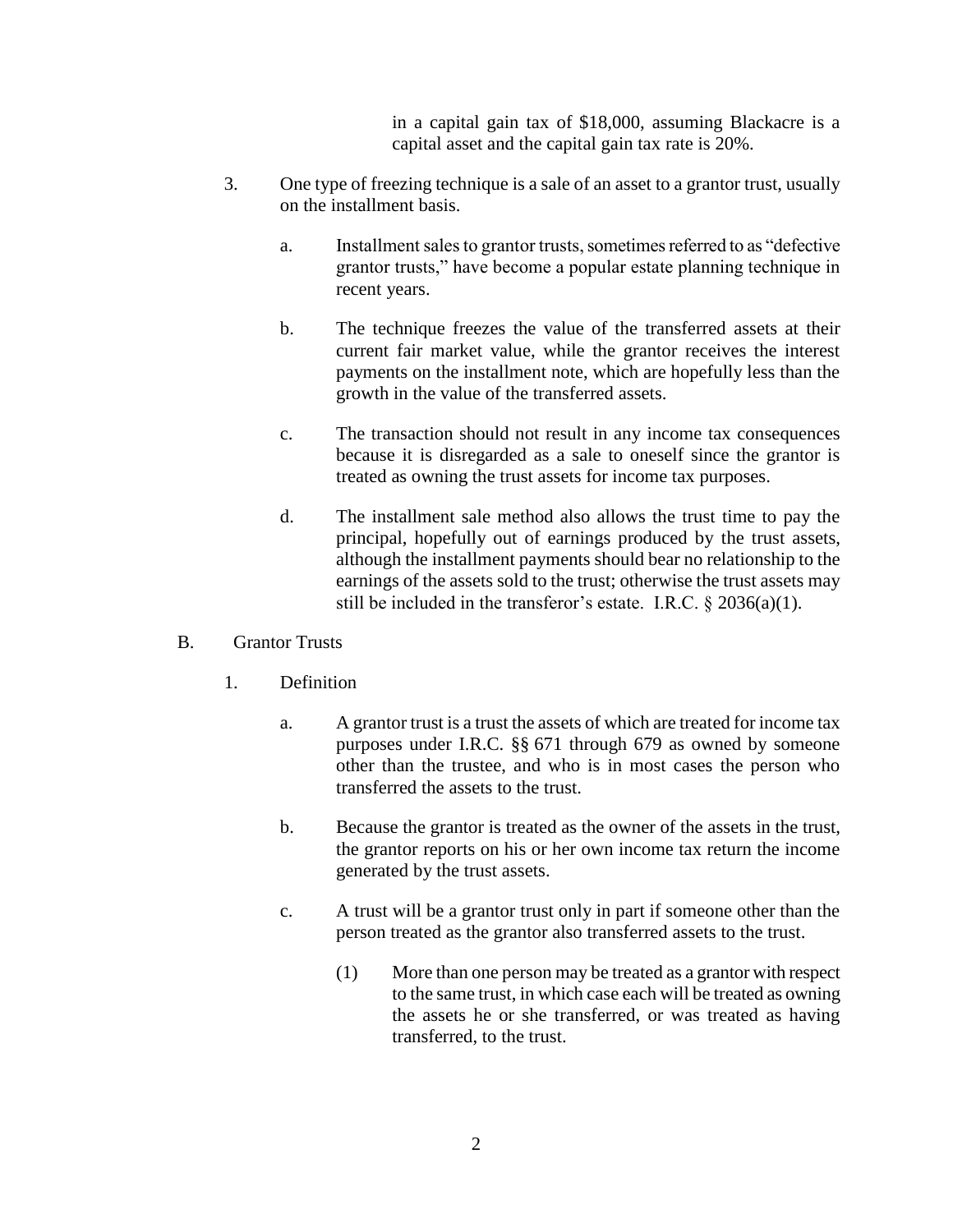- d. In addition, a trust may be treated as a grantor trust with respect to the income of the trust but not the principal, if the grantor's rights or powers affect only the income of the trust.
	- (1) In such a case, the person transferring the assets to the trust would be taxed on the ordinary income generated by the trust assets, but would not be taxed on the capital gains generated by a sale of trust assets.
- 2. Historical Basis for the Grantor Trust Rules
	- a. Historically, taxpayers attempted to shift taxable income to family members in lower income tax brackets through the use of trusts over which the taxpayer retained certain rights or powers.
		- (1) However, the IRS and the courts viewed such arrangements as giving the grantor sufficient control over the assets that he or she should be treated as the owner of the assets for income tax purposes.
	- b. After a series of cases holding that the transferor of the assets to the trust would be taxed on the income from those assets when he or she retained certain rights or powers over them, the Treasury Department issued regulations describing in detail when a person would be treated as the owner of assets he or she had transferred to a trust, which were then codified by Congress as part of the Internal Revenue Code.
	- c. The grantor trust rules contained in the Internal Revenue Code and the regulations set forth the circumstances in which a grantor of a trust will be treated as the owner of some or all of the trust assets. I.R.C. §§ 671 through 679.
- 3. Identification of Grantor
	- a. A person who transfers assets to a trust and retains either rights to receive either the trust income or trust principal or the power to control the enjoyment of the income or principal will be treated as the grantor of the trust under the grantor trust rules.
		- (1) In some cases, the rules may treat someone other than the transferor as the grantor. I.R.C. § 678
	- b. While in most cases of installment sales to a grantor trust it is preferable for the transferor to be treated as the owner of the trust assets, there may be planning situations in which the person treated as owning the trust assets will be someone other than the transferor, such as the transferor's child.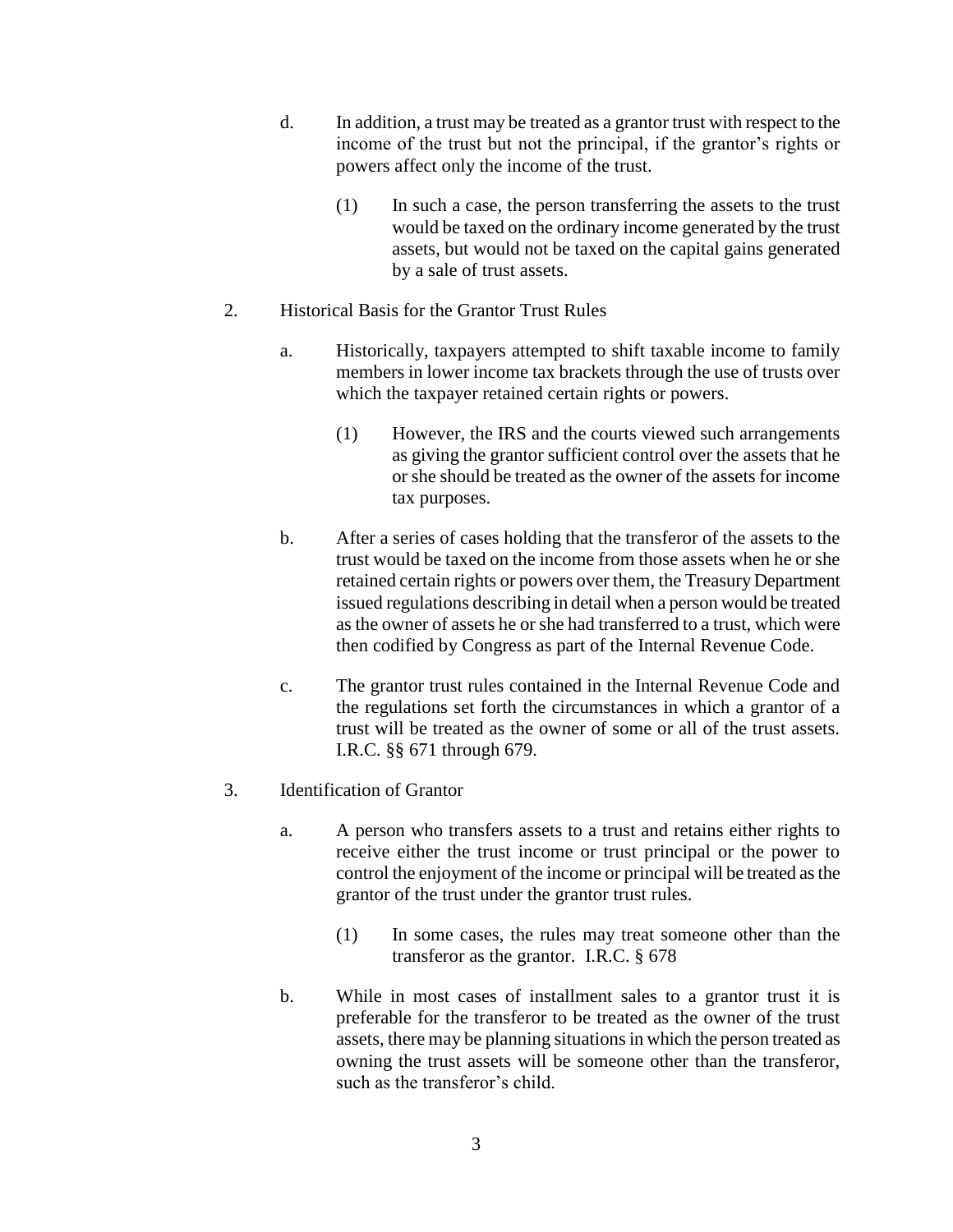- c. A person other than the original transferor will be treated as the owner of the trust assets if he or she relinquished the right to withdraw the income or principal from the trust while retaining some other right that would have caused him or her to be treated as the owner of the trust assets had he or she been the transferor of the assets to begin with. See I.R.C. § 678.
- 4. Triggering Provisions for Grantor Trust Treatment
	- a. The transferor of assets to a trust will be treated as their owner if:
		- (1) He or she has retained a right to enjoy, or to control the enjoyment of, the income or principal of the trust assets or to revoke the trust, or if someone who is related or subordinate to the transferor has a right to control the enjoyment of the income or principal of the trust assets and the exercise or nonexercise of the right will not affect such person's interest in the trust;
		- (2) He or she has retained certain administrative rights or powers with respect to the transferred assets; for example, the right to vote shares of stock transferred to the trust, the right to control the investment of the trust assets, the right to substitute assets in the trust for other assets of equal value, or the right to borrow from the trust; or
		- (3) The trust income can be used to satisfy the transferor's support obligations or to pay premiums on life insurance on his or her life.

See I.R.C. §§ 674 through 677.

- b. However, even though a person is treated as owning the assets for income tax purposes, he or she may not be treated as owning the assets for estate tax purposes.
	- (1) In other words, a transfer of assets to a trust may be a completed gift for transfer tax purposes, but not for income tax purposes.
	- (2) It is this dichotomy that allows an individual to be considered the owner of the assets for income tax purposes but not for estate tax purposes.
	- (3) Otherwise, the installment sale to a grantor trust would not have the desired result of excluding the transferred assets from the transferor's gross estate while avoiding recognition of income as a result of the sale.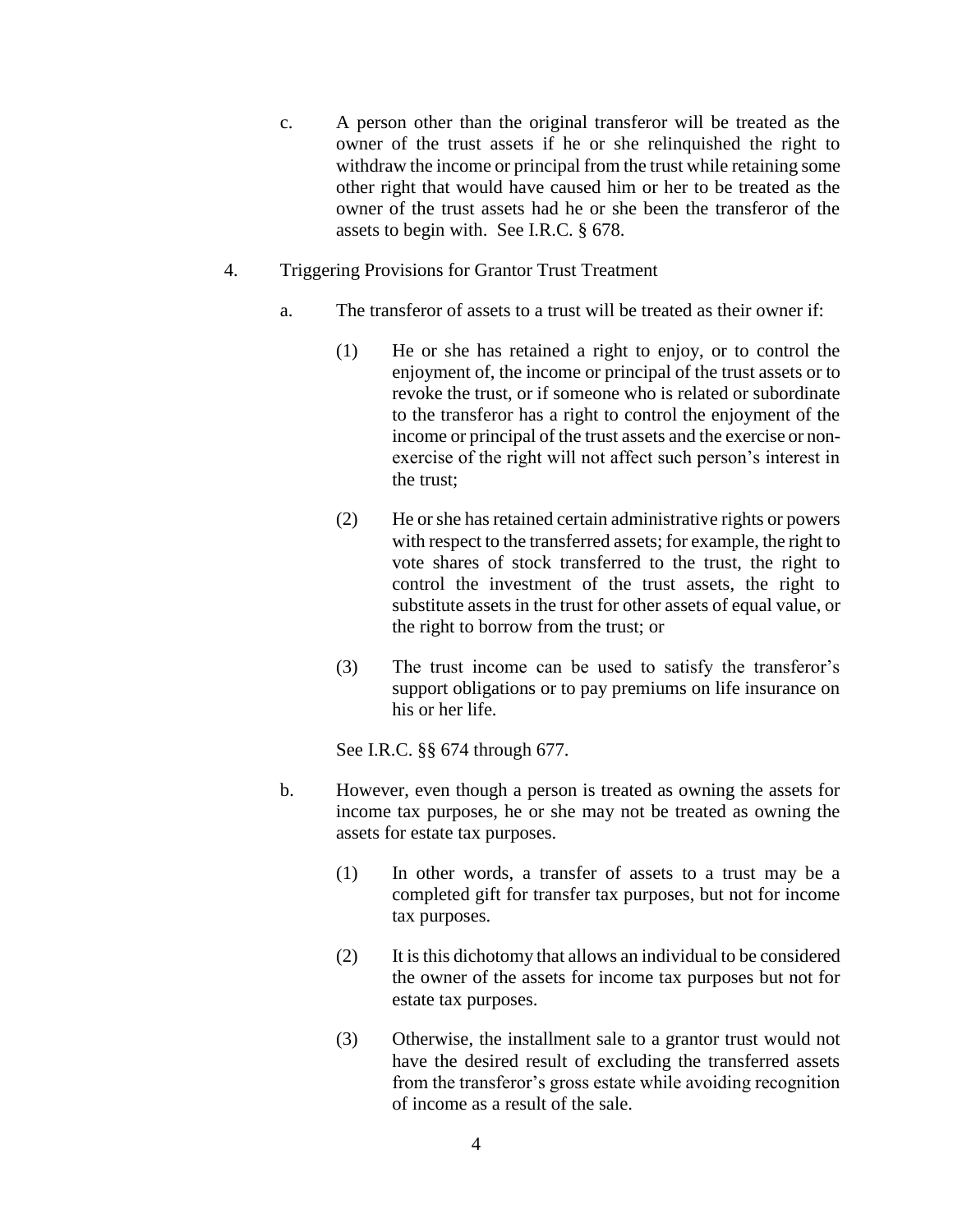- c. Before the issuance of Rev. Rul 2008-22, 2008-16 I.R.B. 796, which is discussed below, the safest ways to ensure the grantor would be treated as the owner of the trust assets for federal income tax purposes but not for federal transfer tax purposes was to give someone other than the grantor a substitution power (discussed below) or a nonadverse party the right to add beneficiaries to the trust. I.R.C.  $\S 674(a)(c)$ .
	- (1) The right to add beneficiaries was considered a safe approach, but many clients were concerned about using such a right to obtain grantor trust status.
	- (2) For this purpose, a person is a nonadverse party if he or she does not have a substantial beneficial interest in the trust that would be adversely affected by the exercise or nonexercise of the power to add beneficiaries to the trust. I.R.C.  $\S$  672(a).
	- (3) In addition, the potential beneficiaries that could be added by the nonadverse party should not be so restricted under the terms of the trust agreement that the potential beneficiaries could be treated as members of a class specified in the trust agreement.
		- (a) Such a restriction would prevent the trust from being treated as a grantor trust.
	- (4) In addition, a mechanism in the trust agreement should be included to ensure that there is always a nonadverse party with this right, so that the death of the original nonadverse party would not cause a termination of grantor trust status.
		- (a) For example, naming the head of the firm's trust and estate practice group or his or her designee as the person who has the right to add additional beneficiaries would avoid having a period when no one had the right.
	- (5) Giving a nonadverse party the right to add charitable beneficiaries has been held to cause grantor trust treatment. *Madorin v. Commissioner*, 84 T.C. 554 (1992); PLRs 971006, 9709001, and 930417.
		- (a) However, the potential beneficiaries should not be the same as those specified in the trust agreement as the ultimate beneficiaries if there are no named beneficiaries alive to take the trust assets, since in such a case the power would not be one to add new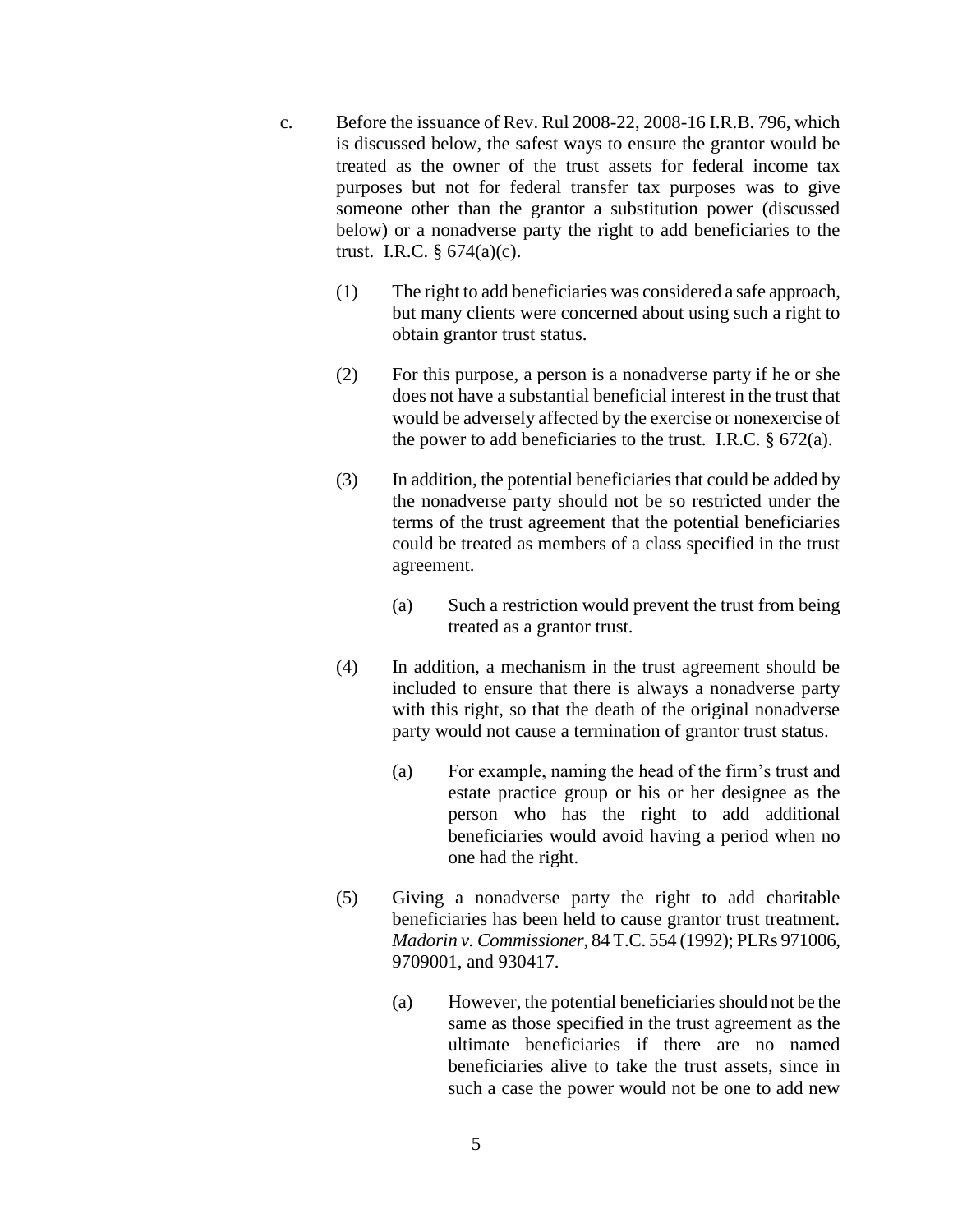beneficiaries, but to accelerate the rights of beneficiaries already named in the trust agreement.

- (6) The right to add spouses of beneficiaries is another possibility, and may comport with the grantor's desires that, in cases where his or her child dies survived by a spouse and children, the spouse should be provided for.
- d. Although a power held by the grantor or another person to reacquire the trust assets by substituting assets having the same value will cause grantor trust status if the power is held in a nonfiduciary capacity, but presumably will not cause the trust assets to be included in the grantor's estate, the IRS has taken the position that whether the power is held in a nonfiduciary capacity is a question of fact.
- e. There was also a concern that, if the grantor held the power, the assets subject to the power might be includible in the grantor's estate under either I.R.C. § 2036(a)(2) or 2038, because the grantor retained the power to affect the enjoyment of the trust property.
	- (1) In Rev. Rul. 2008-22, 2008-16 I.R.B. 796 (April 21, 2008), the IRS seemingly blessed the use of this technique to obtain grantor trust treatment.
		- (a) That ruling indicated when retaining such a right would cause the assets subject to the right to be included in the grantor's estate.
		- (b) A grantor's retained power, exercisable in a nonfiduciary capacity, to acquire property held in trust by substituting property of equivalent value will not, by itself, cause the value of the trust corpus to be includible in the grantor's gross estate under I.R.C. § 2036 or 2038, provided:
			- (i) The trustee has a fiduciary obligation under local law or the trust instrument to ensure the grantor's compliance with the terms by satisfying itself that the properties acquired and substituted by the grantor are in fact of equivalent value; and
			- (ii) The substitution power cannot be exercised in a manner that can shift benefits among the trust beneficiaries.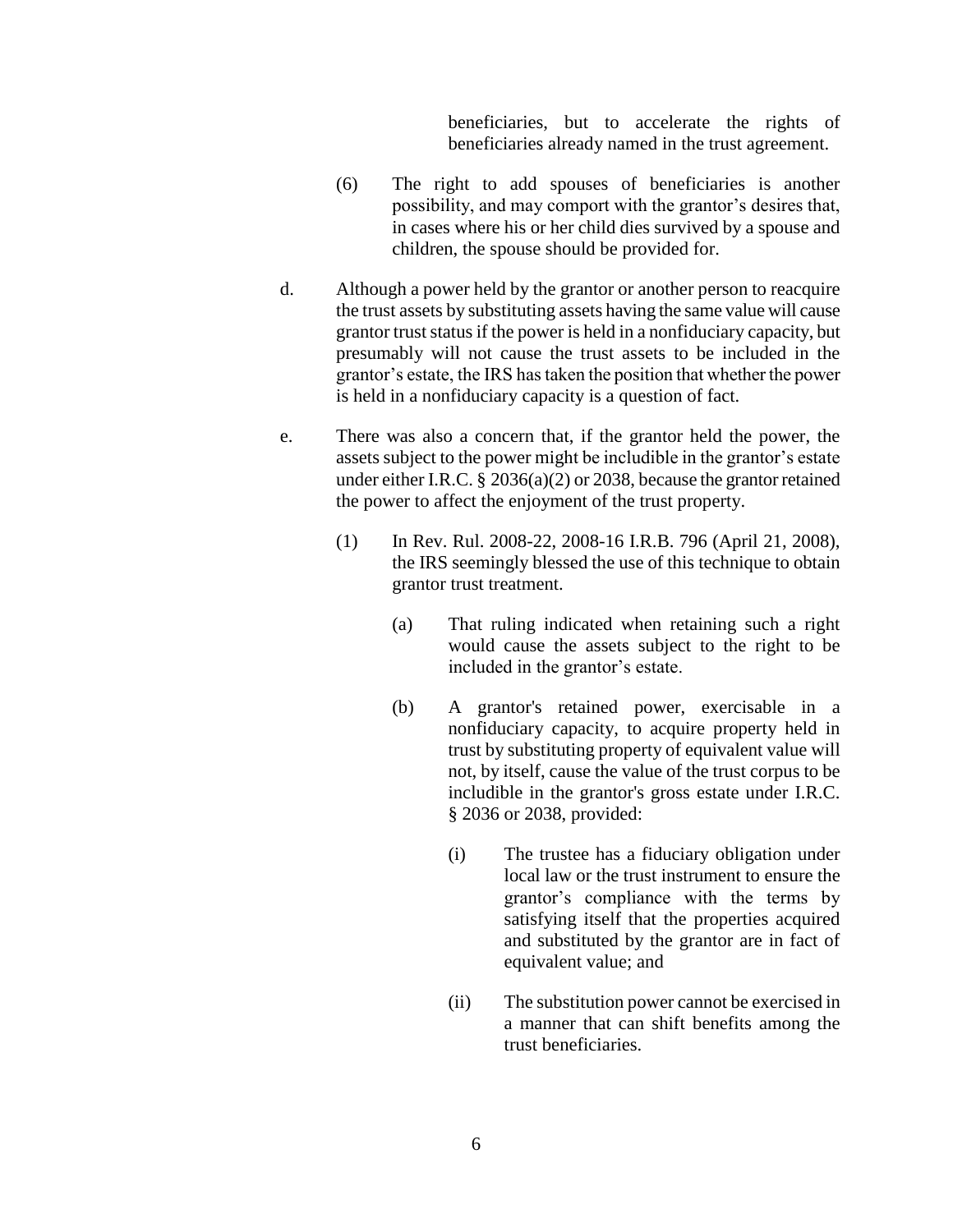- (c) A substitution power cannot be exercised in a manner that can shift benefits if:
	- (i) The trustee has both the power (under local law or the trust instrument) to reinvest the trust corpus and a duty of impartiality with respect to the trust beneficiaries; or
	- (ii) The nature of the trust's investments or the level of income produced by any or all of the trust's investments does not impact the respective interests of the beneficiaries, such as when the trust is administered as a unitrust (under local law or the trust instrument) or when distributions from the trust are limited to discretionary distributions of principal and income.
- (2) In Rev. Rul. 2011-28, 2011-49 I.R.B. 830 (December 1, 2011), the IRS applied the same analysis to a power to substitute assets of equivalent value for life insurance policies held in the trust.
- f. Other possible ways to ensure grantor trust status while still avoiding estate tax inclusion are problematic.
	- (1) For example, while giving the grantor's spouse certain powers or rights would cause grantor trust status, the death of the spouse would terminate grantor trust status if based solely on the spouse's rights.
	- (2) While the power to pay premiums on insurance on the grantor's life out of income should cause grantor trust status, the IRS has not been consistent in its position as to whether the mere existence of the power is enough.
	- (3) Other powers raise concerns about the assets' includibility in the grantor's estate or whether the power holder is subject to a fiduciary duty either to exercise or refrain from exercising the power, depending on the power and the facts.
- g. Generally, depending upon which power or right is being used to create grantor trust status, the power may be relinquished, thereby terminating grantor trust status.
	- (1) However, the power holder may be subject to a fiduciary duty not to relinquish a power.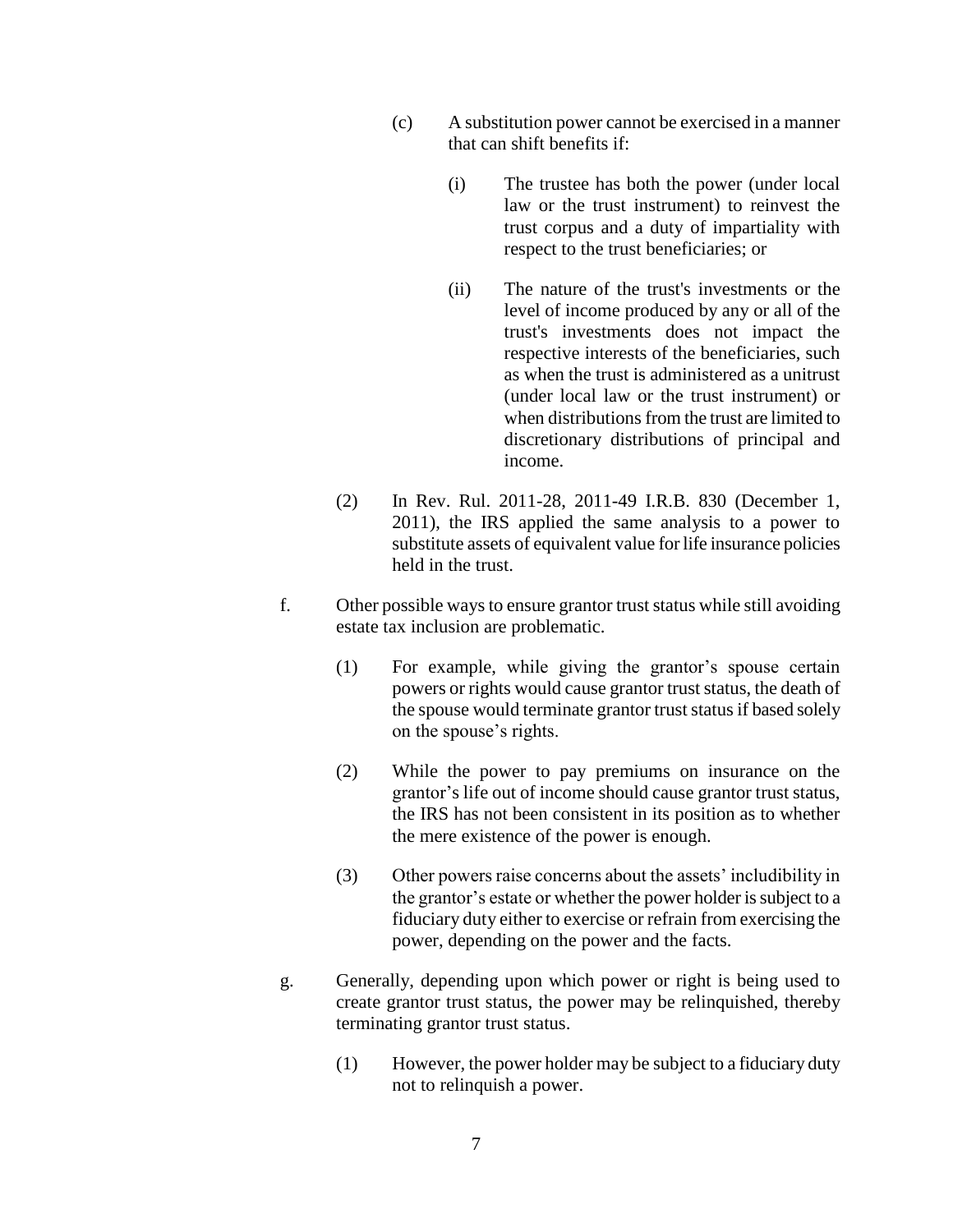- (2) This problem would not exist if the power was the power to add beneficiaries, as long as no potential beneficiary could claim to have some right or power that was being eliminated.
- h. Some commentators believe you can toggle back on after toggling off of grantor trust status.
	- (1) It would seem that the IRS could argue in such a case that grantor trust status was not really terminated.
	- (2) In addition, in Notice 2007-73, 2007-36 C.B. 545, the IRS treated a transaction that could be toggled off and then back on as a transaction of interest under I.R.C. §§ 6011 and 6012, and Treas. Reg. § 1.6011-4(b)(6).
- i. Although there is authority otherwise, giving a so-called *Crummey* withdrawal power to one or more beneficiaries in order to qualify for the annual exclusion could result in the trust not being treated as a wholly grantor trust, causing immediate gain recognition with respect to the sale of an appreciated asset to the trust.
	- (1) The beneficiary would be treated as contributing the portion over which he or she had a power of withdrawal to the trust, thereby becoming the grantor with respect to that portion of the trust.
- 5. "Intentionally Defective" Grantor Trust
	- a. Referring to the transaction as a sale to an "intentionally defective" grantor trust highlights the fact that the grantor is purposely creating a trust with terms that will cause the grantor to be treated as the owner of the assets for federal income tax purposes but not for estate tax purposes.
		- (1) This contrasts with a situation where an individual is transferring assets to an irrevocable trust with the dual goals of excluding the transferred assets from his or her estate and shifting the income from the assets for income tax purposes to individuals in lower income tax brackets.
	- b. Because the grantor of a grantor trust pays tax on the income earned by the trust that will ultimately pass to younger beneficiaries, the payment of income tax by the grantor could be viewed as an additional tax-free gift to the beneficiaries of the trust.
	- c. Rev. Rul. 2004-64, 2004-2 C.B. 7, clarifies the tax treatment of a grantor who pays the income tax on the income earned by the trust assets.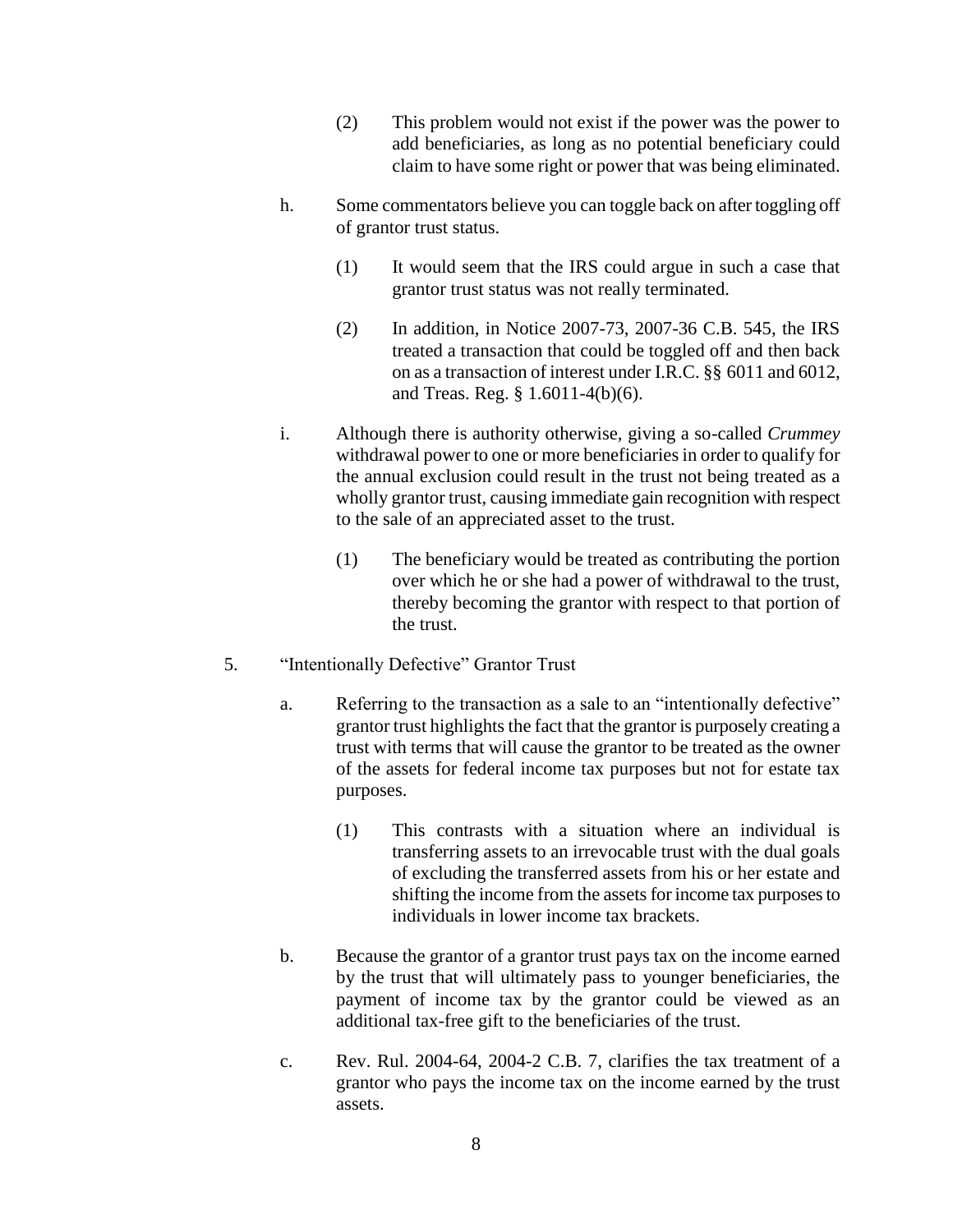- (1) The grantor's payment of the income tax is not treated as a gift to the trust beneficiaries. In essence, the payment of the income tax is a tax-free transfer to the trust beneficiaries.
- (2) If the trust agreement or state law requires the trust to reimburse the grantor for paying the income tax, the trust assets will be included in the grantor's estate under I.R.C.  $§$  2036(a)(1).
- (3) If the trust agreement prohibits reimbursement, there will be no inclusion.
- (4) If the trust agreement and state law are silent on the issue or give the trustee discretion to reimburse the grantor for payment of the income tax on the trust's income, then whether the trust assets are included in the grantor's estate depends on the facts and circumstances.
	- (a) In this case, the trust assets are likely to be included in the grantor's estate if:
		- (i) The grantor can remove the trustee and appoint himself or herself as trustee;
		- (ii) There is an implied agreement that the trustee would always reimburse the grantor for the income taxes the grantor pays on the trust's income;
		- (iii) The grantor's creditors can reach the trust assets under local law; or,
		- (iv) Perhaps, the grantor can remove the trustee and appoint a related party, as defined in I.R.C.  $\S 672$  (c), as the trustee.
- 6. Trustee
	- a. While the grantor could be the trustee of the trust if the grantor does not retain any rights as trustee that would cause the assets in the trust to be includible in the grantor's estate, such a restriction on the trustee's discretion would reduce flexibility during the grantor's lifetime.
		- (1) In addition, it would be more probative of an arms-length transaction between the trust and the grantor if a person other than the grantor was serving as trustee at the time of the sale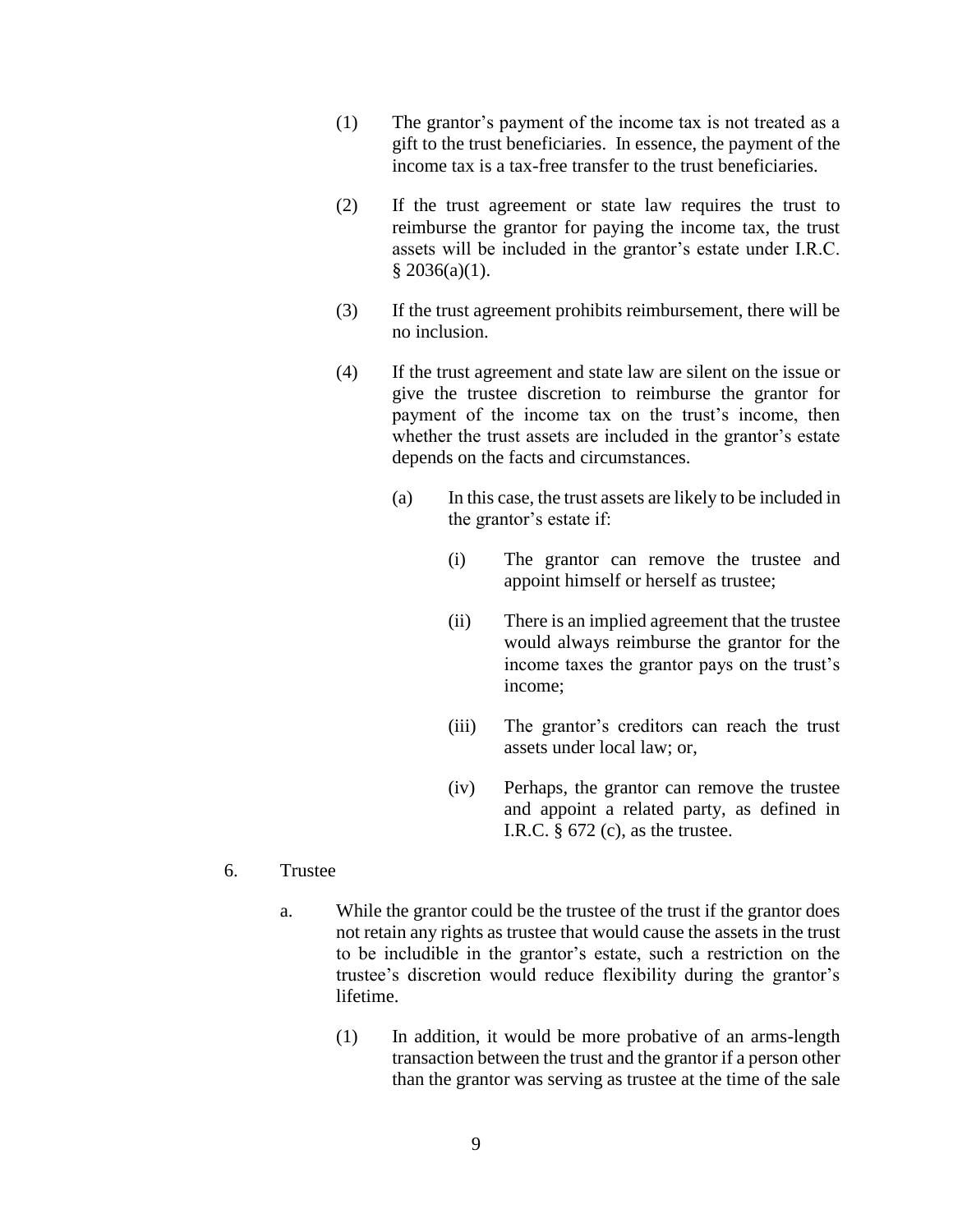of the assets to the trust and that person made the decision to purchase the assets and agreed to the purchase price.

- b. A beneficiary could be the trustee, but the beneficiary must not hold any powers as trustee that would cause some or all of the assets in the trust to be included in the beneficiary's estate for federal estate tax purposes if one of the goals is to bypass the beneficiary's estate.
- c. In some cases, a trust company may be the most appropriate candidate to serve as trustee or at least as a co-trustee.
	- (1) Not only would this give more credence to the arms-length nature of the transaction, but also would allow the trustee more flexibility with respect to distributions of income and principal, both during the grantor's lifetime and after the grantor's death.
- C. Sale to a Grantor Trust
	- 1. Tax Benefits
		- a. If the grantor of a grantor trust later sells appreciated assets to the same trust, he or she will not recognize any taxable income as a result of the sale, since for income tax purposes he or she is treated as selling the assets to himself or herself. See, e.g., Rev. Rul. 85-13, 1985-1 C.B. 184, which rejected the holding in *Rothstein v. United States*, 735 F.2d. 704 (2d. Cir. 1984), that a sale between a grantor and a trust treated as a grantor trust under I.R.C. § 675 was a taxable event.
		- b. If the seller takes back an installment note in exchange for the transferred assets, the trust can pay for the assets over a period of time rather than at the time of the sale.
		- c. From an estate planning perspective, unless the grantor has retained certain rights that would cause the trust assets to be included in his or her estate after death, the sale will remove the appreciating or income-producing assets from his or her estate, thereby resulting in a gift tax-free transfer of the appreciation or income to the trust beneficiaries.
		- d. Furthermore, the grantor will further reduce his or her taxable estate by paying income tax on the earnings from the trust's investments, even though the earnings inure to the benefit of the trust beneficiaries and not the grantor.
		- e. Finally, the ability to allocate the grantor's generation-skipping transfer (GST) exemption to the gift of the seed money to the trust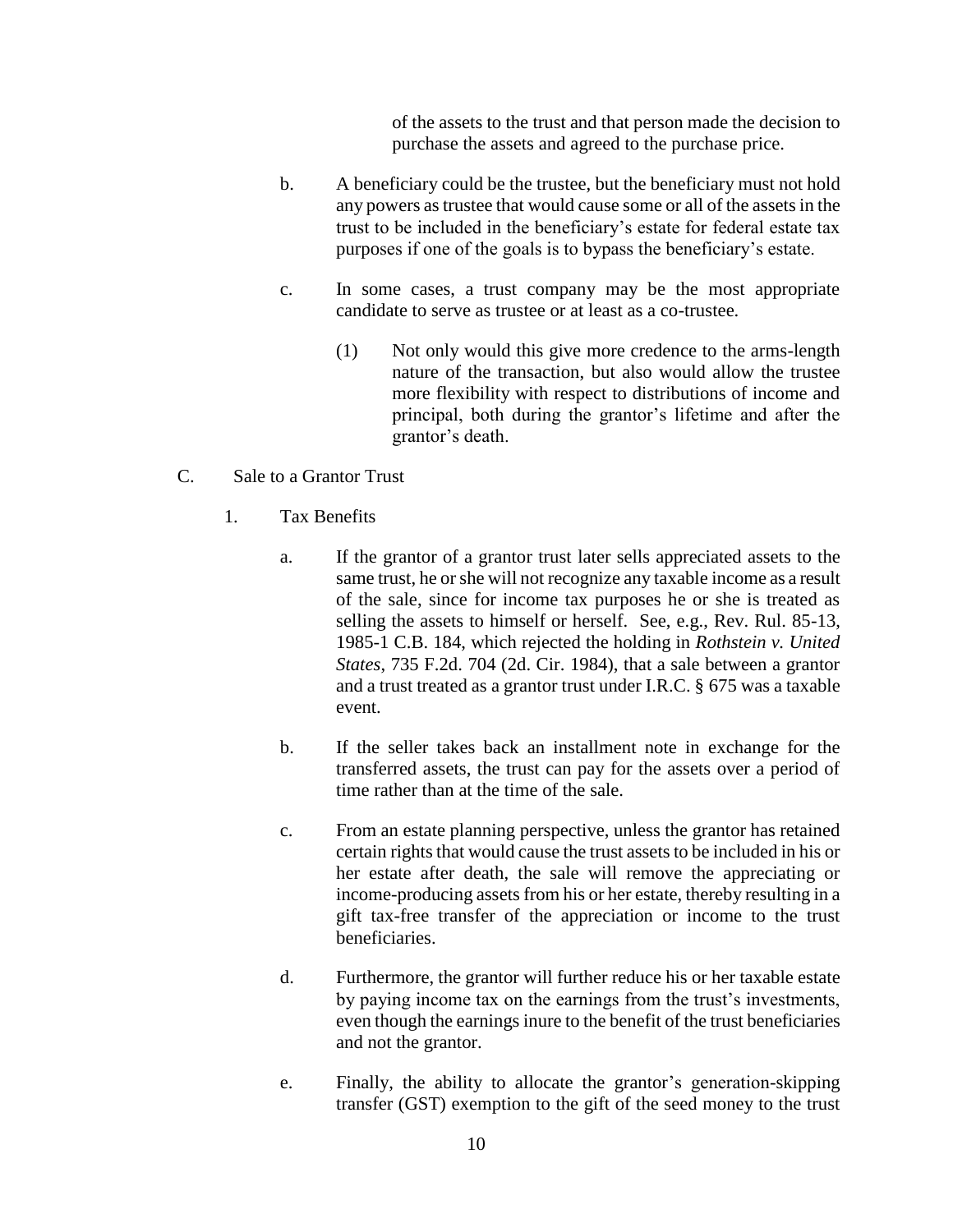means that the trust will have a zero inclusion ratio as long as no additional gifts are made to the same trust to which additional GST exemption is not allocated.

- 2. Disadvantages
	- a. While the desired tax consequences of an installment sale to a grantor trust are based on existing statutes, regulations, and case law, there is no authoritative statement by the Treasury Department or IRS approving all the desired income and transfer tax consequences.
	- b. Although the IRS has ruled favorably on some of the issues, there are a number of issues still unresolved, such as the income tax consequences if the grantor dies before the note is satisfied in full and how much property needs to be in the trust before the sale takes place to ensure that the assets sold to the trust will not be included in the grantor's estate under a retained right-to-income theory. See the discussion of the *Karmazin* and *Woelbing* cases below, where the IRS raised a number of issues, including I.R.C. §§ 2701 and 2702.
- 3. Funding of a Grantor Trust
	- a. Many commentators feel that the trust should hold assets having a value equal to at least 10% of the value of the installment note that will be given in exchange for the assets to be sold to the trust by the grantor.
	- b. The same person who intends to sell assets to the trust should give these assets to the trust so that the seller will be treated as the owner of all the trust assets.
	- c. Some commentators have suggested that the trust beneficiaries could guarantee the installment note, thereby avoiding the necessity of making a taxable gift to the trust.
		- (1) While it could be argued that a beneficiary's guarantee of the note should not be treated as a gift by the beneficiary to anyone unless the beneficiary actually has to pay off the note pursuant to the guarantee, the IRS could argue that the guarantee is a gift to other beneficiaries of the trust or, instead, to the grantor.
			- (a) If the IRS were successful, the trust would no longer be treated as a wholly grantor trust, thus possibly triggering gain to the extent the balance of the outstanding principal exceeds the grantor's remaining basis in the transferred assets.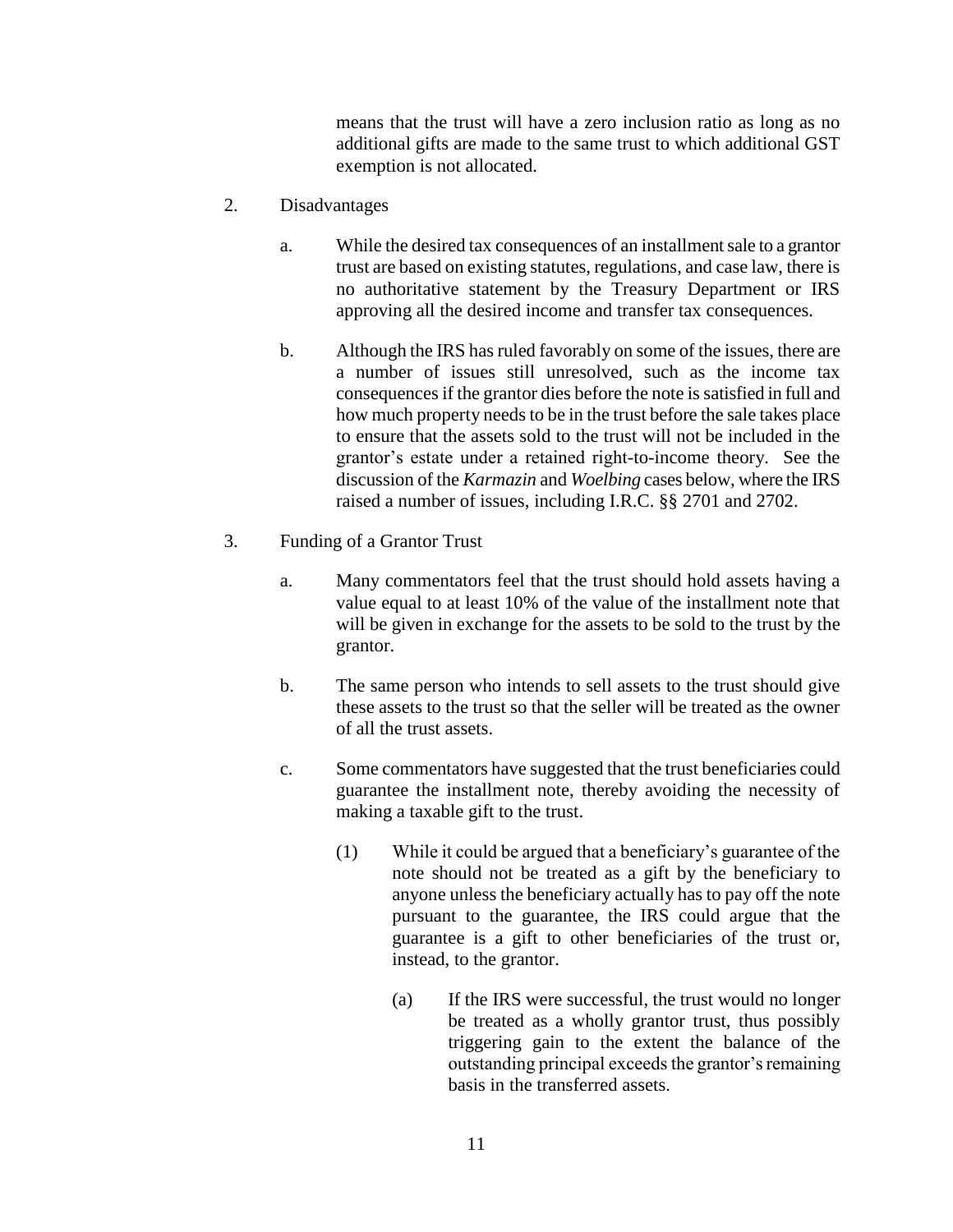- (2) A guarantee may have a better chance of not being treated as a gift if the beneficiary or beneficiaries guaranteeing the payments were paid a fee.
	- (a) The value of the guarantee for gift tax purposes would be uncertain.
	- (b) The guarantee could be for only a portion of the note so that the fee would be lower.
- (3) A taxable gift of seed money by the grantor to the trust avoids the uncertainties involved in using a guarantee.
	- (a) Note that, while not an issue in the case, 10% seed money was used in *Petter v. Commissioner*, T.C. Memo 2009-280, which involved two installment sale-to-grantor-trust transactions, and where the taxpayer prevailed in a challenge to a defined value allocation formula.
- 4. Role of Life Insurance
	- a. If the grantor trust owns life insurance on the grantor's life, the proceeds could be used to pay off the loan at the grantor's death.
	- b. Life insurance proceeds also could be used to buy assets from the grantor's estate or loan money to the grantor's estate to provide cash to pay estate taxes.
	- c. Life insurance proceeds could also be used to equalize the amount the grantor's other children are receiving at the grantor's death, when the assets that have been sold to the trust are business assets that will eventually pass at the termination of the trust only to those children who are active in the business.
	- d. It may be advisable to have a separate irrevocable life insurance trust hold the life insurance policies so that the proceeds would not be subject to any liabilities that might arise from the assets held in the trust, particularly if assets in the trust are used in a business or consist of real estate that could become contaminated by toxic waste.
- 5. Non-Tax Benefits
	- a. An installment sale to a grantor trust can be used to deal with a situation where an individual owns a business and wishes to transfer most, if not all, of the business to one or more, but fewer than all, of his or her children and still treat all the children equally.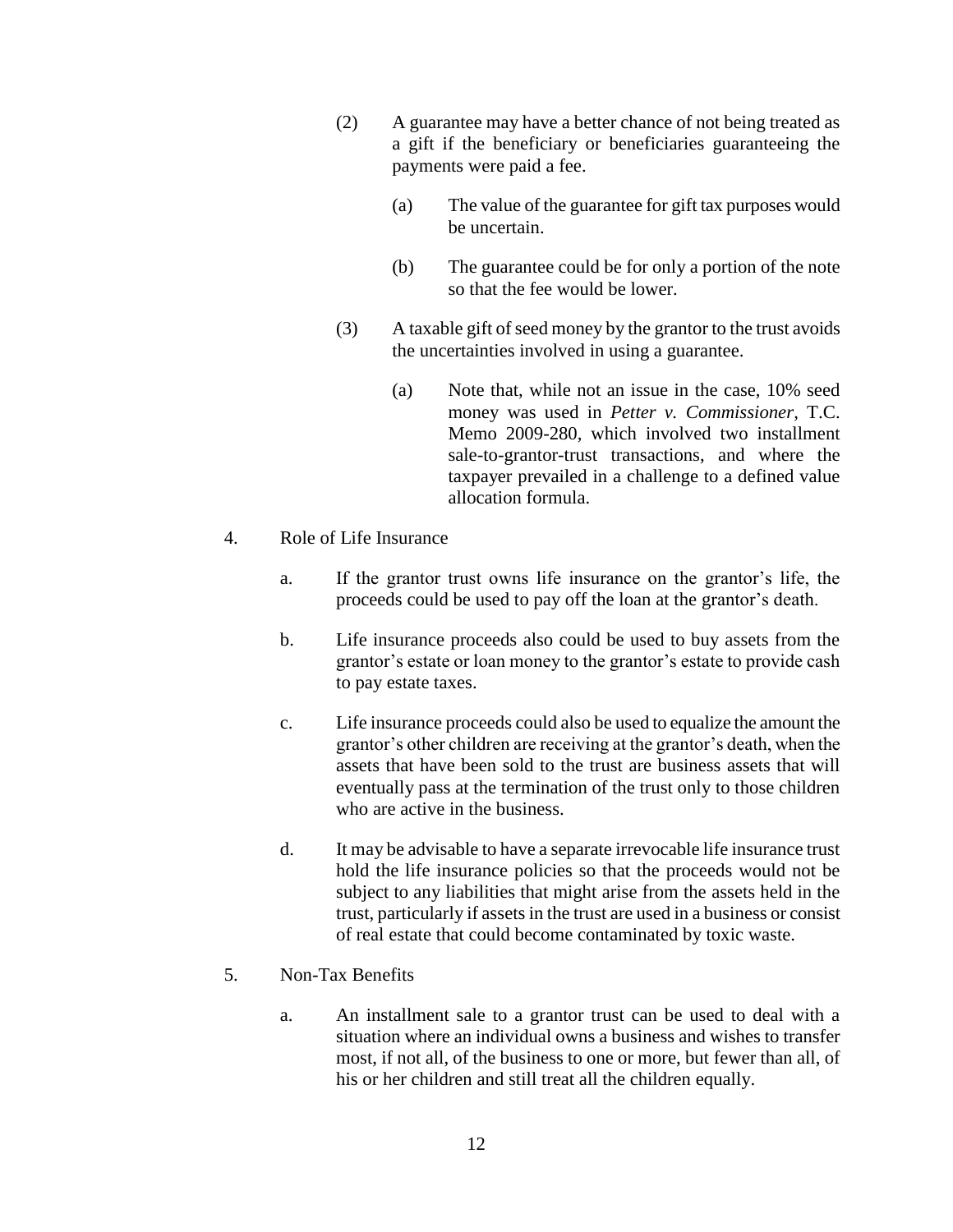- b. By using the installment sale technique, the individual receives back a note that can then be left to the other children if the individual dies before the note is paid, and the proceeds of which can be invested in another asset that can be left to the other children, without incurring any income tax on the unrealized appreciation in the business.
	- (1) While the value of the business will be frozen at the time of the sale for purposes of determining the individual's wealth, any interest payable on the note and earnings on principal payments that are invested will increase the individual's wealth, although perhaps at a different rate than the growth of the business.
	- (2) It could be argued that if the children receiving the business are actively participating in the business, any increase in the value of the business after the sale is attributable to their efforts.
- c. Example:

Mr. Entrepreneur owns 100 shares of the stock of an S Corporation having a fair market value of \$20,000,000. He also owns commercial real estate having a fair market value of \$20,000,000. He has four children, two active in the business and two not active in the business. He wants to treat the children equally, but does not want the children who are inactive in the business to have any ownership in the business.

To carry out his desires, Mr. Entrepreneur could do the following:

- (1) Recapitalize the corporation to create 10 shares of voting stock and 90 shares of nonvoting stock.
- (2) Sell 90 shares of nonvoting stock to a grantor trust having as its beneficiaries the two children who are active in the business.
	- (a) Assuming a 50% combined discount for lack of control and marketability, the value of the stock sold to the trust would be \$9,000,000 (90% times  $$20,000,000 = $18,000,000$  times  $50\% = $9,000,000$ .
- (3) Transfer the commercial real estate to a limited liability company (LLC) in exchange for a 90% nonvoting membership interest and a 10% voting membership interest.
- (4) Sell the 90% nonvoting membership interest in the LLC to a grantor trust having as its beneficiaries the other two children.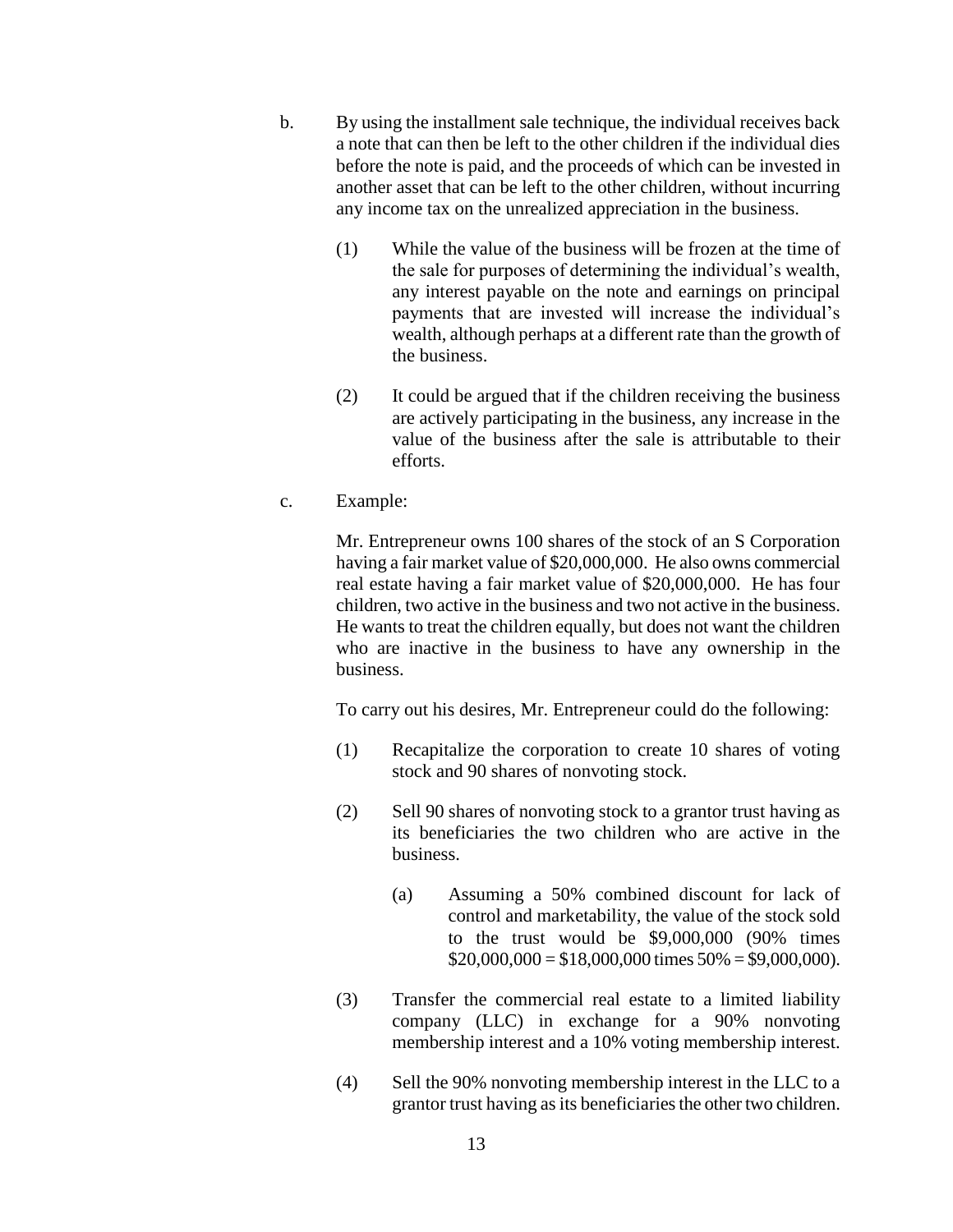- (a) Assuming a 50% combined discount for lack of control and marketability, the value of the LLC interests sold to the trust would be \$9,000,000 (90% times  $$20,000,000 = $18,000,000$  times  $50\% =$ \$9,000,000).
- (5) To avoid a number of potential tax problems, Mr. Entrepreneur should contribute \$1,000,000 to each of the trusts, using some of the combined gift tax applicable exclusion amounts of him and his wife (\$1,2060,000 each in 2022).
- (6) At his death or the death of the survivor of him and his wife, Mr. Entrepreneur would leave the voting stock in the corporation to the two children active in the business and the remaining membership interests in the LLC to the other two children.
- 6. Appropriate Assets to Be Sold to a Grantor Trust
	- a. As with any freezing technique, assets that are expected to increase in value should be sold to a grantor trust.
	- b. However, if the assets transferred to the trust do not appreciate at a rate faster than the interest rate the trust is required to pay on the note to avoid a deemed gift under the below-market interest rate rules under I.R.C. § 7872, the transfer tax benefit will be limited to the income tax paid by the transferor on the income accumulated in the trust.
	- c. Because a grantor trust qualifies as an eligible shareholder of an S corporation, a grantor can sell S corporation stock to a grantor trust without jeopardizing the S corporation election. I.R.C.  $§ 1361(c)(2)(A)(i).$
- 7. Other Issues
	- a. It is important to establish separate trusts for each donor/seller (e.g., a husband and wife), so that the trusts will be treated as grantor trusts with respect to only one grantor.
		- (1) Otherwise, when one of the donors dies, the trust would no longer be treated as a wholly grantor trust with respect to the surviving grantor.
	- b. In a community property state, the husband and wife should be careful to transfer separate property to the trust to ensure it is a wholly grantor trust with respect to the transferring spouse.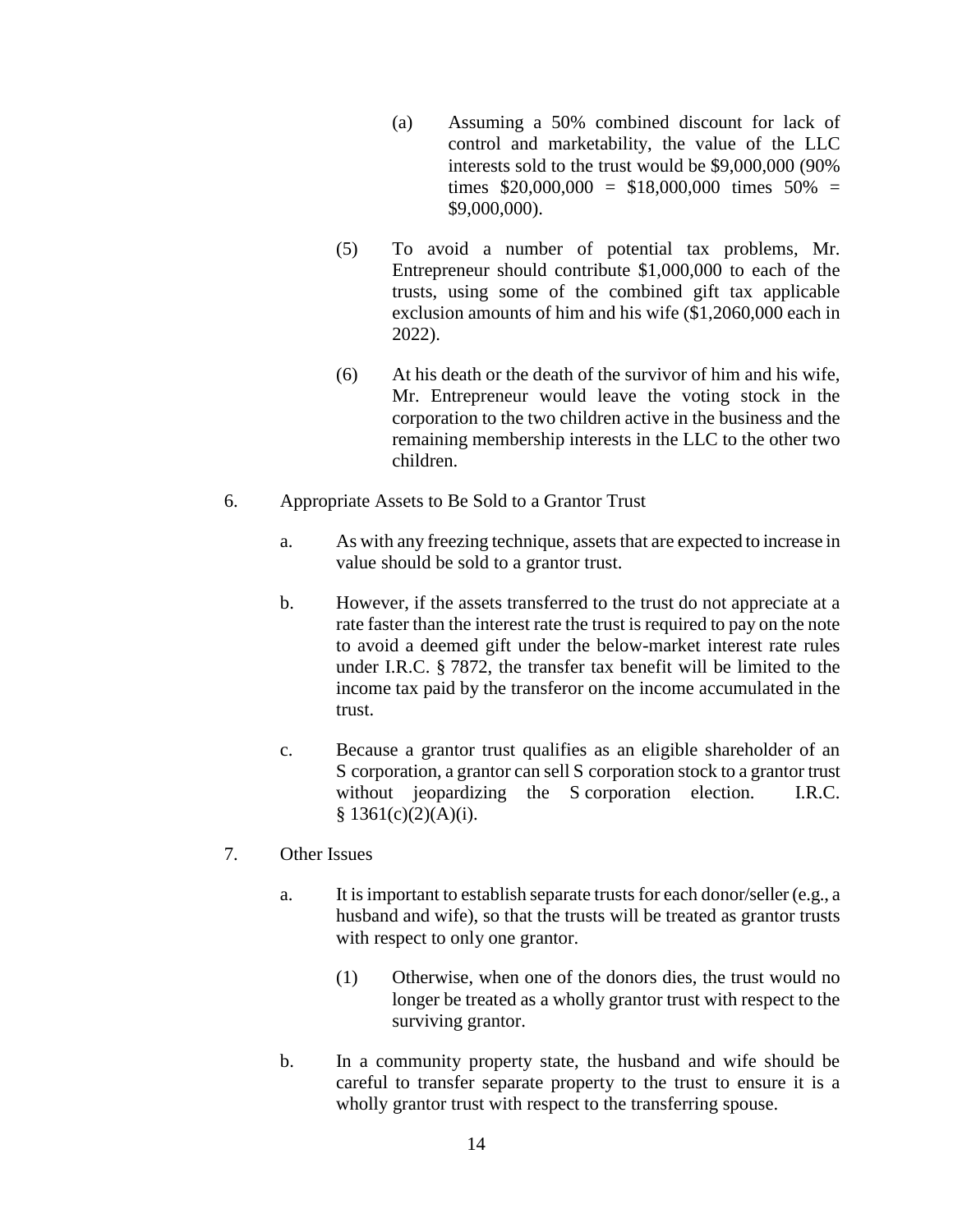- (1) This may require a community property agreement whereby the spouses agree that what was community property is now the separate property of each spouse.
- c. If the value of the trust assets declines to the extent the trust can no longer pay off the installment note, the grantor will have wasted any gift tax applicable exclusion amount.
	- (1) However, there should be no income from discharge of indebtedness because of the grantor trust status of the trust; the grantor is on both sides of the debt.
- D. Tax Consequences
	- 1. Income Tax
		- a. Because the grantor is treated as owning the assets in the trust for income tax purposes, a sale to the trust will be treated as a sale to the grantor, and, therefore, the grantor will not recognize any taxable income as a result of the sale. See Rev. Rul. 85-13, *supra*.
		- b. If grantor trust status terminates before the grantor's death while the installment note received in exchange for the assets is still outstanding, the grantor presumably recognizes taxable income equal to the amount of gain represented by the unpaid portion of the note. See *Madorin v. Commissioner*, 84 T.C. 667 (1985); Treas. Reg. § 1.1001-2(c), *Example (5)*; and Rev. Rul. 77-402, l977-2 C.B. 222.

For example, if in the earlier example Blackacre is sold to the trust and the seller receives in exchange an installment note providing for a balloon payment of principal at the end of ten years and grantor trust status is terminated after five years, the seller would recognize taxable gain of \$90,000, resulting in an \$18,000 capital gain tax, assuming the asset was a capital asset in the hands of the seller. Presumably, if the trust had paid half of the principal before the grantor trust status terminated, the seller would recognize only 50% of the unrealized appreciation of Blackacre, or \$45,000, and the capital gain tax would be \$9,000.

- c. A trust's status as a grantor trust terminates upon the grantor or other person treated as the grantor relinquishing whatever rights or powers he or she held that caused the trust to be treated as a grantor trust.
	- (1) Although it would be inadvisable for the grantor (or other person whose rights or powers over the trust assets cause the grantor to be treated as the owner of the trust assets) to give up such rights or powers while the note was outstanding,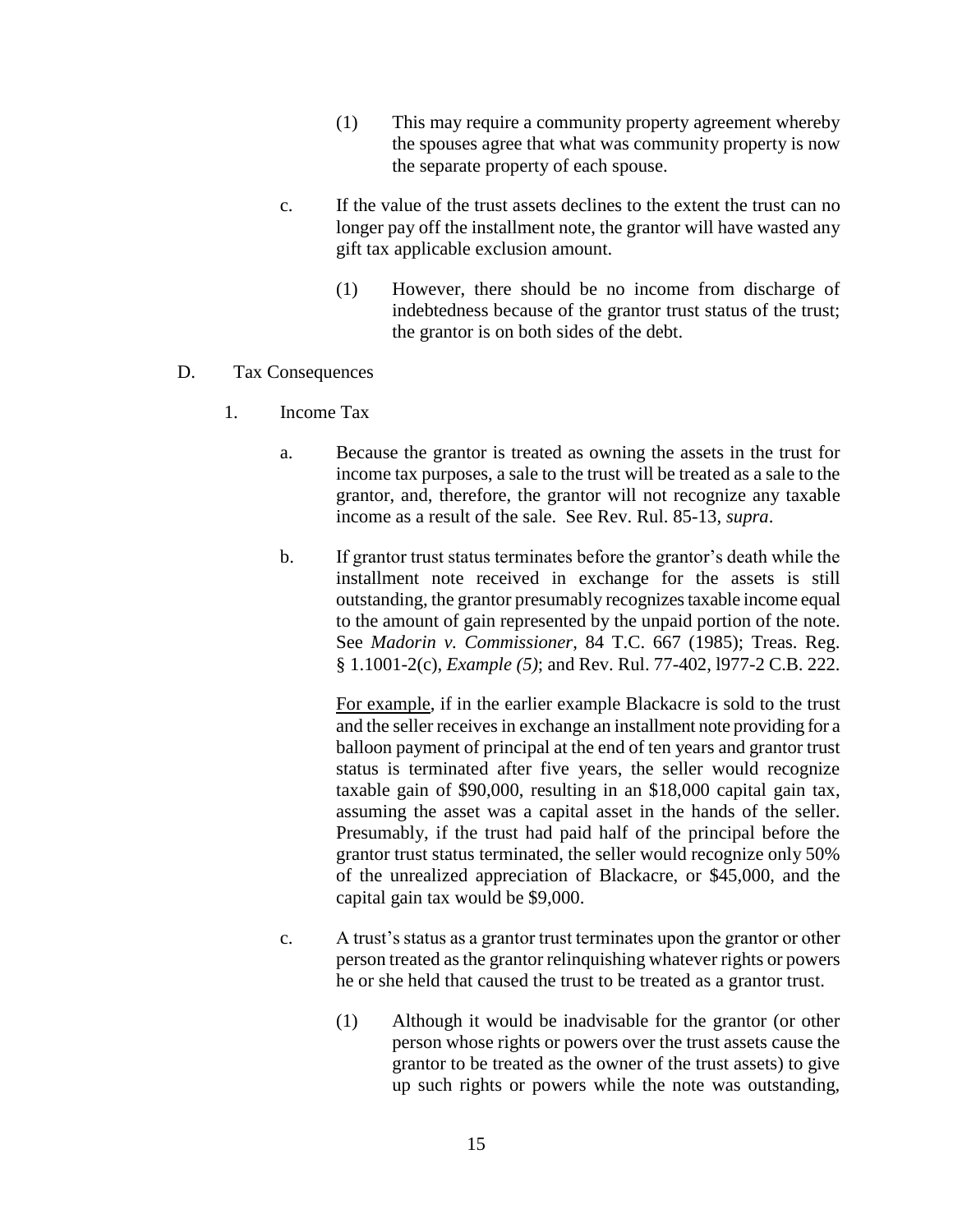grantor trust status will terminate at the grantor's death in any event.

- (2) Whether death causes an income recognition event if the note is then outstanding is discussed below.
- d. Interest paid to the grantor while the trust is a grantor trust will not be taxable income to the grantor or deductible by the trust.
- e. Since the grantor is treated as owning the assets in the trust, the trust will have the same basis in the assets it purchases from the grantor as the grantor had.
- f. If the grantor has gifted other assets to the trust in an effort to avoid inclusion of the sold assets in the grantor's estate, the trust's basis in the gifted assets will be the grantor's basis plus any gift and generation-skipping transfer (GST) tax paid on any unrealized appreciation in the assets (but not in excess of the gifted asset's fair market value at the time of the transfer). I.R.C. § 1015.
- g. Finally, neither the trust nor the grantor will recognize taxable income if appreciated assets are used to satisfy the note.
- 2. Gift Tax
	- a. If the sale of the assets to the trust is considered made for full and adequate consideration in money or money's worth, the seller should not be treated as making a taxable gift as a result.
		- (1) The Internal Revenue Service (IRS) will treat the installment note received in exchange for the assets as full and adequate consideration if the face amount of the note is equal to the fair market value of the assets sold to the trust and the interest paid on the outstanding balance of the note is equal to the applicable federal rate (AFR) under I.R.C. § 1274. See *Frazee v. Commissioner*, 98 T.C. 554 (1992).
	- b. The AFR depends upon the term of the note.
		- (1) If the term of the note is three years or less, the AFR is the short-term rate, which was .44% (compounded annually) for January 2022.
		- (2) If the term of the note is more than three years but no more than nine years, the AFR is the mid-term federal rate, which was 1.30% (compounded annually) for January 2022.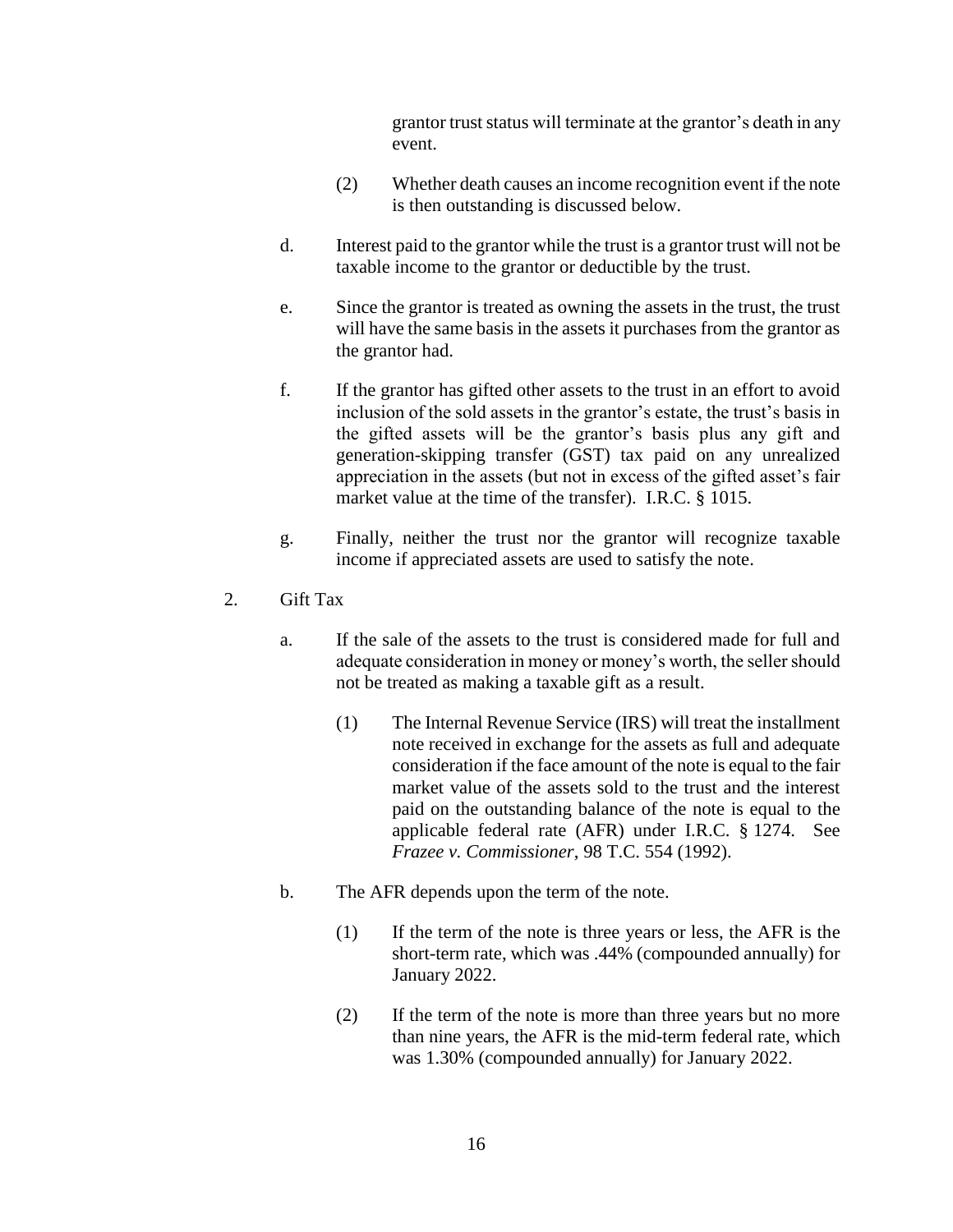- (3) If the term of the note is over nine years, the AFR is the longterm federal rate, which was 1.82% (compounded annually) for January 2022.
- c. The AFR in most cases will be less than the I.R.C. § 7520 rate that must be used when valuing a retained interest in a grantor retained annuity trust (GRAT). I.R.C.  $\S 2702(a)(2)(B)$ .
	- (1) The § 7520 rate is 120% of the federal mid-term rate, and for January 2022 was 1.6%.
	- (2) If the term of the note is over three years but no more than nine years, the AFR will always be less than 120% of the mid-term federal rate.
	- (3) Furthermore, generally the short-term AFR and, occasionally, the long-term AFR have been less than 120% of the mid-term federal rate.
- d. Consequently, one of the benefits a sale to a grantor trust has over a GRAT is that the minimum required interest rate for determining the amount that must be payable to the grantor (as interest pursuant to the installment sale or the value of the retained annuity interest in the case of the GRAT) is generally lower in the installment sale than in the GRAT.
	- (1) In a GRAT, the property must appreciate in value by more than 120% of the federal mid-term rate before there has been a tax-free transfer of value to the remainder beneficiaries of the GRAT, while in the case of an installment sale to a grantor trust, the property needs only to appreciate in value by more than the AFR.
- e. In a supplemental memorandum opinion, Judge Kroupa held that the step transaction doctrine applied to treat the gifts and sales of LLC membership interests as one transfer so that the transfers were treated as transfers of 50% interests. *Pierre v. Commissioner*, T.C. Memo 2010-106.
	- (1) According to Judge Kroupa, nothing of tax-independent significance occurred in the moments between the gift transactions and the sale transactions.
	- (2) In addition, they were planned as a single transaction and that the multiple steps were used solely for tax purposes.
	- (3) However, because the IRS did not offer an expert on the valuation of the interests, relying on its position that the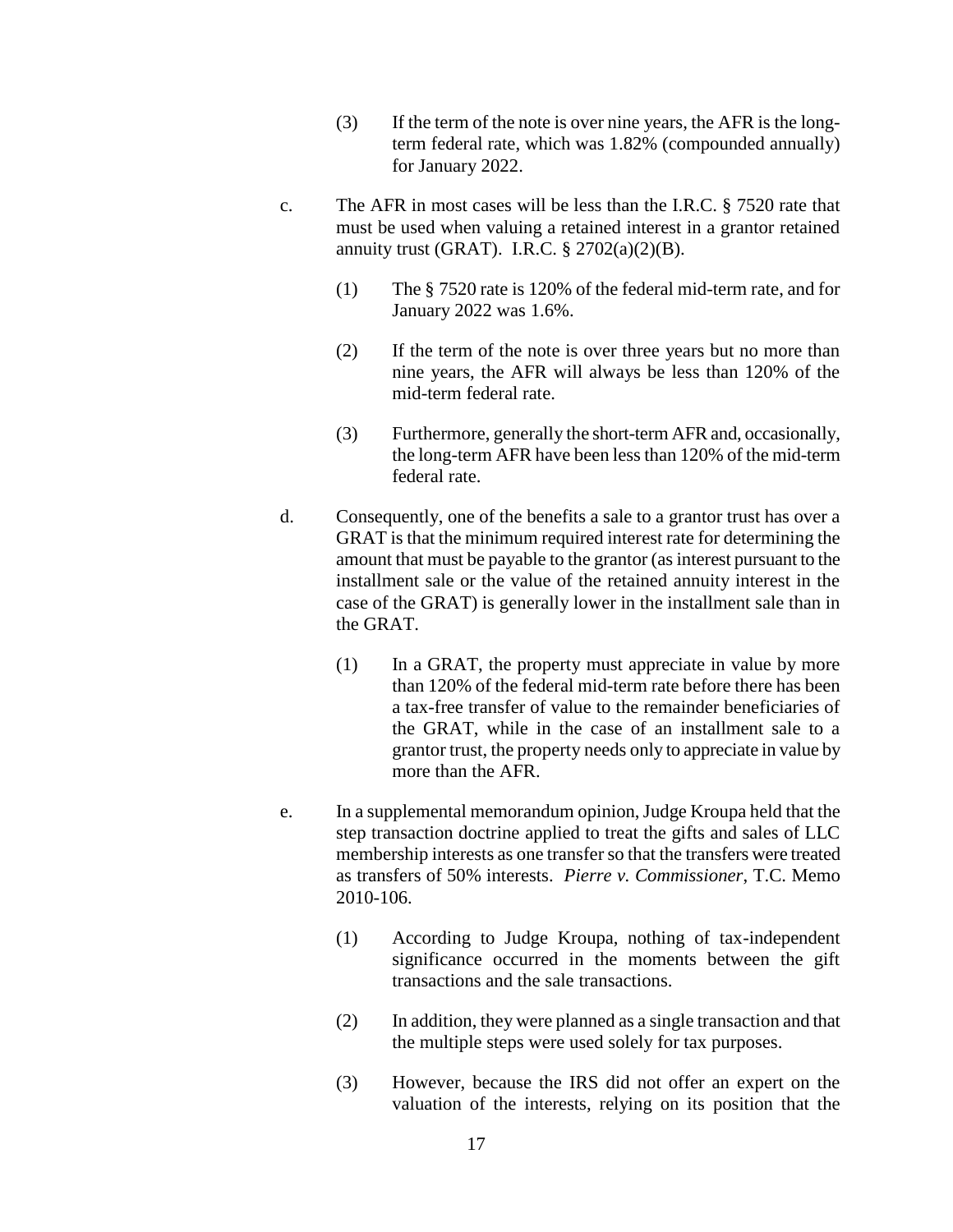transfers were of the underlying assets, the Court accepted the taxpayer's expert's opinion that the lack of control discount should be reduced from 10% to 8%.

- (a) The Court also accepted the taxpayer's original 30% discount for lack of marketability.
- (b) The taxpayer's expert at trial increased the lack of marketability discount to 35%, but the taxpayer did not advocate the increase.
- (4) Consequently, the only effect of the application of the step transaction doctrine in this case was a slight reduction in the lack of control discount.
	- (a) However, it is not likely that the IRS would fail to offer expert testimony in future cases involving the collapsing of related gifts and sales to reduce the lack of control discount, or, in some cases, to advocate a premium when the two transactions result in the transfer of a majority or controlling interest.
- f. An installment sale to a grantor trust should not be subject to the special valuation rules under I.R.C. § 2701 if the installment note is not treated as an equity interest, and should not be treated as a retained interest under I.R.C. § 2702 if the installment note is not treated as a retained interest in the trust. See PLRs 9535026 and 9436006. But see the discussion of the *Karmazin* and *Woelbing* cases below.
- 3. Estate Tax
	- a. Unless the transferor has retained rights over the assets in the trust that would cause the assets to be included in his or her estate, the assets in the trust, including the assets sold in exchange for an installment note, should be excluded from the transferor's estate at his or her death, regardless of whether he or she dies before or after the note has been paid in full.
		- (1) The fact that the assets sold to the trust will not be included in the transferor's estate regardless of when the transferor dies is a second advantage the installment sale to a grantor trust has over a GRAT, since in the case of a GRAT, the value of some or all of the transferred assets will be included in the transferor's estate if he or she dies before his or her annuity interest terminates.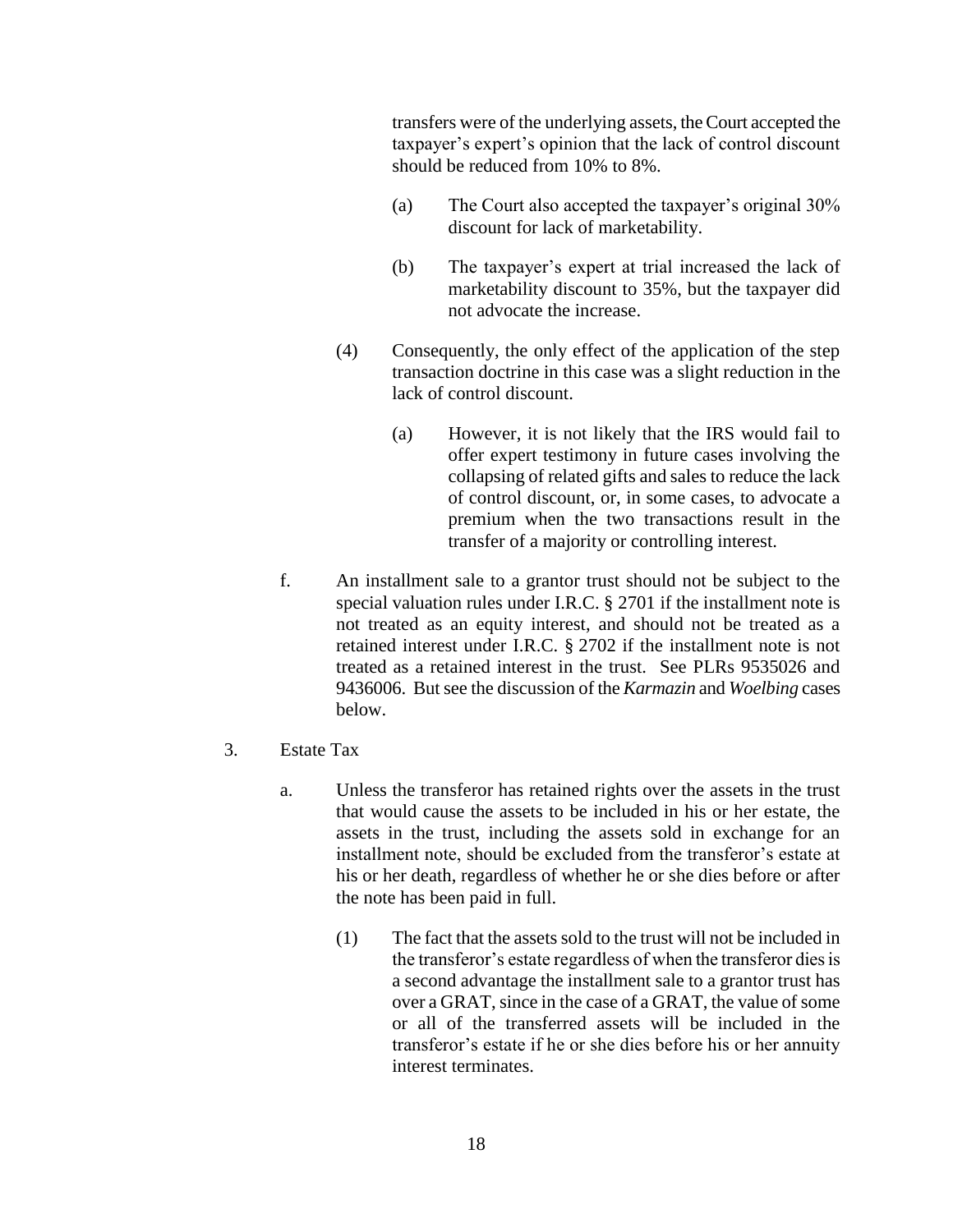- b. In this regard, many commentators advise that before the sale the trust should already hold assets having a value equal to at least 10% of the amount of the installment note so as to prevent an argument that the grantor has retained an interest in the sold assets that would cause the assets to be included in the grantor's estate under I.R.C. § 2036(a)(1) because there are no other assets available to pay off the note.
	- (1) The IRS in at least one private letter ruling dealing with the installment sale technique apparently accepted the 10% amount. PLR 9535026.
	- $(2)$  In addition, 10% of a corporation or partnership's value is the minimum value that can be assigned to the residual interest in such entity when applying the special valuation rules under I.R.C. § 2701(a)(4).
	- (3) *Petter v. Commissioner*, T.C. Memo 2009-280, involved installment sales of LLC units to grantor trusts, where the donor gave the trusts gifts of LLC units before the sales equal to 10% of the value of the total units held in the trusts after the sales.
		- (a) However, the sales to the grantor trusts were not at issue in the case.
- c. Finally, principal and interest payments on the note should not be related to the income produced by the assets sold to the trust and all trust assets should be liable to pay the note, again to avoid an argument that the transferor has retained an interest in the assets sold to the trust. See, e.g., *Fidelity-Philadelphia Trust Co. v. Smith*, 356 U.S. 274 (1958).
- 4. GST Tax
	- a. Because the assets initially given to a trust to establish it as a grantor trust will not be included in the grantor's estate, the estate tax inclusion period (ETIP) rules will not prevent the grantor from immediately allocating his or her GST tax exemption (\$12,060,000 for transfers in 2022) to the gift.
		- (1) An ETIP is a period during which assets transferred to a trust will be included in the transferor's estate, other than because of the transferor's death within three years of the transfer. I.R.C. § 2642(f)(3).
		- (2) Under I.R.C. § 2642(f), a transferor's GST tax exemption may not be allocated to a transfer during an ETIP.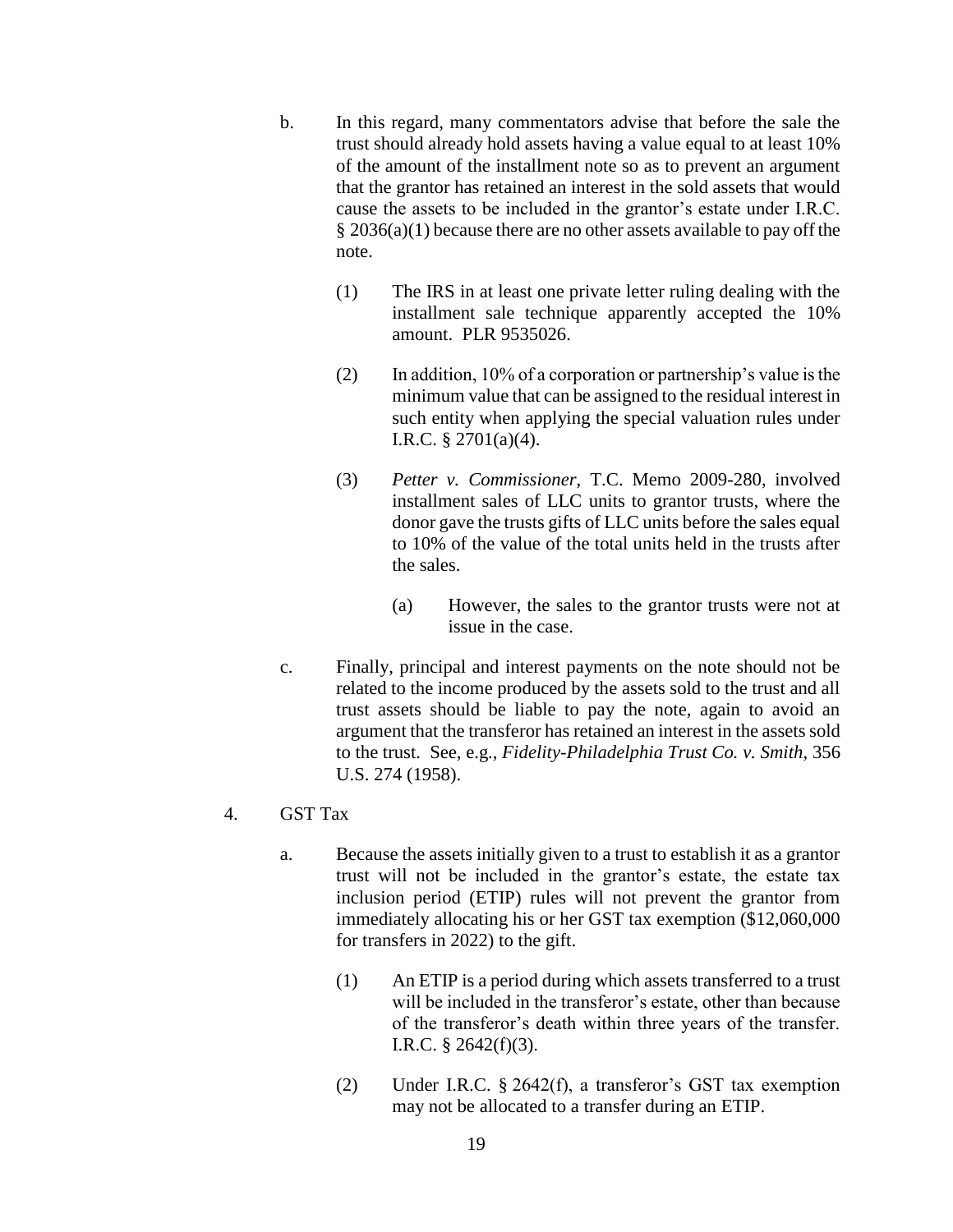- (a) For example, if the transferor retains the right to the income from the assets transferred to a trust, he or she will not be able to allocate his or her GST exemption to the transfer until the first to occur of the termination of his or her right to the income or his or her death.
- (3) Note that because some or all of the assets in a GRAT will be includible in the transferor's estate if the transferor dies before the transferor's interest in the GRAT terminates, the transferor will not be able to allocate his or her GST exemption to the transfer until the termination of his or her interest in the GRAT.
- b. The ability to allocate the GST exemption at the time of the initial gift is a third advantage of the installment sale technique over a GRAT.
- c. Additionally, the subsequent installment sale of assets to the trust will not be a generation-skipping transfer if it is for full and adequate consideration in money or money's worth.
- E. Death of Grantor Before Satisfaction of Note
	- 1. Introduction
		- a. The tax consequences are not entirely clear if the grantor dies before the installment note has been satisfied.
		- b. Regardless of whether the installment note has been paid in full before the grantor dies, nothing in the trust should be included in the grantor's estate, provided the grantor retained no powers or rights over the trust assets that would cause the trust assets to be included in his or her gross estate.
	- 2. The note, of course, will be included in the grantor's estate for estate tax purposes.
		- a. It is arguable that the note could be valued at less than its face value under Treas. Reg. § 20.2031-4, which reads:

The fair market value of notes, secured or unsecured, is presumed to be the amount of unpaid principal, plus interest accrued to the date of death, unless the executor establishes that the value is lower or that the notes are worthless. However, items of interest shall be separately stated on the estate tax return. If not returned at face value, plus accrued interest, satisfactory evidence must be submitted that the note is worth less than the unpaid amount (because of the interest rate,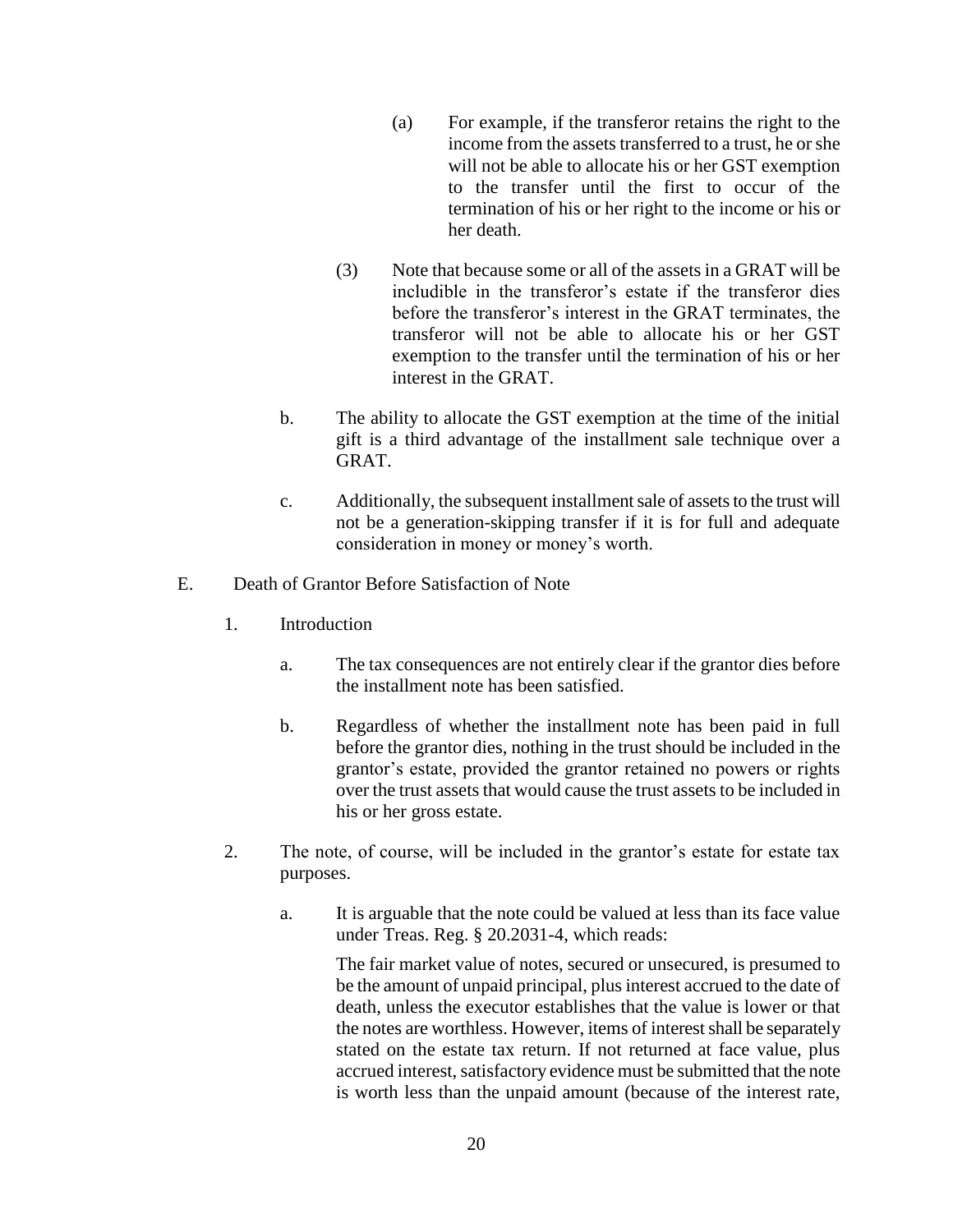date of maturity, or other cause), or that the note is uncollectible, either in whole or in part (by reason of the insolvency of the party or parties liable, or for other cause), and that any property pledged or mortgaged as security is insufficient to satisfy the obligation.

- b. Note that proposed Treas. Reg. § 20.7872-1 prohibits the discounting, at other than the applicable federal rate, for estate tax purposes, of any gift term loan made by a decedent with donative intent after June 6, 1984.
	- (1) However, this is only a proposed regulation issued in 1985.
	- (2) In addition, because the proposed regulation applies to gift term loans made with donative intent, it should not apply to an installment note received in a sale transaction designed to avoid any taxable gift.
- 3. Termination of Grantor Trust Status at the Grantor's Death
	- a. Because the grantor trust status of the trust terminates when the grantor dies, some commentators argue that the estate will recognize taxable income if some or all of the note remains unpaid at the grantor's death.
		- (1) Presumably, such income will be in the form of capital gain equal to the unpaid portion of the note less a portion of the grantor's basis (assuming that the assets sold to the grantor trust were capital assets).
		- (2) The gain may be treated as recognized by the grantor before his or her death, and will be reported in the grantor's final income tax return unless the sale qualified for installment sale treatment for income tax purposes, in which case the gain will be recognized by the recipient, usually the grantor's estate or beneficiary, as the note is paid off and the recipient will be entitled to a deduction for the federal, but not state, estate tax attributable to the inclusion of the unpaid balance of the note in the grantor's estate.
		- (3) If the gain is treated as recognized after the grantor's death, it could be argued that there is no taxable gain because the installment note receives a step-up in basis equal to the value of the assets sold to the trust at the date of the sale.
	- b. Some commentators contend that the payments on the note after the death of the grantor are not items of income in respect of a decedent because they would not have been taxable to the decedent had the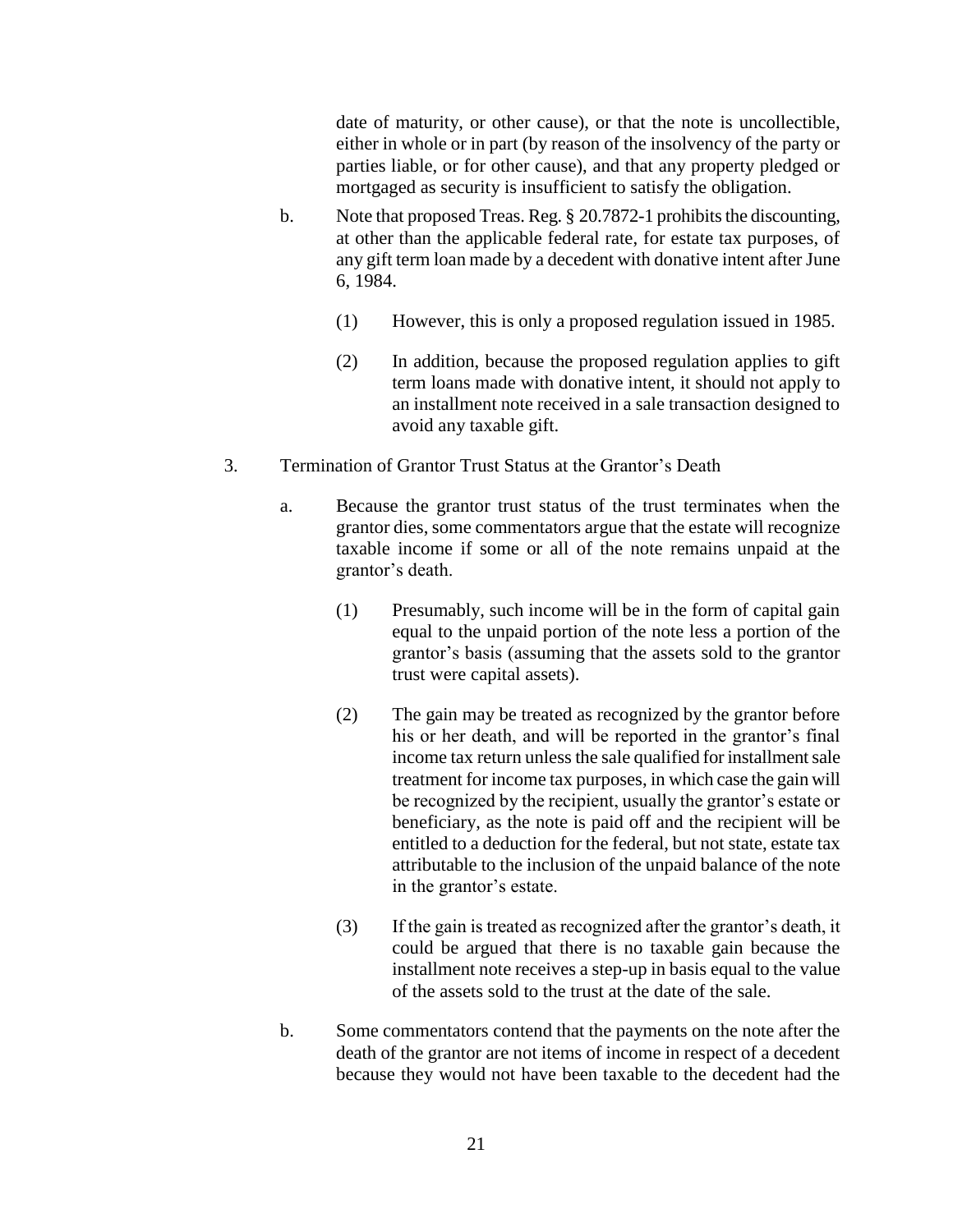decedent received the payments during his or her lifetime on account of the grantor trust rules.

- (1) Although there are precedents for treating the termination of grantor trust status during the grantor's lifetime as an income recognition event for income tax purposes, including the authorities cited earlier, the better reasoned view is that these precedents do not apply in the case of an installment sale to a grantor trust if the grantor dies with the note outstanding and, therefore, there should be no taxable income to the grantor or the grantor's estate at the grantor's death.
- (2) For a discussion of this issue, in which the authors take the position that gain should not be realized at death, see Manning & Hesch, "Deferred Payment Sales to Grantor Trusts, GRATs, and Net Gifts: Income and Transfer Tax Elements," 24 TAX MGMT. EST., Gifts & TR. J. 3 (1999).
- c. A second issue that arises if the grantor dies before the note is satisfied is whether there is any increase in the basis of the assets that were sold to the trust pursuant to the installment sale.
	- (1) While a convincing argument can be made that the basis of such assets should be stepped up to the outstanding balance of the installment note, such a result seems inconsistent with the income tax consequences to the grantor.
		- (a) However, if income is recognized by the estate or beneficiary receiving the note, the trust's basis in the property should be increased by the amount of gain recognized.
	- (2) Certainly, the basis of the assets would not be increased under I.R.C. § 1014(a) to their fair market value at the grantor's death, because they are not includible in the grantor's estate.
		- (a) I.R.C. § 1014(a) provides that an asset includible in the gross estate of the decedent, other than items of income in respect of a decedent described in I.R.C. § 691(a), obtains a new basis for income tax purposes equal to the fair market value of the asset at the date of death, or the alternate valuation date if elected.
- F. Using Formulas to Define Transfers
	- 1. Introduction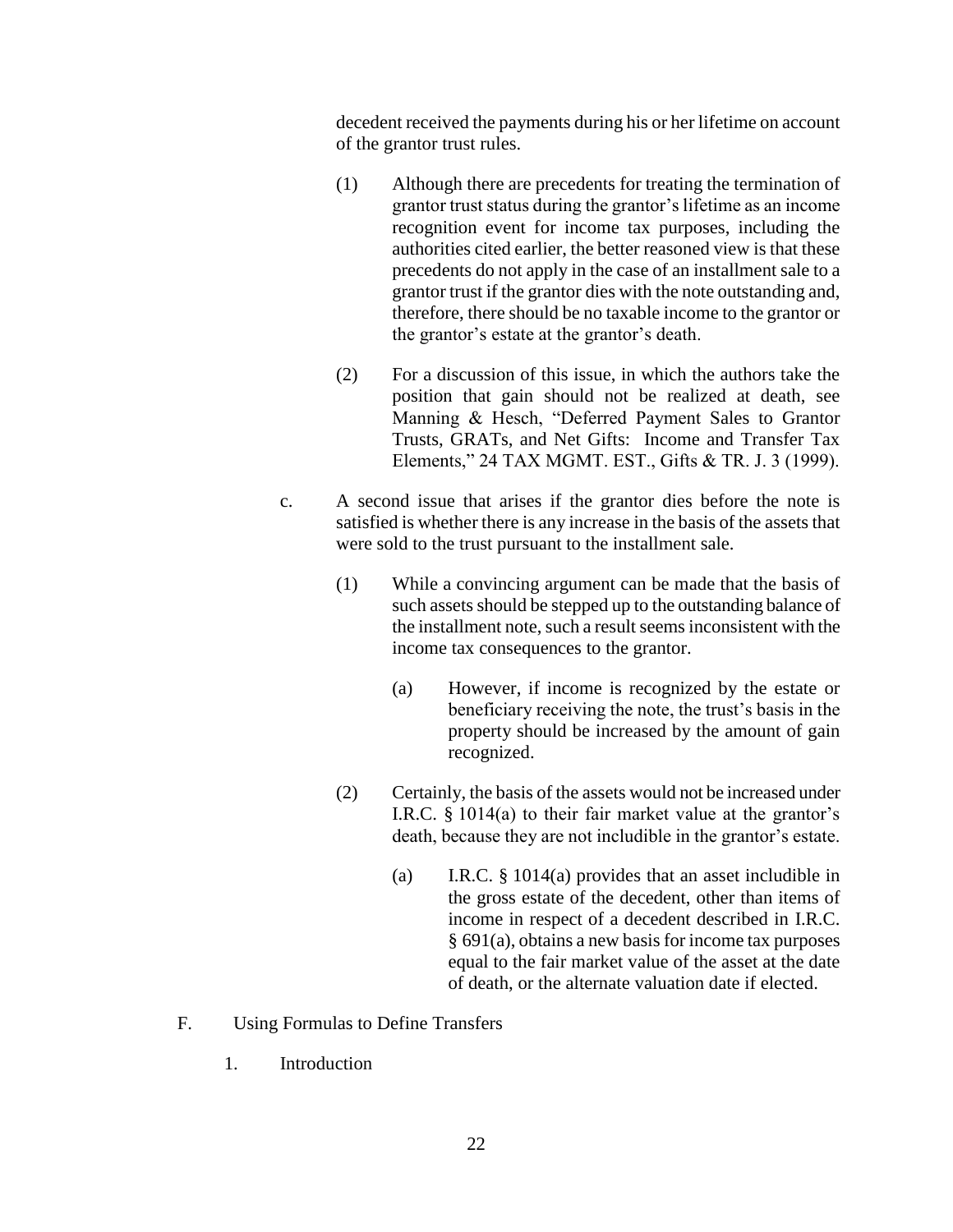- a. Because interests in limited partnerships and LLCs are difficult to value, taxpayers are often hesitant to make gifts of such interests for fear of incurring gift tax, or more gift tax than they would otherwise want to incur.
- b. One way of dealing with this problem is to use a defined value formula, which would limit transfers, whether by gift or sale, to a specific amount, with any excess passing in such a way that there will be no additional taxable transfer in excess of the stated dollar amount, because the excess value:
	- (1) Passes to a charity;
	- (2) Passes to a spouse or a trust for the benefit of a spouse that qualifies for the marital deduction;
	- (3) Passes to a zeroed out GRAT (so there is no present value of the remainder);
	- (4) Reverts to the transferor; or
	- (5) Is not a completed gift because it passes to a trust over which the grantor has retained some power that makes it an incomplete gift.
- c. Five recent cases have blessed the use of defined value formulas, although the facts in each case, including the type of formula and the identity of the recipients of the excess value, are important to keep in mind when considering the effectiveness of using such a formula.
	- (1) *McCord v. Commissioner*, 461 F.3d 614 (5th Cir. 2006) *rev'g* 120 T.C. 358 (2003), involved a defined value allocation formula with the excess passing to a charitable organization.
	- (2) *Christiansen v. Commissioner*, 130 T.C. 1 (2008), *aff'd.* 104 AFTR 2d 2009-7352  $(8<sup>th</sup>$  Cir. 2009), involved a formula disclaimer, with the excess passing to a charitable foundation.
	- (3) *Petter v. Commissioner*, T.C. Memo 2009-280, *aff'd,* 108 AFTR 2d 2011-5593 ( $9<sup>th</sup>$  Cir. 2011), involved gifts and sales of LLC units to grantor trusts where the number of units gifted and sold were determined pursuant to a defined value formula, with the excess units passing to two charitable organizations.
	- (4) *Hendrix v. Commissioner*, T.C. Memo 2011-133, involved a defined value allocation formula in connection with sales and gifts with the excess passing to a charitable organization.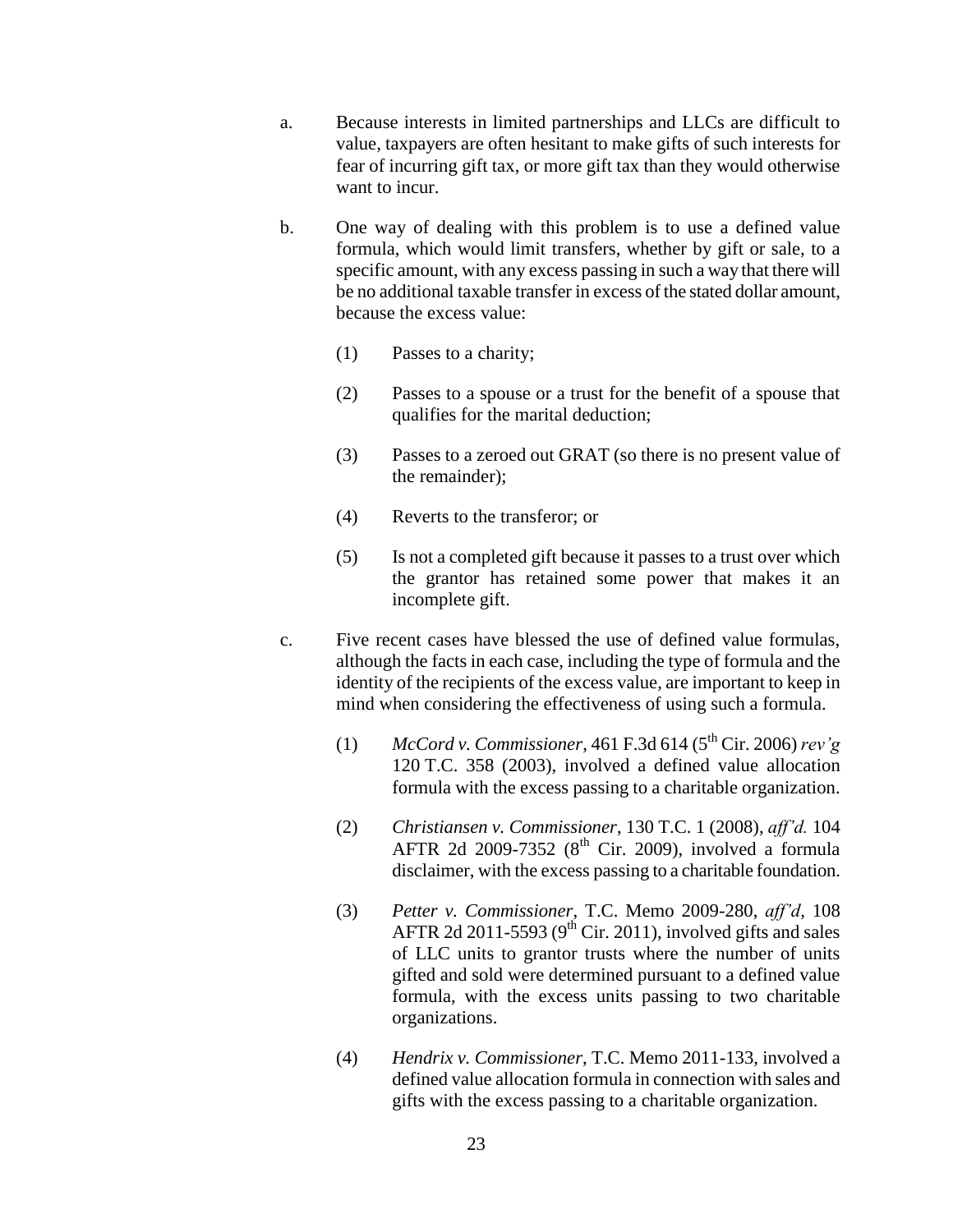- (5) In *Wandry v. Commissioner*, T.C. Memo 2012-88, the Tax Court approved a defined value transfer formula that decreased the amount passing by gift to avoid any gift tax.
	- (a) The court actually treated the formula as a defined value allocation formula, although it was really a defined value transfer formula.
	- (b) Although the government dropped its appeal of *Wandry*, it has stated it does not acquiesce in the decision. AOD 2012-004, 2012-46 I.R.B., 11/13/2012.
		- (i) IRS believes that Tax Court erred in determining that the property transferred for gift tax purposes was anything other than fixed percentage membership interests transferred on the date of the gift to each donee, which was how the gifts were reported on the gift tax returns.
		- (ii) Presumably it is looking for a case with better (worse) facts to challenge such a formula.
		- (iii) Actually, the facts in *Wandry* were not great for the taxpayer: the gift tax returns described the gifts as gifts of a percentage membership interest and the appraisal was not done until nineteen months after the gifts.
- 2. The IRS's Position
	- a. Based on *Proctor v. Commissioner*, 142 F.2d 824 (4<sup>th</sup> Cir. 1944), the IRS has challenged defined value formulas, regardless of the type, based on two arguments:
		- (1) The defined value formula was a condition subsequent because the gift was contingent on an event occurring after the transfer; i.e., the determination of the value of the transferred assets; and
		- (2) The defined value formula was against public policy, because:
			- (a) The formula clause had a tendency to discourage the collection of the tax because efforts to collect would simply undo the gift;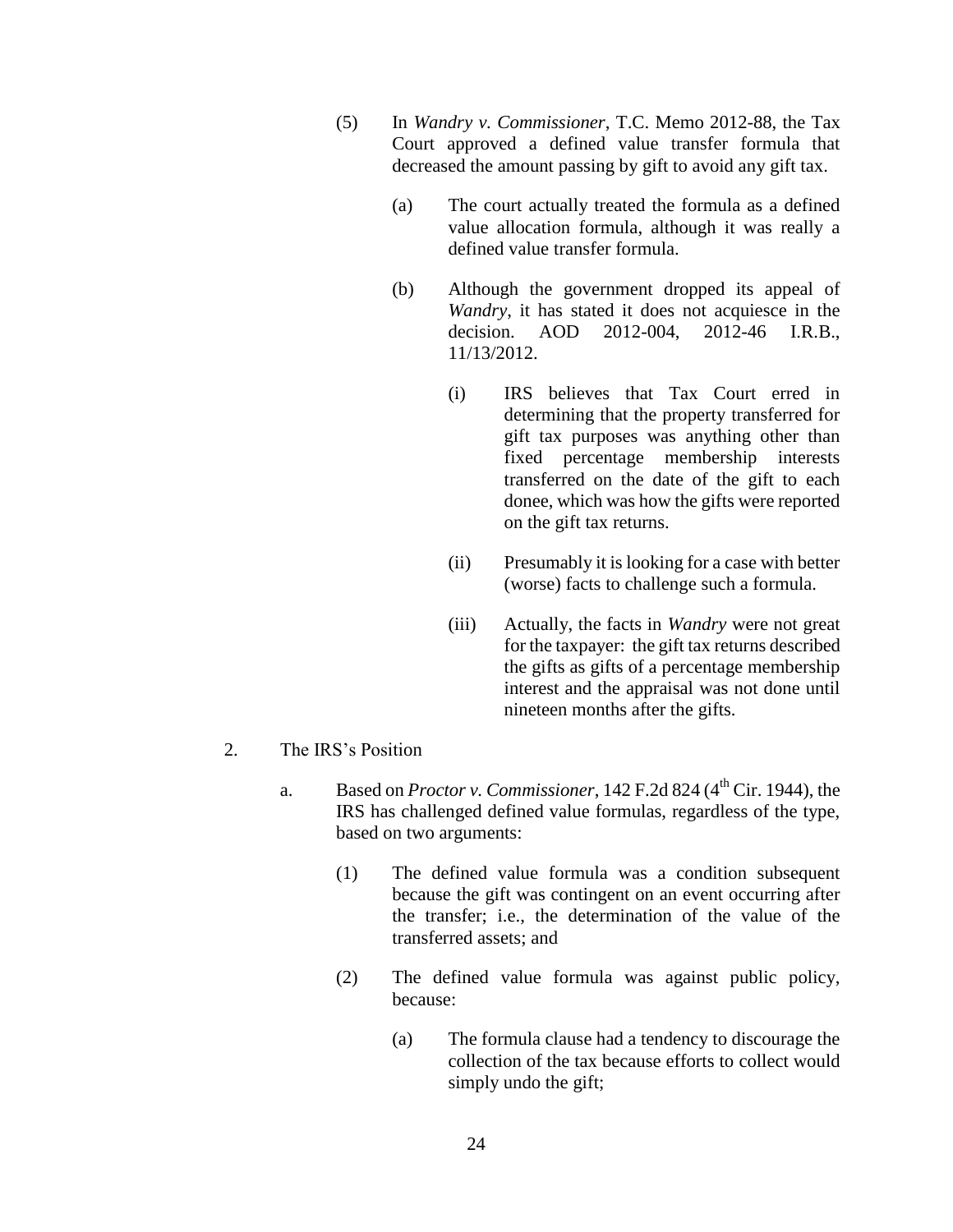- (b) The effect of the clause would be to obstruct the administration of justice by requiring the courts to pass upon a moot case; and
- (c) A judicial proclamation on the value of the gift would be a declaratory judgment, because the condition is not to become operative until there has been a judgment; but after the judgment has been rendered it cannot become operative because the matter involved is concluded by the judgment.
- b. The Courts in *McCord*, *Christiansen, Petter, Hendrix,* and *Wandry*  held that the defined value formula in those cases was not a condition subsequent, because it did not affect the amount transferred, but just reallocated the transferred assets based on the value at the time of the transfer, even though the value was not finally determined until a later date.
- c. The same courts also held that the defined value formula clauses under the facts in those cases did not violate public policy.
	- (1) There is a public policy in favor of encouraging gifts to charities, although this was not a factor in *Wandry*.
	- (2) The court in *Petter* was not passing on a moot case; because of the potential sources of enforcement, it had little doubt that a judgment adjusting the value of each unit would actually trigger a reallocation of the number of units between the trusts and the foundations under the formula clause.
	- (3) For the same reason, the court was not issuing merely a declaratory judgment.
- 3. Designing the Formula
	- a. Based on *McCord*, *Christiansen, Petter,* and *Hendrix*, a defined value allocation formula, rather than defined value transfer formula, stands a better chance of being accepted by the courts.
	- b. A defined value transfer formula defines the dollar amount of a transfer that the transferor intends to make, and if the value of the assets is determined to be higher, then a portion of the assets reverts to the transferor.
		- (1) Such a formula could read as follows: I give 50 shares of XYZ Company to my child, provided that if the value of the shares exceeds \$1,000,000, then the number of shares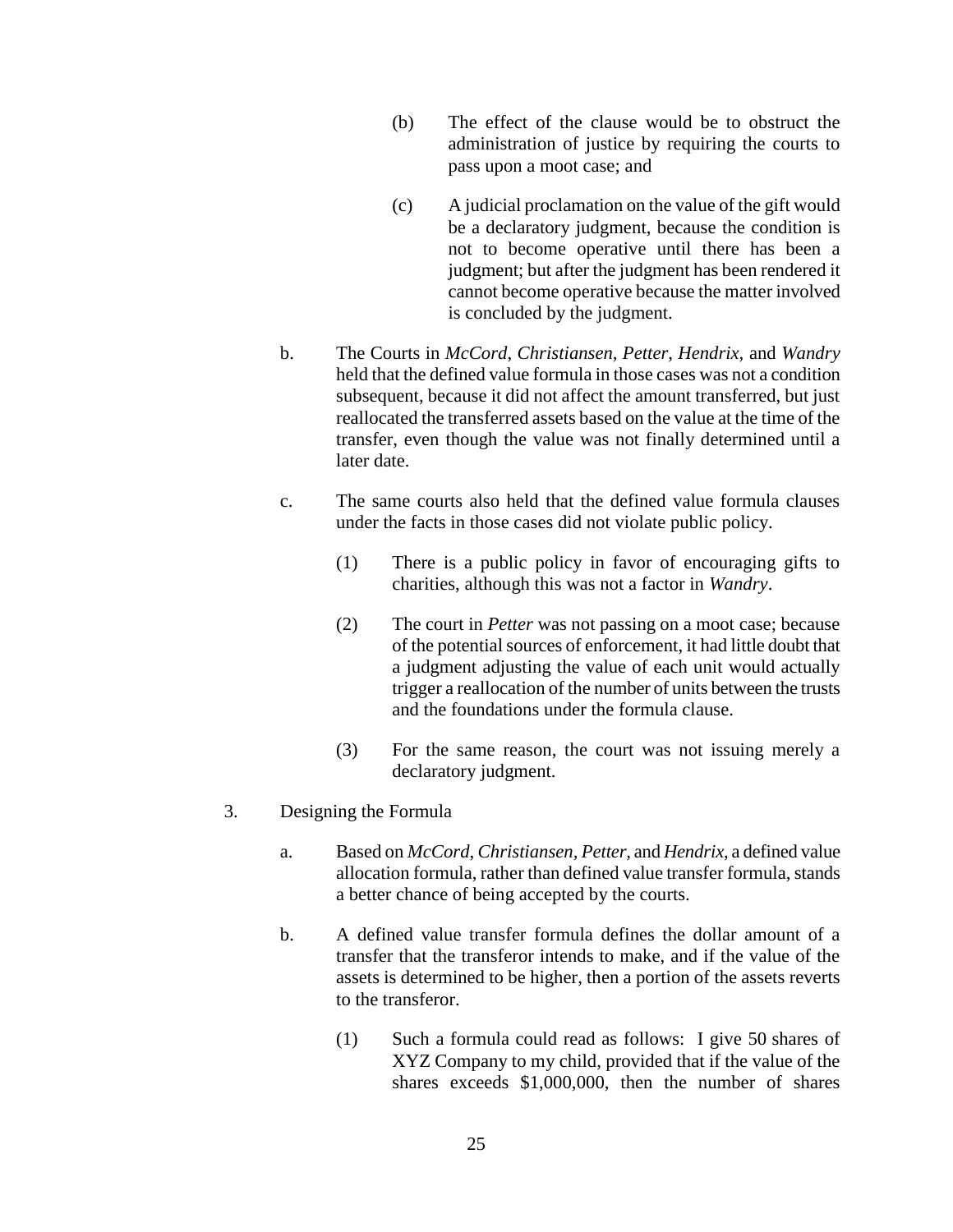transferred shall be reduced so that the value of gifted shares does not exceed \$1,000,000.

- (2) This was the type of formula used in *Proctor*, and a number of other cases in which the taxpayer was not successful. See, e.g., *Knight v* Commissioner, 115 T.C. 506 (2001), *Ward v. Commissioner*, 87 T.C. 78 (1986), and *Harwood v. Commissioner*, 82 T.C. 239 (1984).
- (3) However, if the formula states that that the transfer is the number of shares having a value, as determined for federal transfer tax purposes, equal to \$1,000,000, then it is arguable that a transfer has only been made of the number of shares having such a value.
- (4) This is the language that was used in the *Wandry* case.
	- (a) As one commentator said, such a formula is similar to asking the gas station attendant to give you \$5.00 worth of gas.
	- (b) The key to such a formula being effective is to ensure that the actual transfer under contract law is the amount of interests in the entity (shares, LLC membership interests, limited partnership interests) equal to a specific dollar amount, based on the value of such interests as finally determined for federal gift tax purposes.
	- (c) The amount of interests initially treated as being transferred may be based on an appraisal, but it should be clear that the actual amount of interests transferred will be adjusted if the value is later adjusted by the IRS.
- (5) One problem with using this technique is that if the amount of equity interests transferred turns out to be different than the amount originally thought to be transferred, adjustments to the taxable income recognized by the donor and the donee may require amended tax returns.
	- (a) However, if the transfers are to trusts that are treated as grantor trusts, no such returns would be required, because all the income would be taxed to the grantor in any event.
- c. A defined value allocation formula allocates the transferred assets among various transferees, usually defining the dollar amount of the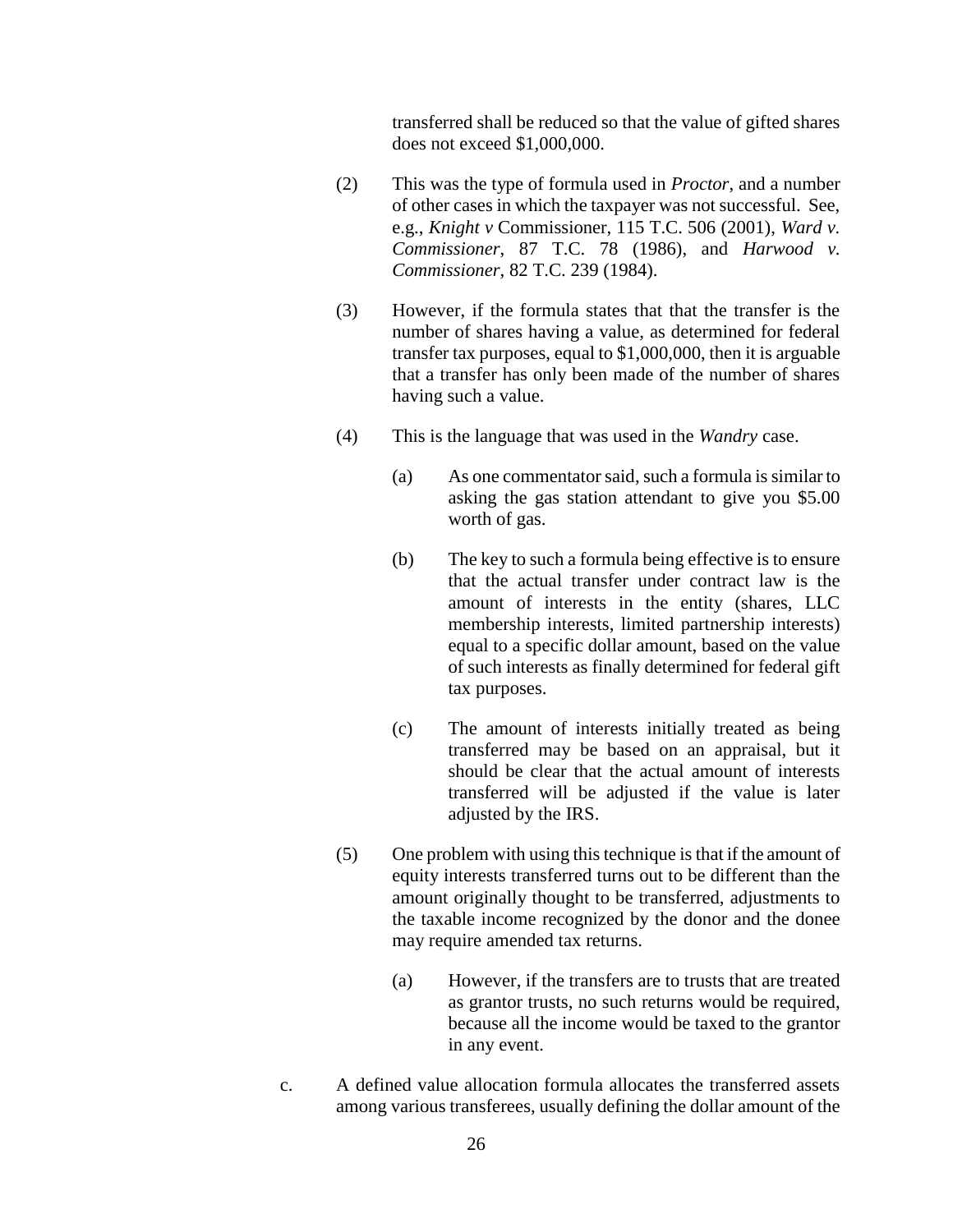transfers subject to gift tax, and the balance passing in some way that will not result in any gift tax liability.

- (1) Such a formula could read as follows: I give 50 shares of XYZ Company to my child, provided that if it is determined that the value of the shares exceeds \$1,000,000, then shares having a value in excess of \$1,000,000 shall pass instead to the Community Foundation.
- (2) This is the type of formula used in *McCord, Christiansen*, *Petter*, and *Hendrix*, all cases where the taxpayer was successful.
- d. Although not used in the McCord and Hendrix cases, it may be better to have the value tied to the value as finally determined for federal transfer tax purposes, which was the case in *Christiansen, Petter,* and *Wandry*.
	- (1) The Tax Court in *McCord* indicated that tying the value for purposes of allocating the transferred assets pursuant to the formula to the value as determined for federal gift tax purposes might have resulted in a holding in favor of the taxpayer.
	- (2) However, on appeal, the taxpayer was successful in having the formula apply to avoid any additional gift tax, without the Fifth Circuit dealing with the manner in which value was determined for purposes of applying the formula.
- e. Because the facts in all four cases before *Wandry* where the court has upheld the validity of the defined value allocation formula involved transfers of the excess value to a charitable organization, the jury is still out whether such a formula would work where the recipient was a spouse, a trust for the benefit of the spouse that qualifies for the marital deduction, or a zeroed-out GRAT, or the excess value passes to a trust where the grantor has retained a right or power that prevents the transfer from being a completed gift.
	- (1) However, in *Wandry v. Commissioner*, the Tax Court approved a defined value transfer formula that decreased the amount passing by gift to avoid any gift tax.
	- (2) Note that there are a number of transactions where the IRS or the regulations accept the use of defined value transfer formulas where there is no real adversity between the parties involved.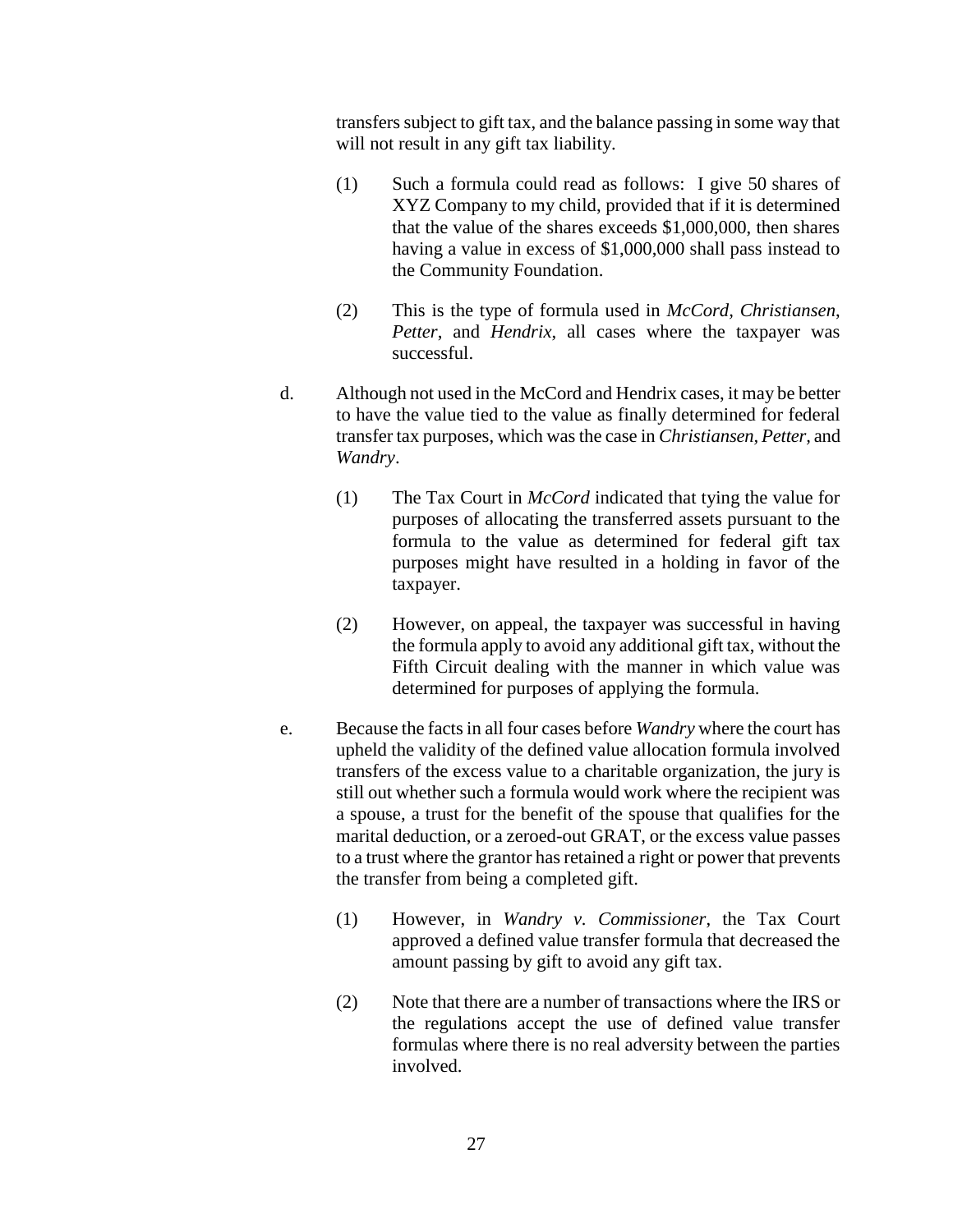- (a) These include optimum marital deduction formulas, formulas with GRATs, formula disclaimers, and formula inter vivos QTIP elections.
- 4. It is imperative that the gift be reported on the gift tax return as a gift of a dollar amount and not a percentage interest or a number of units, although it can be stated that, based on an appraisal, the initial percentage is X% or number of units is X, but the actual percentage may be adjusted based on the value of the gift as finally determined for federal gift and estate tax purposes.
	- a. In *Nelson v. Commissioner*, T.C. Memo 2020-81, *aff'd* 128 AFTR2d  $2021-6532$  ( $5<sup>th</sup>$  Cir, 2021), the Tax Court rejected the petitioners' argument that transfers by gift and by sale to an irrevocable trust were of specific dollar amounts, not fixed percentages, because the value of the transfers was to be determined by an appraiser within a fixed period and were not qualified by a subsequent determination of value for federal gift and estate tax purposes, distinguishing the cases where the formula provided that the actual percentage of interests transferred would be adjusted based on values as finally determined for federal gift and estate tax purposes, even though the initial percentage was based on an appraisal done after the initial transfers.
	- b. In *Nelson*, the gift and the sale assignments referred to the gift or sale as the donor's or seller's right, title, and interest in a limited partnership interest having a fair market value of a dollar amount as determined by a qualified appraisal within 90 (180 in the case of the sale) days of the effective date of the agreement.
- G. Potential IRS Challenges
	- 1. Introduction
		- a. One of the disadvantages of the installment sale to a grantor trust technique is the uncertainty of the tax consequences.
		- b. Although most of the expected tax consequences are based on existing case law, the Code, regulations and rulings, the IRS has not blessed the technique in any published ruling.
	- 2. The *Karmazin* Case.
		- a. Against this background, a docketed Tax Court Case, *Karmazin v. Commissioner*, Docket #2127-03, which was settled on October 15, 2003 before it went to trial, demonstrates the potential issues the IRS would likely raise in challenging the technique.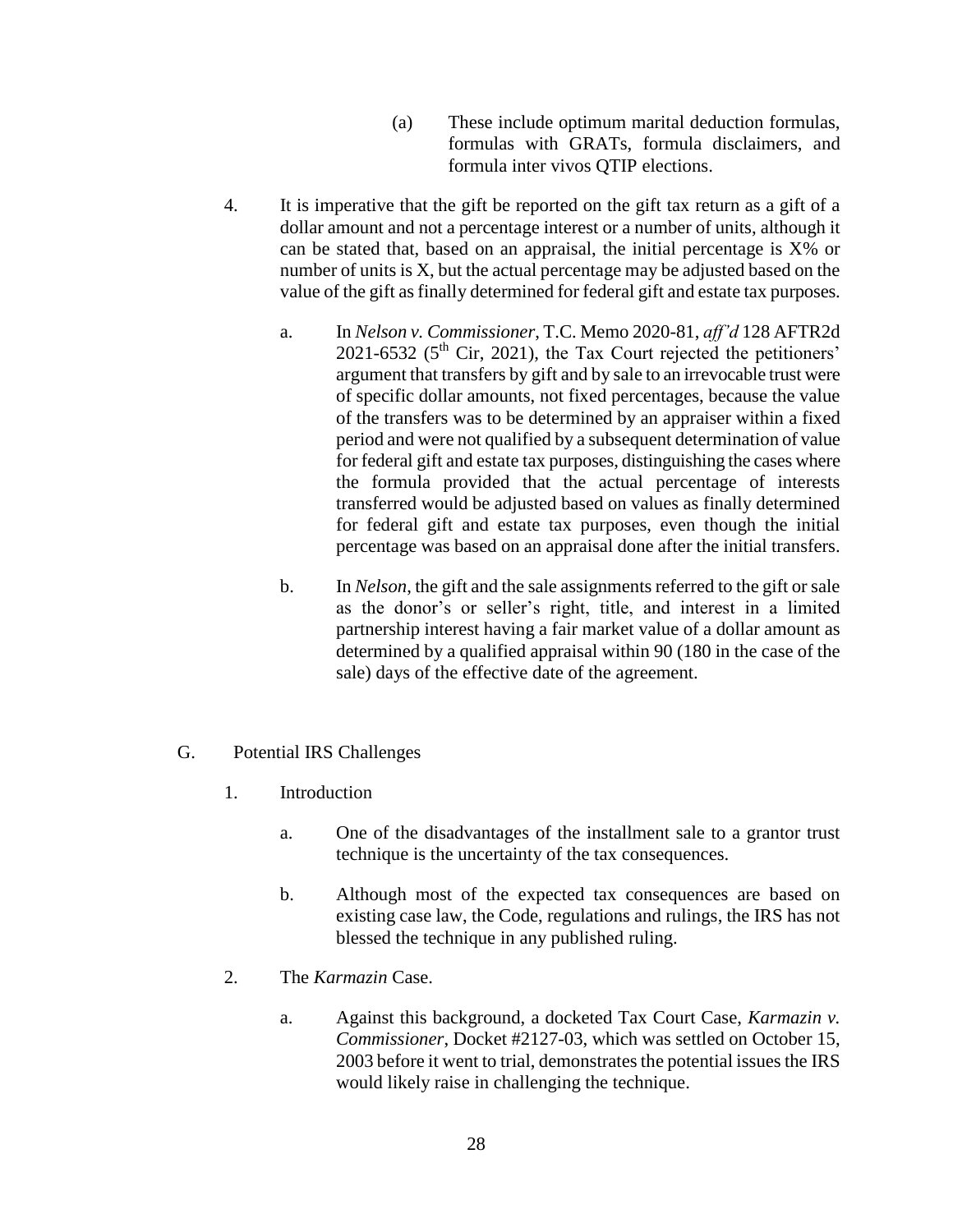- b. Summary of the Facts
	- (1) Taxpayer gifted limited partnership units to two grantor trusts, which had a value of 10% of the trust assets after the subsequent sale of additional units.
	- (2) Next, the taxpayer sold units to the trusts in exchange for promissory notes bearing interest at the applicable federal rate (AFR) and secured by a pledge agreement pledging both the purchased and gifted units.
	- (3) A defined value formula was used to determine the number of units sold, based on an overall discount of 44.22%.
	- (4) Annual exclusion gifts were made in the year of the sale and the following year.
	- (5) Following an audit of the gift tax returns for both years, the agent issued a determination letter disallowing the entire transaction.
- c. Issues Relating to the Installment Sale Transaction
	- (1) The partnership was a sham because there was no business purpose.
	- (2) I.R.C. § 2703 applied to disregard the partnership.
	- (3) The defined value clause, incorrectly categorized as an adjustment clause by the IRS, was invalid, based on *Commissioner v. Procter*, 142 F.2d 824 (4<sup>th</sup> Cir. 1944).
	- (4) The promissory note was equity and not debt, based on the following factors:
		- (a) The debt to equity ratio was too high;
		- (b) The only assets in the trusts were partnership units;
		- (c) The debt was non-recourse and therefore note-holders and equity-holders would be affected proportionately (ignoring the secured nature of the promissory notes); and
		- (d) Commercial lenders would require personal guarantees or a larger down payment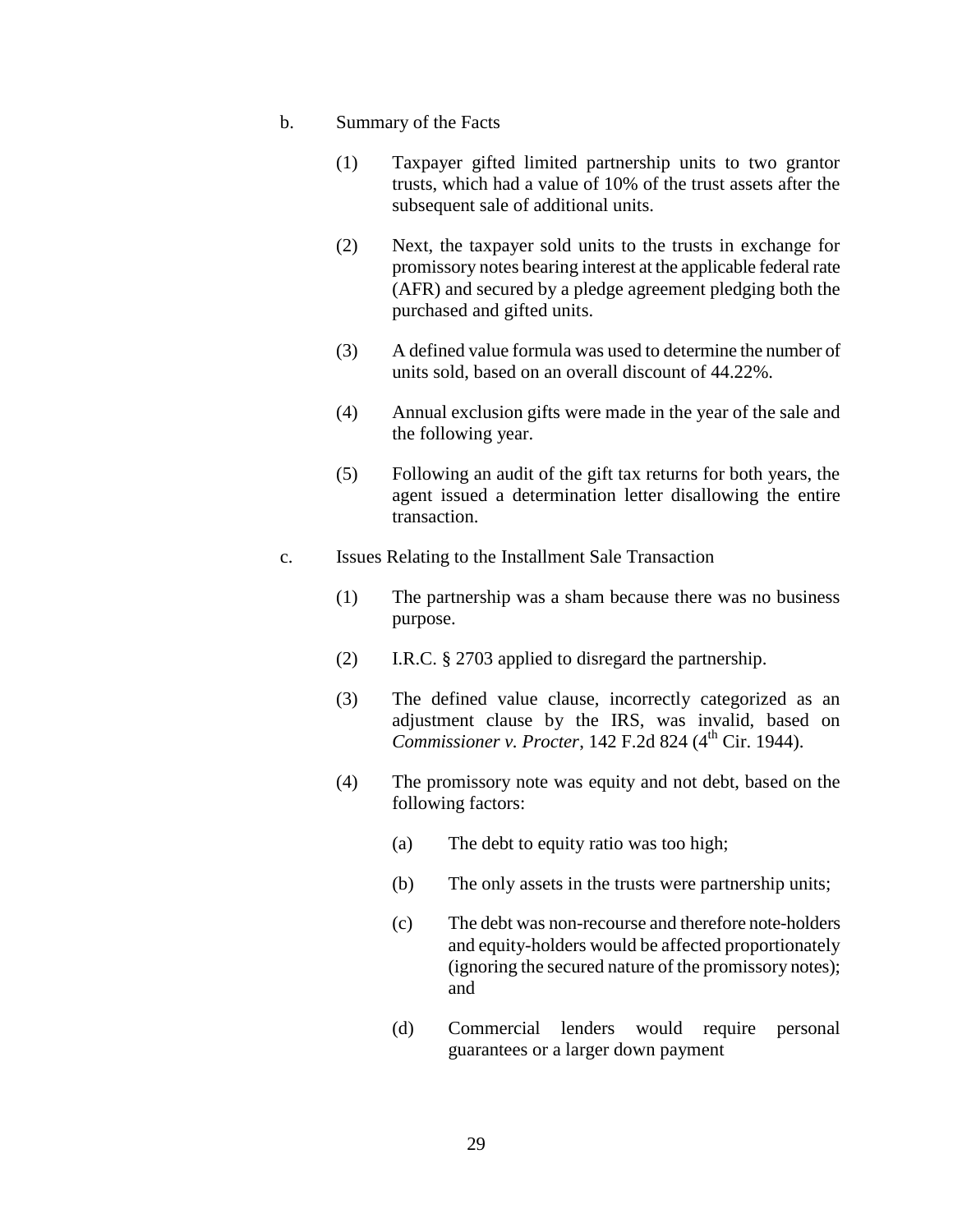- (5) If the debt were recharacterized as equity, either I.R.C. § 2701 or 2702 or both would apply.
	- (a) The notes would not be treated as qualified payment rights under I.R.C. § 2701 and would be valued at zero under the subtraction method.
	- (b) The right to interest payments under the notes would not be qualified interests under I.R.C. § 2702 because the trusts did not satisfy the requirements of a GRAT.
- d. Settlement of the case
	- (1) The case was settled, resulting in a 95% reduction in the deficiency asserted by the agent.
	- (2) The settlement was based on respecting the sales of the partnership units to the trusts as bona fide sales.
		- (a) The sales were not recharacterized as transfers with the retention of an annuity.
		- (b) The interest payments were not recharacterized as annuity payments.
		- (c) Neither I.R.C. § 2701 nor 2702 applied.
		- (d) The defined value clause was ignored.
- 3. The *Woelbing* Case
	- a. In *Estate of Woelbing v. Commissioner*, T.C. No. 030261-13, the IRS argued that I.R.C. §§ 2702, 2036 and 3038 applied.
	- b. The involved a sale of nonvoting stock in a closely held corporation to a grantor trust in exchange for an installment note in the amount of \$59 million.
		- (1) The IRS claimed that the value of the note was zero.
		- (2) The rate of interest was the AFR rate, the sales price was determined by an independent appraiser, and the sons, who were beneficiaries of the trust guaranteed 10% of the debt and the trust already held life insurance policies with a cash value of \$12 million.
		- (3) The case settled without any resolution of issues raised by the IRS.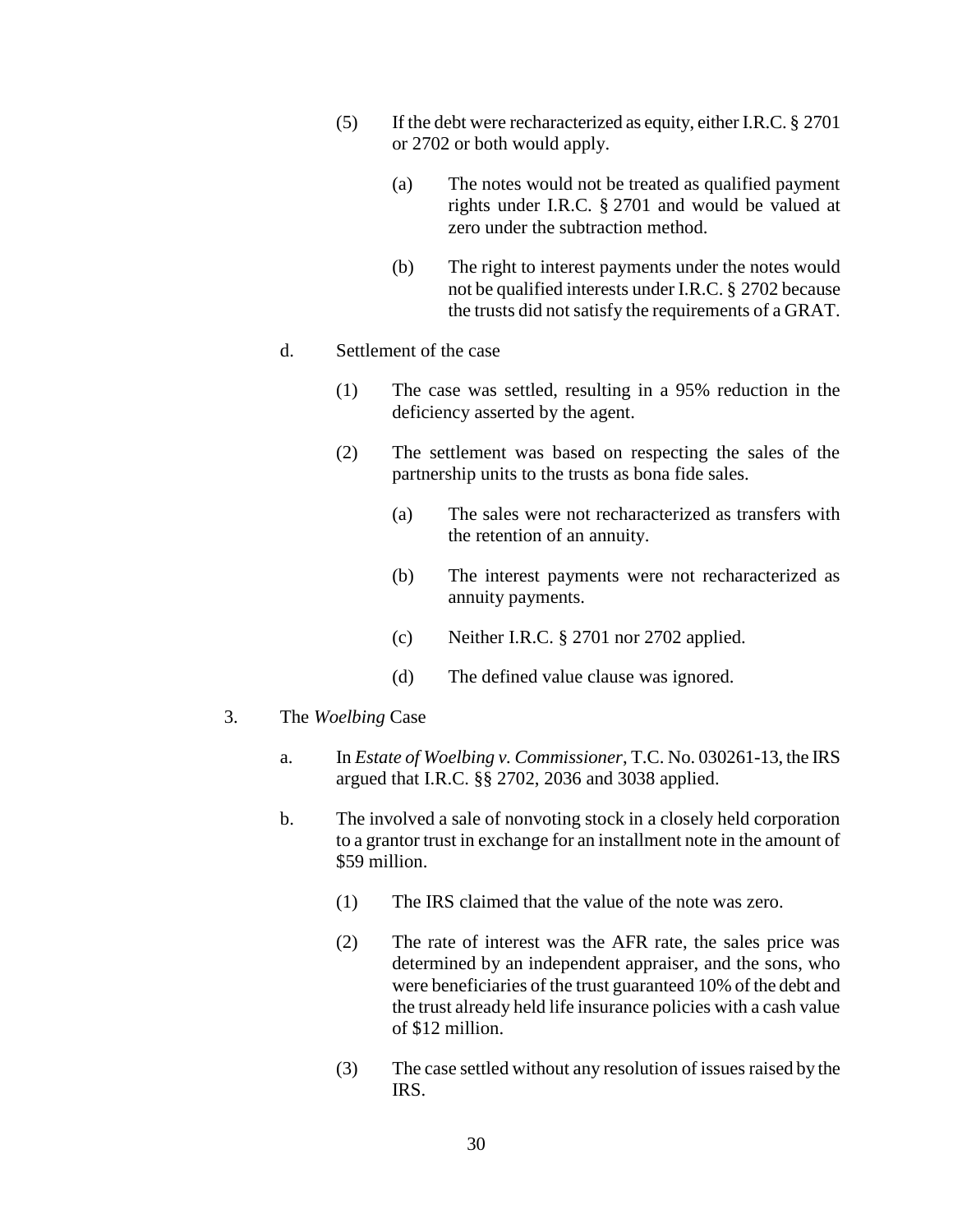#### H. Conclusion

- 1. An installment sale to a grantor trust may be a very effective way to transfer assets to younger family members at their current value, as opposed to their presumably appreciated date-of-death value, without incurring any gift or income tax on the transfer.
- 2. The value of the principal and interest payments received on the note will remain in the grantor's transfer tax base.
- 3. The disadvantage to the beneficiaries is that they will end up with the same carryover basis that the trust will have in the assets sold to the trust.
- 4. However, if the technique is to be used, the formalities should be followed to the letter, including a properly drafted trust agreement, installment note, and any other documents required under state law to transfer ownership of the assets to the trust and to support the grantor's status as a bona fide creditor of the trust.
- 5. Finally, the installment sale to a grantor trust should be compared with other techniques, such as a preferred equity interest transaction, a GRAT, or a financed net gift, and the use of a self-cancelling installment note (SCIN) or a private annuity should be considered if the grantor is in poor health but not terminally ill.
- 6. Note the Built Back Better Act would have eliminated the advantages of the sale to a grantor trust by including in the grantor's estate the grantor trust portion of the trust and treating distributions during the grantor's as taxable gifts and sales between the grantor trust and the grantor as taxable events.

## **II. Alternatives to Installment Sales**

- A. Preferred Equity Interests
	- 1. Similar benefits to those achieved with an installment sale to a grantor trust may be derived through the use of either a preferred equity interest transaction, a GRAT, or a financed net gift.
		- a. In a preferred equity interest transaction, the older family member will receive pursuant to the creation or recapitalization of a partnership or corporation a preferred interest in the entity that will not increase in value, even though the entity's assets, including intangible assets, do increase in value after the recapitalization.
		- b. The holder of the preferred interest will be entitled to receive a preferred distribution on an annual basis.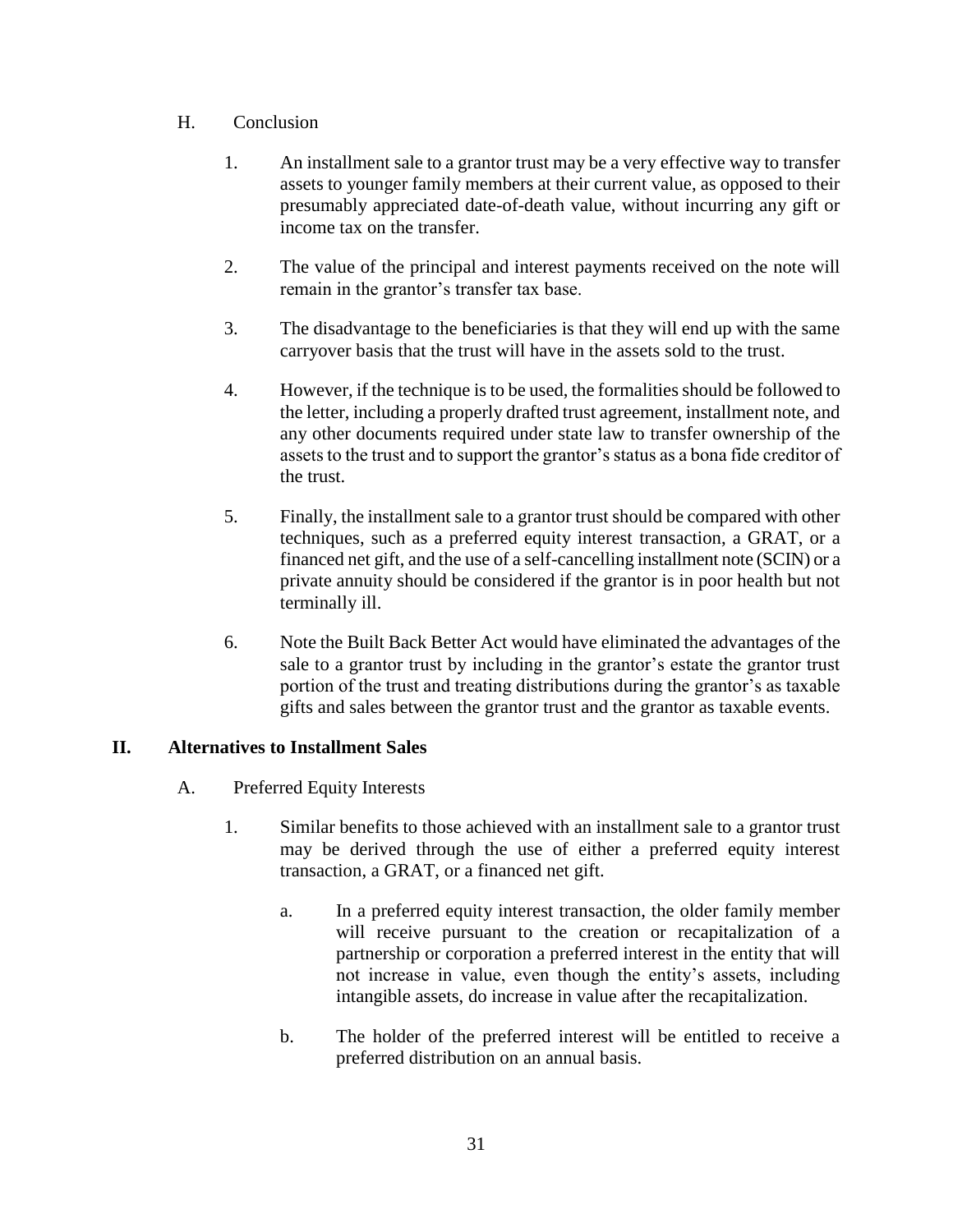- (1) Because a preferred equity interest involves the creation of two classes of equity interests, an S corporation cannot be the subject of a preferred equity interest transaction.
- (2) In addition, because the preferred payment by a C corporation will be a dividend that will be includible in the recipient's taxable income and not deductible by the corporation, resulting in a double tax (once on the income earned by the corporation to pay the dividend and once to the recipient when he or she receives the dividend), a C corporation is usually not a good candidate for a preferred equity interest transaction.
- c. Consequently, today most preferred equity interest transactions involve limited partnerships and limited liability companies (LLCs), which, because they are pass-through entities for federal income tax purposes, avoid two layers of tax.
- 2. I.R.C. § 2701 ignores the value of applicable retained interests in a partnership or LLC for purposes of determining the value of subordinate equity interests transferred to the transferor's spouse and descendants and spouses of descendants of the transferor and the transferor's spouse. I.R.C. §  $2701(a)(1)$ ,  $(a)(3)(A)$ , and  $(e)(1)$ .
	- a. "Applicable retained interests" are certain senior equity interests (*i.e.,* equity interests that carry a preferred right to income or capital distributions) retained by the transferor and the transferor's spouse and ancestors and spouses of ancestors of the transferor or the transferor's spouse. I.R.C.  $\S 2701(a)$ , (b), and (e)(2); Treas. Reg.  $§ 25.2701-3(a)(2)(ii).$
	- b. A "senior equity interest" is an applicable retained interest to the extent it gives the holder (1) an extraordinary payment right or (2) a distribution right (the right to receive distributions from the entity) if the transferor and members of the transferor's family control the entity. I.R.C. § 2701(b)(1).
		- (1) An extraordinary payment right is the right to put or call the interest (*i.e.*, to force the entity to purchase the interest from the holder or to require the entity to sell an interest in the entity to the holder), to convert the interest into a subordinate equity interest, or to compel the liquidation of the interest (essentially a put right). I.R.C. § 2701(b)(1)(B); Treas. Reg. §  $25.2701 - 2(b)(2)$ .
		- (2) The transferor and members of the transferor's family (defined for this purpose as including descendants of the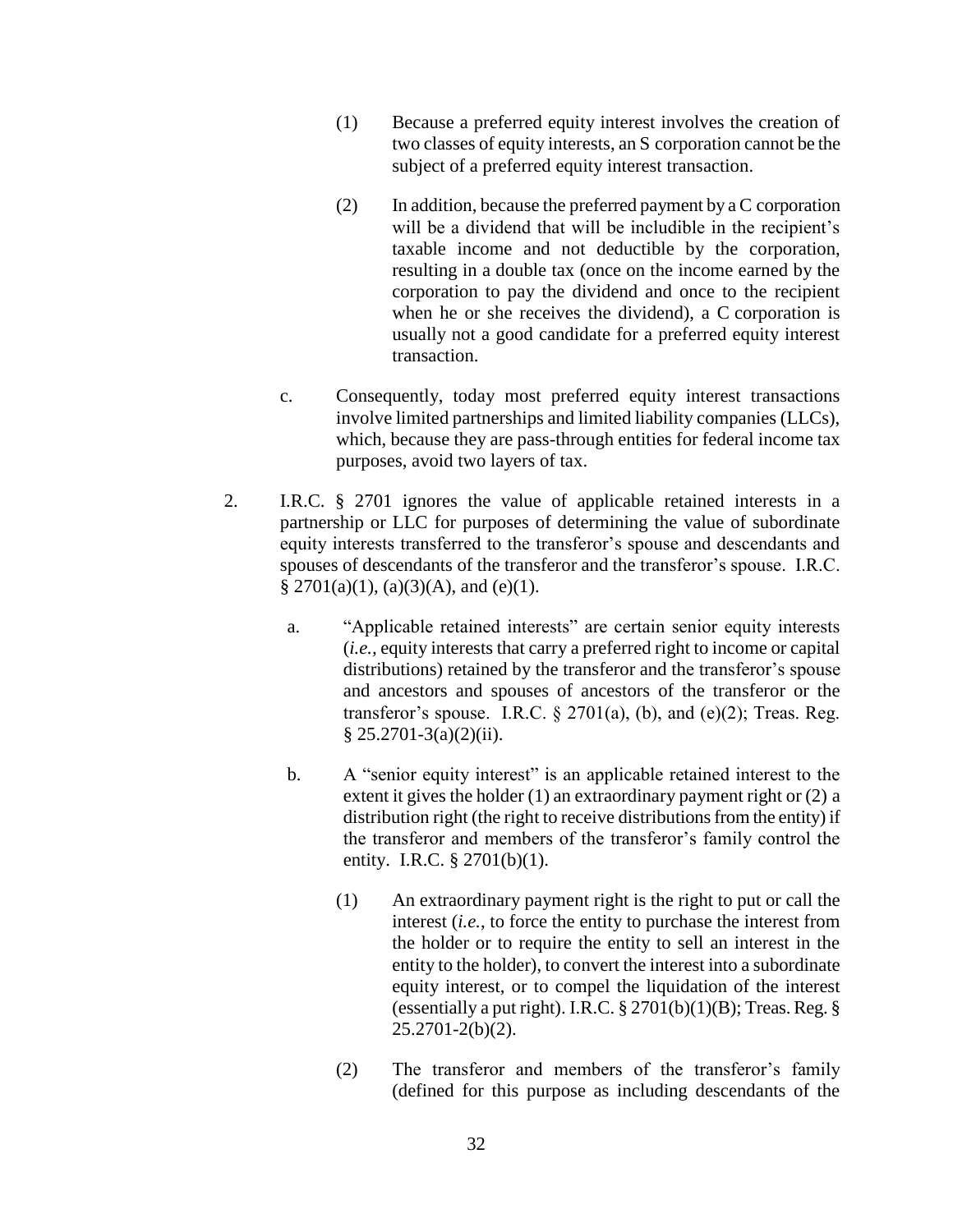parents of the transferor or the transferor's spouse, as well as ancestors and spouses of ancestors of the transferor and his or her spouse) control an entity if any of them is a general partner in a limited partnership (or presumably a membermanager in a manager-managed LLC) or together they own 50% or more of the equity interests in the entity. I.R.C.  $§$  2701(b)(1), (b)(2).

- (3) A distribution right does not include (i) a right to distributions with respect to any interest that is junior to the rights of the transferred interest, (ii) any liquidation, put, call, or conversion right, or (iii) any right to receive any I.R.C. § 707(c) guaranteed payment of a fixed amount. I.R.C.  $$2701(c)(1)(B).$
- c. However, the value of distribution rights which are qualified payment rights is not ignored. I.R.C. § 2701(a)(3).
	- (1) A qualified payment right is the right to receive a fixed amount or an amount based on a fixed interest rate from the entity at least annually, or, if the amount is not paid in the current year, to receive the accumulated unpaid amounts in subsequent years before other equity interest holders receive distributions from the entity. I.R.C.  $\S 2701(c)(3)$ , Treas. Reg.  $§$  25.2701-2(b)(6).
		- (a) For example, a holder of cumulative preferred stock has a qualified payment right.
	- (2) Although a qualified payment right is valued at fair market value for purposes of determining the value of the initial transfer unless it is combined with an extraordinary payment right, the entity's subsequent failure to pay the qualified payment on a timely basis may result in an increase in the holder's taxable gifts if he or she transfers a qualified payment right during life or in the holder's taxable estate if the right is held at death. Treas. Reg.  $\S$ § 25.2701-2(a)(4), 25.2701-4(a), and (c).
- 3. Certain payment rights fall outside the definition of distribution rights completely and thus are not ignored in valuing a retained interest.
	- a. These rights include mandatory payment rights, liquidation participation rights, rights to guaranteed payments of a fixed amount under I.R.C. § 707(c), and nonlapsing conversion rights. Treas. Reg.  $§ 25.2701 - 2(a)(4).$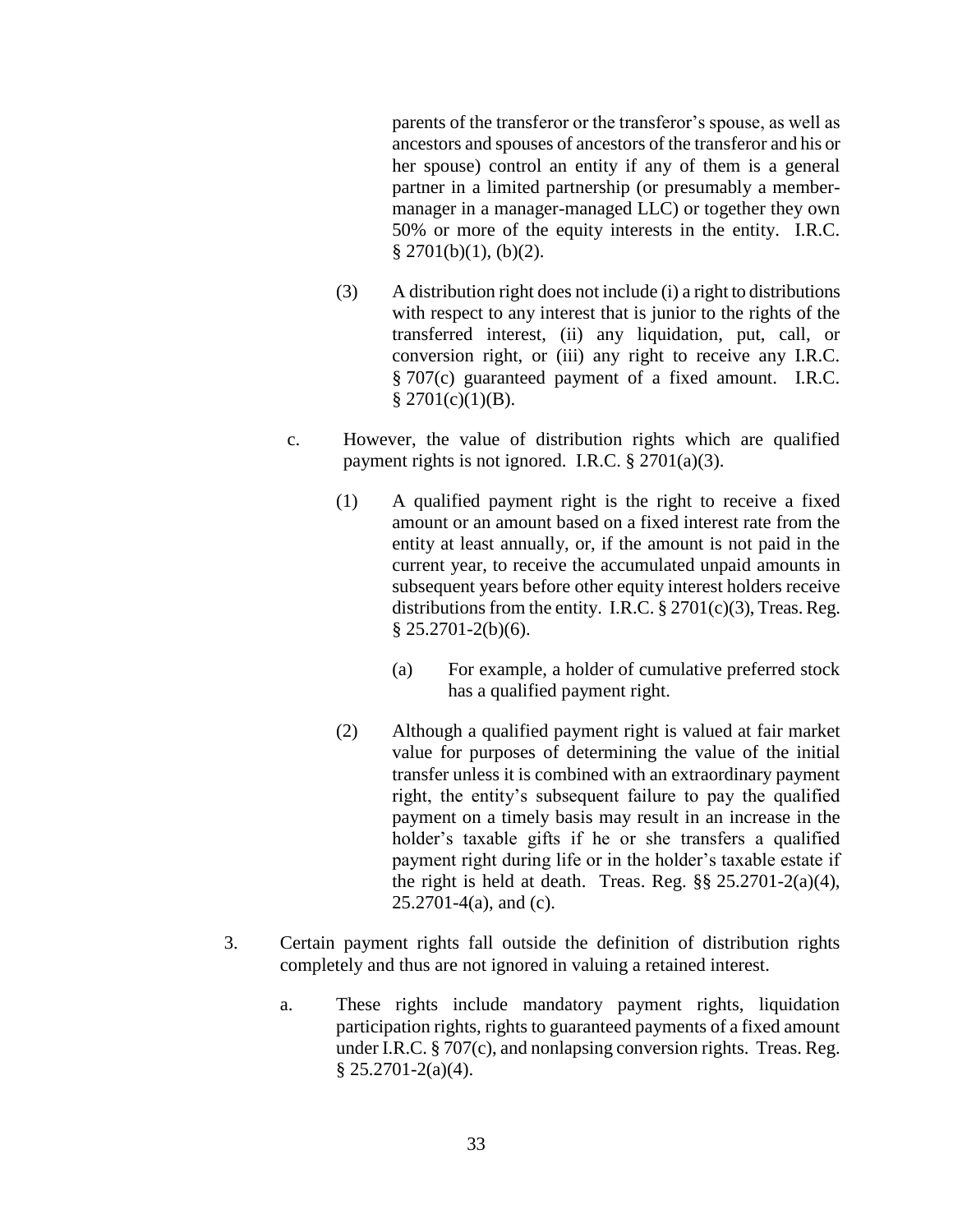- b. A guaranteed payment right, which entitles the holder to receive a fixed amount at a specified time, is also valued at fair market value when determining the value of a transferred subordinate equity interest. Treas. Reg. § 25.2701-2(b)(4)(iii).
	- (1) For example, an individual has a guaranteed payment right if he or she is entitled to receive \$2,000 a year from the entity for his or her lifetime.
- 4. The effect of I.R.C. § 2701 is to reduce the value of interests older family members continue to hold and increase the value of interests transferred to younger family members by applying the subtraction method of determining the value of a transferred interest when I.R.C. § 2701 applies.
	- a. Under this method, the value of any equity interests retained by the older family members, disregarding extraordinary payment rights and distribution rights that are not qualified payment rights, is subtracted from the value of all family-held interests in the entity.
	- b. The remainder is the value assigned to the subordinate equity interests and other equity interests held by the family in the entity. Treas. Reg. § 25.2701-1(a)(2); s*ee also* Treas. Reg. § 25.2701-3 for the specific method.
	- c. Because in most cases it is the subordinate equity interests that have been transferred to younger family members, the amount of taxable gifts by the older transferring family members is increased by the same amount that the value of their retained equity interests is reduced.
- 5. Transfer tax savings may be obtained by transferring to younger family members equity interests that will absorb the future growth in the entity's value.
	- a. For example, an older family member starting a new business with little initial value will incur a small taxable gift if he or she gives all the residual interests to younger family members and retains a senior equity interest that is valued at zero because it is not a qualified payment right.
		- (1) Any subsequent increase in value will inure to the younger family members without further gift tax consequences.
	- b. Likewise, a tax-free shift in value occurs if the value of a business increases at a rate that exceeds the discount rate used in determining the value of a qualified payment right or guaranteed payment right retained by the older family member.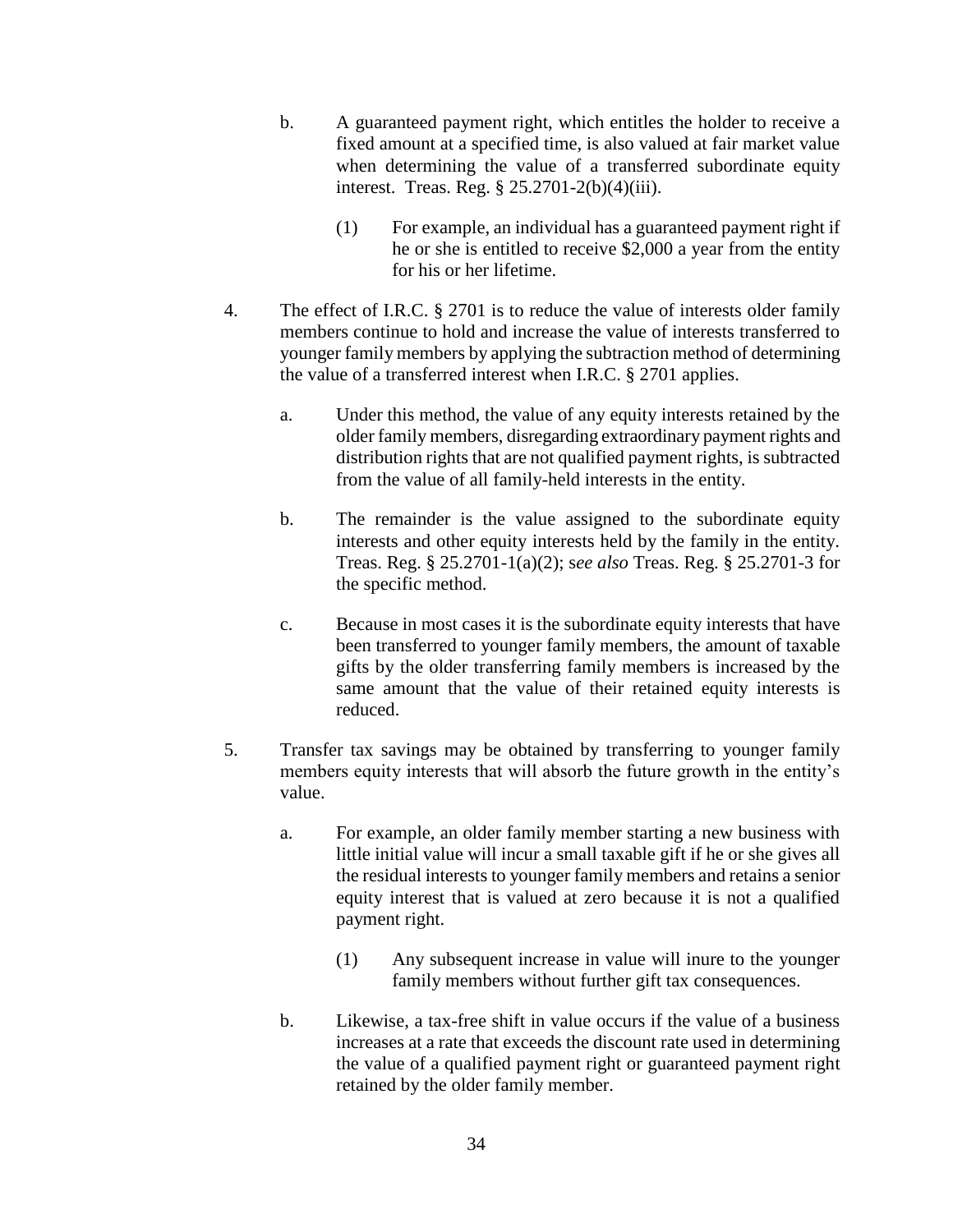- (1) Although the value of the qualified payment right or guaranteed payment right will reduce the value of the taxable gift, any payments actually made will be included in the older family member's estate unless consumed.
- (2) In addition, any unpaid or late payments, compounded at the discount rate used to value the qualified payment right, will be included in the transferor's taxable gifts, subject to the cap discussed below.
- 6. Nonetheless, in most situations the family can best achieve its tax and nontax goals by avoiding the application of I.R.C. § 2701 altogether.
	- a. I.R.C. § 2701 is not operative if there is only one class of equity interest in the entity, despite differences in voting rights, rights to manage the entity, or exposure to liability. Treas. Reg. § 25.2701-  $1(c)(3)$ .
	- b. Only one class of entity will exist if distributions of operating revenue and liquidating proceeds are based on capital accounts and the capital accounts are maintained in a manner that reflects the financial investment of the owners in the enterprise from time to time, taking into account profits retained in the entity and losses allocated to the owners. Treas. Reg.  $\S 25.2701-1(c)(3)$ .
		- (1) For example, if Smith's capital account has a balance of \$10,000 and the capital account balances of all the owners is \$100,000, Smith would receive ten percent of all distributions and would be allocated ten percent of all tax items.
		- (2) To reflect the owner's financial investment in the entity, an owner's initial capital account should:
			- (a) Equal the fair market value of the owner's initial capital contribution;
			- (b) Be increased by any additional capital contributions, the owner's distributive share of the entity's profits, and the amount of any of the entity's liabilities that are assumed by the owner or that are secured by property distributed to the owner by the entity; and
			- (c) Be decreased by the amount of cash and the fair market value of any property distributed to the owner, the owner's distributive share of the entity's losses, and the amount of any liabilities of the owner that are assumed by the entity or that are secured by any property contributed by the owner to the entity.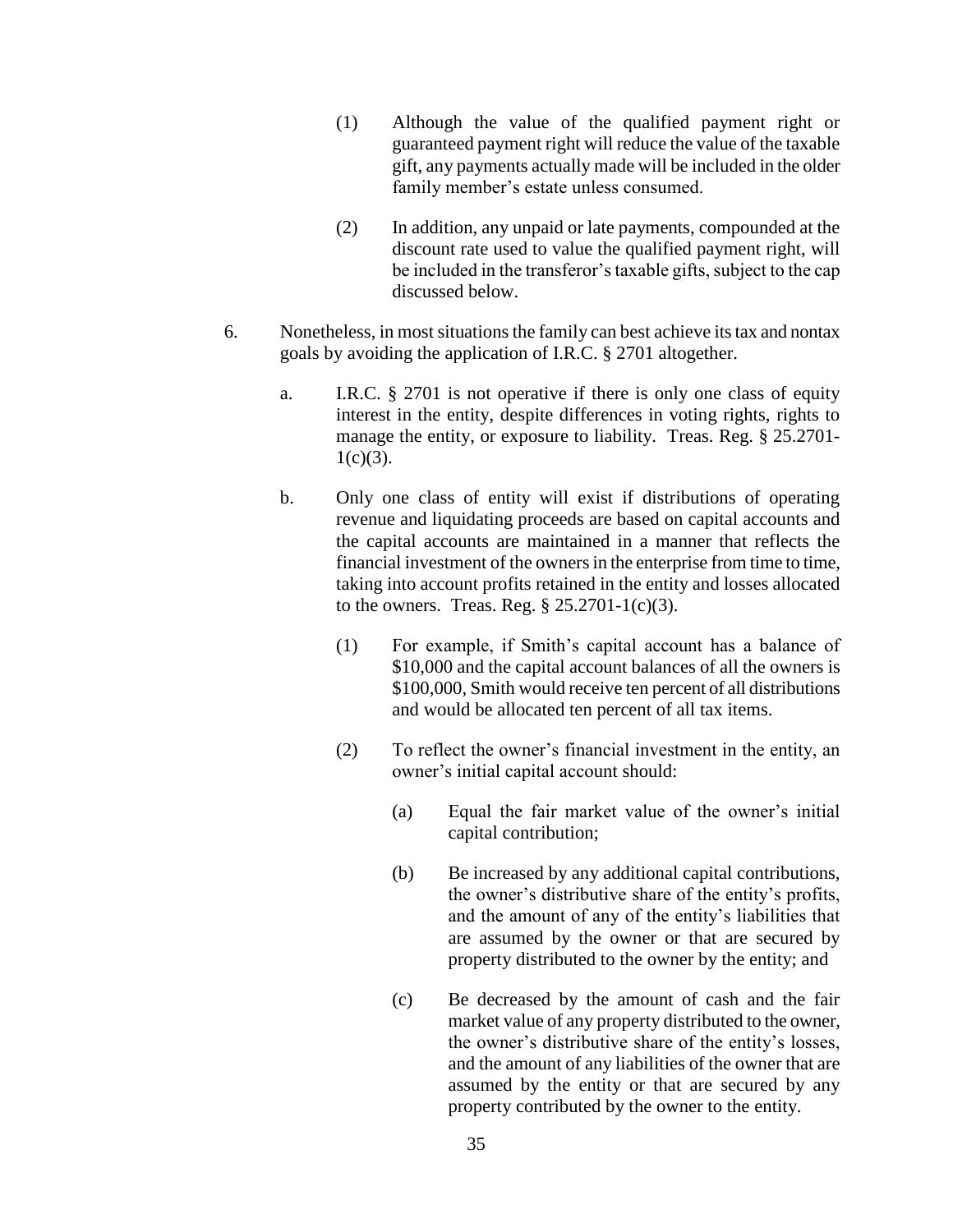Treas. Reg. § 1.704-1(b)(2)(iv).

- (3) If there are any gifts to the entity by a person who is not an owner, the capital accounts of the owners should be increased on a pro rata basis to reflect the fair market value of the property.
- (4) Finally, if an owner makes a non-pro rata capital contribution to the entity or the entity makes a non-pro rata distribution to an owner, the capital accounts of the owners should be adjusted to reflect the then fair market value of the assets held by the entity immediately before the capital contribution or distribution. Treas. Reg. § 1.704-1(b)(2) (iv)(d)-(f).
	- (a) The capital account of the contributor or the distributee should be adjusted to reflect the fair market value of the property contributed or distributed. Treas. Reg.  $§ 1.704-1(b)(2)(iv)(b)$ .
- 7. If capital accounts are properly maintained, basing distributions on relative capital account balances of the owners will ensure that only one class of equity exists.
	- a. In this regard, the regulations under I.R.C. § 2701 state that special allocations to satisfy specific requirements in subchapter K (the partnership taxation rules), such as the special allocation rules of I.R.C. §§ 704(b) and 704(c)(1)(A), will not create a second class of equity. Treas. Reg. § 25.2701-1(c)(3).
	- b. In addition, such allocation of income, gain, loss, deduction and credit items will eliminate several other potential tax problems.
		- (1) Allocation of tax items according to relative capital account balances will avoid the complex rules under I.R.C. § 704(b) dealing with the substantial economic effect of special allocations of tax items.
		- (2) Also, the family partnership rules under I.R.C. § 704(e) require that the allocation of a partnership's income must be proportional to the capital interests, after allocating to a donor partner reasonable compensation for services he or she rendered to the partnership. Treas. Reg. § 1.704-1(e)(3).
		- (3) Finally, maintaining one class of equity interest will avoid the possible triggering of a gift by an inadvertent lapse under I.R.C. § 2704(a), which can occur if an older family member loses the right to liquidate his or her retained subordinate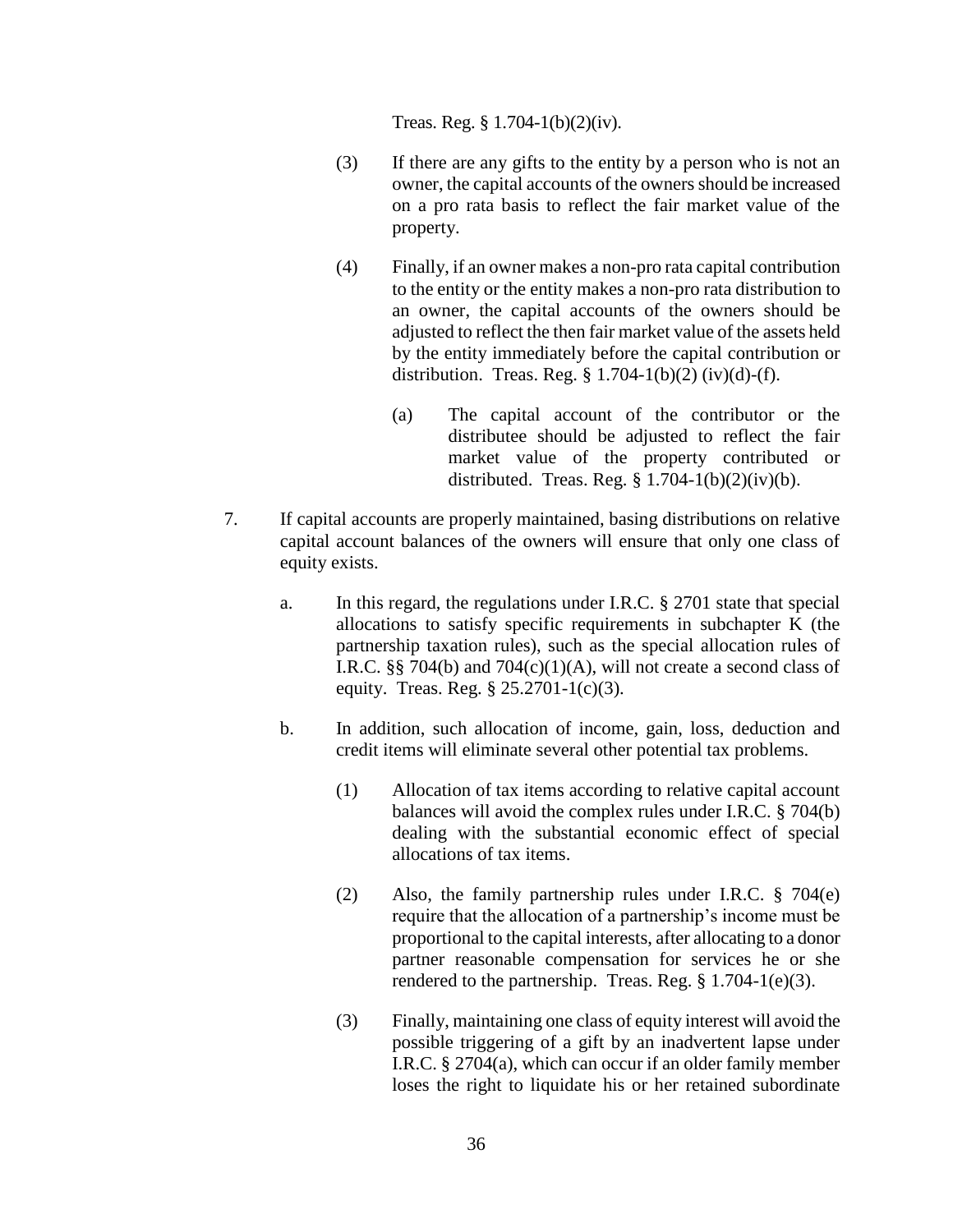equity interest because of a transfer of a senior equity interest to a younger family member.

- 8. A typical preferred equity interest transaction might work as follows: an older family member owns an office building that has a current fair market value of \$1,000,000 and a tax basis of \$100,000.
	- a. The older family member transfers the office building to an LLC and takes back both a preferred interest that has a value of \$900,000, based on the present value of the preferred return on the preferred interest, and a residual interest worth \$100,000, determined by subtracting from the \$1 million the \$900,000 value of the preferred interest.
		- (1) Note that the \$100,000, which is 10% of the value of the office building, satisfies the 10% minimum residual value requirement under I.R.C. § 2701(a)(4).
	- b. The older family member then sells or gives the \$100,000 residual interest to a younger family member.
	- c. Any future growth in the value of the office building will inure to the benefit of the owner of the residual interest, and not to the older family member.
	- d. To be treated as a partner for income tax purposes the older family member may need to retain some minimal interest in the growth in the value of the office building, but the small growth interest will only reduce the transfer tax benefits slightly.
	- e. However, if the preferred payment is not actually made, I.R.C. § 2701(d) will require the value of the retained preferred interest to be increased when the older family member dies or transfers the preferred interest.
		- (1) The increase, which is designed to reflect the amount of increase in the transferor's estate the unpaid payments would have caused had they been timely made, is determined by adding to the transferor's estate or taxable gifts the amount of each unpaid payment, compounded annually from the due date of the unpaid payment, using the same rate of return that was used in determining the value of the retained interest for purposes of valuing the transferred residual interest at the time of the recapitalization.
		- (2) Consequently, it is imperative the required payment be made on a timely basis.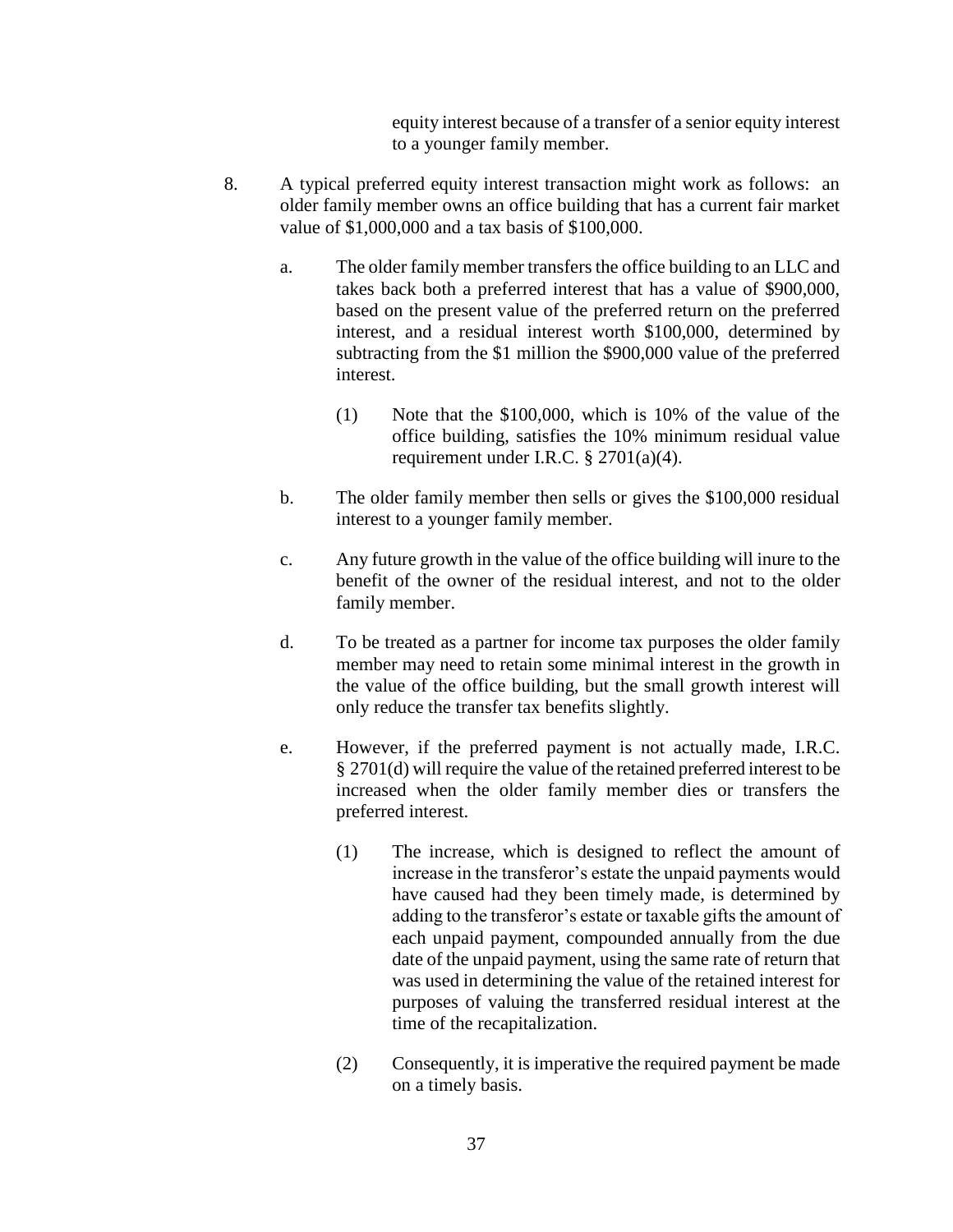- (3) However, there is a cap on the amount included in the transferor's estate or taxable gifts equal to the amount of increase in the value of the residual interest after the initial transfer.
- (4) Under I.R.C.  $\S 2701(d)(2)(C)$ , the first payment can be delayed for up to four years, but subsequent payments will then have to be made on an annual basis to avoid compounding.
- f. As in the case of an unpaid note pursuant to an installment sale to a grantor trust where the interest has been paid on an annual basis, only the value of the preferred interest will be included in the transferor's estate if the preferred payments have been made on a timely basis.
- g. Also, the transferred residual interest will have the same basis in the hands of the transferee as the transferor had, plus any gift or GST tax paid on the unrealized appreciation, unless the transferee purchases the residual interest, in which case his or her basis would be equal to the consideration paid.
- 9. The disadvantage of a preferred equity interest transaction is that a qualified business appraiser must determine the preferred interest's value using a rate of return based on market conditions.
	- a. This rate may be considerably higher than the applicable federal rate that would be used for determining the interest rate in an installment sale to a grantor trust or the rate that would be used for valuing the retained annuity interest in a GRAT.
- 10. In addition, if the qualified payments are not actually made to the transferor, the transferor's estate will be increased by the amount of the unpaid payments plus interest, compounded annually from the due date of each unpaid payment, subject to the cap discussed above.
	- a. Presumably in the case of an installment sale to a grantor trust, if a payment is not made, the grantor will simply be treated as making a gift of the unpaid amount to the trust, with no additional gift or estate tax consequences, unless the trust has no assets to make the payment, in which case there may be no income or gift tax consequences.
		- (1) There should be no discharge-of-indebtedness income because the trust is a grantor trust.
		- (2) There should be no gift because the trust has no assets to use to pay the remaining principal.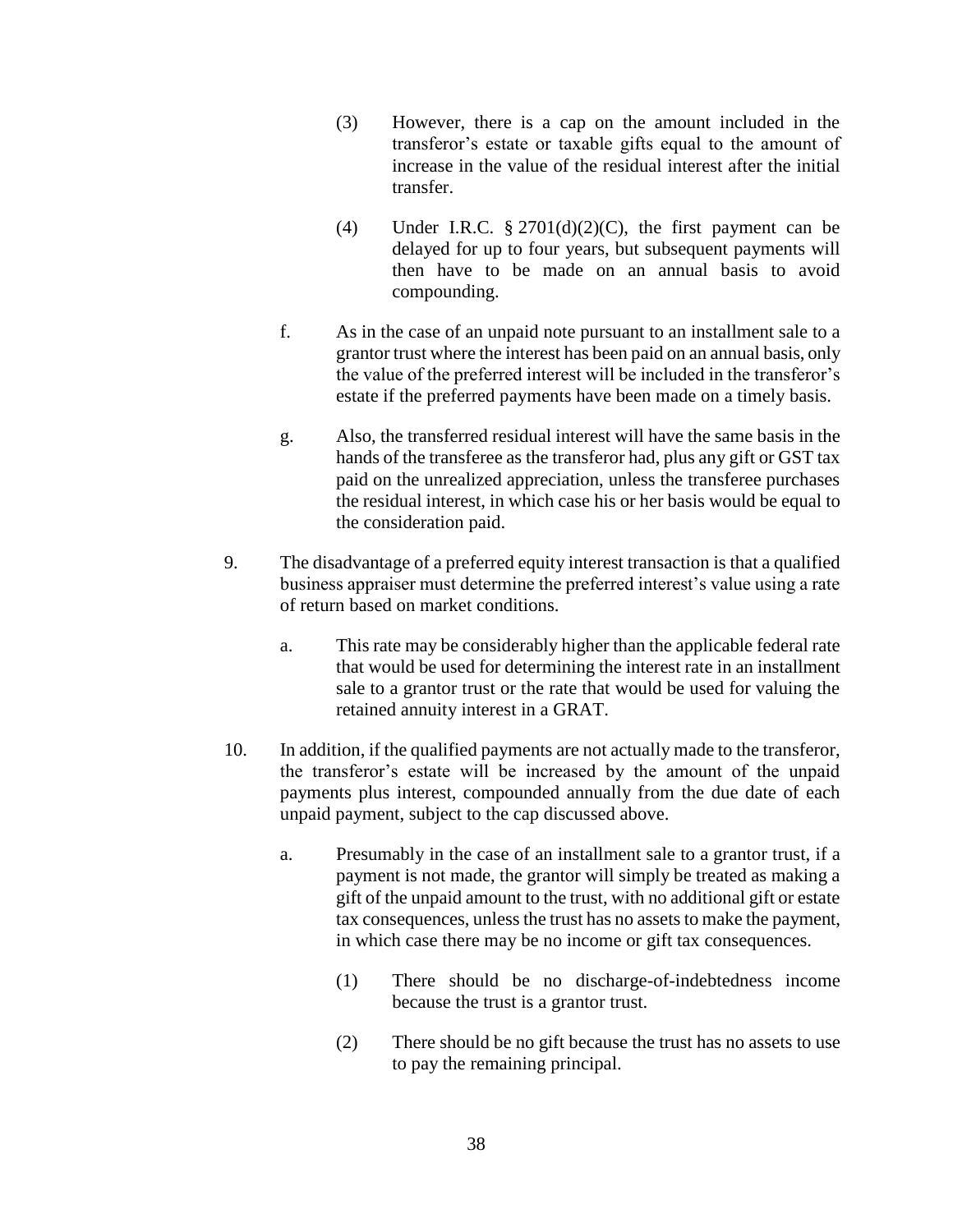#### B. GRATs

- 1. In General
	- a. In a GRAT, an older family member transfers an asset to a trust and retains the right to receive a fixed dollar amount for a period of time, after which the transferor's interest terminates and either the asset is distributed to the beneficiaries, usually younger family members, or the trust continues on for some period.
	- b. Under I.R.C. § 2702, the value of the gift is the value of the transferred asset less the value of the retained annuity interest, provided the requirements contained in I.R.C. § 2702 and the regulations thereunder relating to a qualified annuity interest are satisfied.
		- (1) The present value of the retained interest in a GRAT for transfer tax purposes is determined using 120% of the federal mid-term rate under I.R.C.  $\S 2702(a)(2)(B)$ .
		- (2) Consequently, if the value of the asset transferred to the GRAT does not increase in value by more than 120% of the federal mid-term rate, there is no tax-free shifting of value to the remainder beneficiaries of the trust.
	- c. A qualified annuity interest is an irrevocable right to receive a fixed amount, which must be payable to or for the benefit of the term holder for each taxable year of the term.
		- (1) A right of withdrawal, whether or not cumulative, is not a qualified annuity interest.
		- (2) The annuity payment may be made after the close of the taxable year, provided that the payment is made no later than the date by which the trustee is required to file the income tax return of the trust for the taxable year (without regard to extensions), or, in the case of a payment date other than the end of the trust's taxable year, 105 days after such date. Treas. Reg. § 25.2702-3(b)(1)(i).
		- (3) The fixed amount must be either a stated dollar amount payable periodically, but not less frequently than annually, or a fixed fraction or percentage of the initial fair market value of the property transferred to the trust, as finally determined for federal tax purposes, payable periodically but not less frequently than annually. Treas. Reg.  $\S 25.2702-3(b)(1)(ii)$ .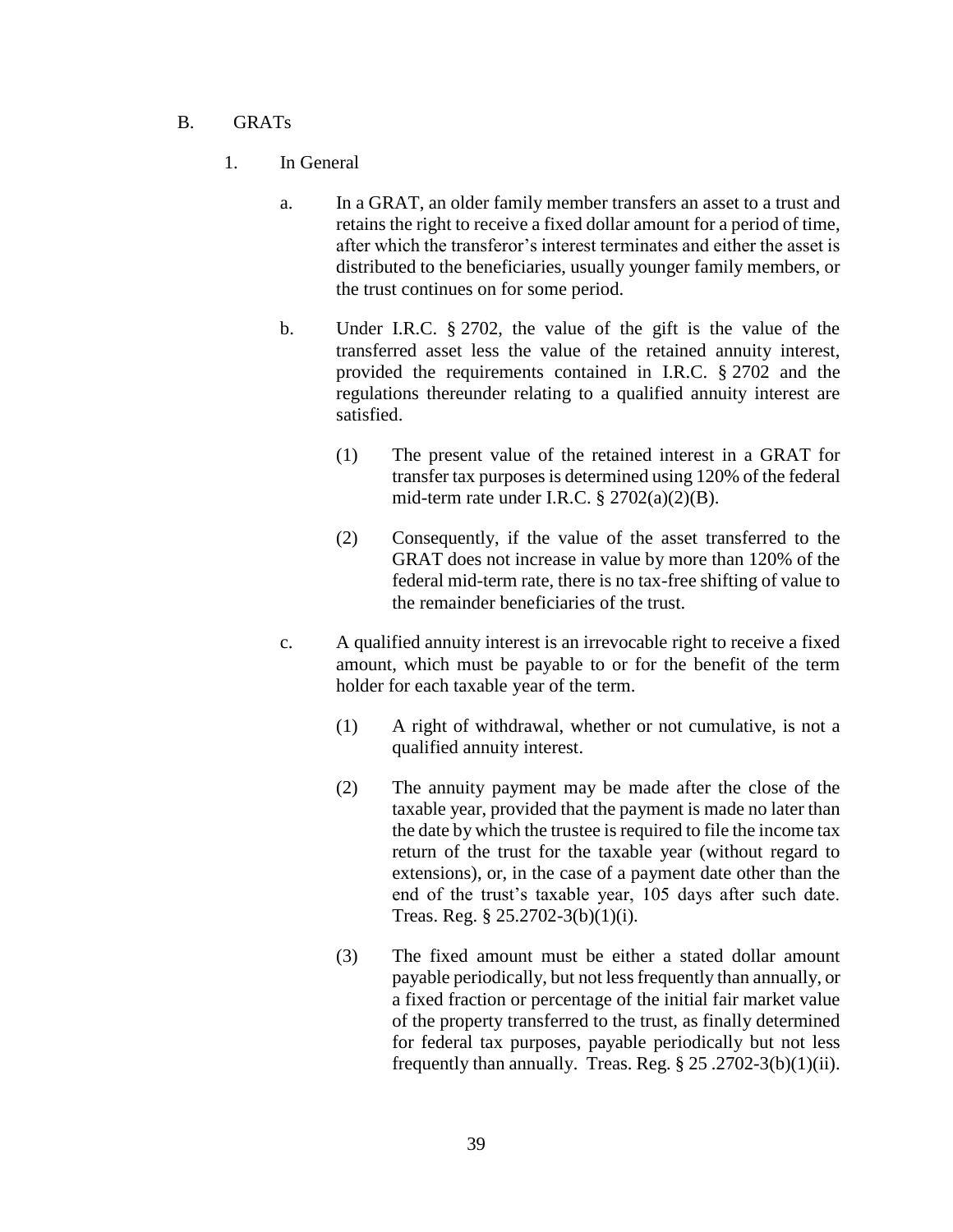- (a) However, the stated dollar amount payable in subsequent years is a qualified interest only to the extent it does not exceed 120% of the stated dollar amount payable in the preceding year. Treas. Reg. § 25 .2702-3(b)(1)(ii).
- (b) Any excess will not be taken into account in determining the value of the retained interest. Treas. Reg. § 25.2702-3(b)(1)(iii).
- (c) Although income of the trust in excess of the annuity amount may be paid to or for the benefit of the holder of the qualified annuity interest, the right to the excess income will not be taken into account in valuing the qualified annuity interest. Treas. Reg. § 25.2702-  $3(b)(1)(iii)$ .
- (4) If the annuity is stated in terms of a fraction or percentage of the initial fair market value of the trust property, the governing instrument must contain provisions meeting the requirements of Treas. Reg.  $\S$  1.664-2(a)(1)(ii) and (iv), relating to adjustments for any incorrect determinations of the fair market value of the property in the trust, and the computation of the annuity interest in the case of short taxable years and the last taxable year of the term. Treas. Reg. § 25.2702-3(b)(2) and 25.2702-3(b)(3).
- (5) A modification made to the final regulations eliminates the necessity of making a payment of a pro rata portion of the fixed amount for the first taxable year when the trust is created on a date other than January 1.
	- (a) Of course, a pro rata payment is required for the final year if it is a short year. T.D. 8536 (May 4, 1994), amending Treas. Reg. § 25.2702-3(b)(3).
- 2. Governing Instrument Requirements
	- a. The governing instrument must prohibit additional contributions to the trust. Treas. Reg. § 25.2702-3(b)(5).
	- b. The governing instrument must prohibit distributions from the trust to or for the benefit of any person other than the holder of the annuity interest. Treas. Reg. § 25.2702-3(d)(3).
	- c. The governing instrument must also fix the term of the annuity interest.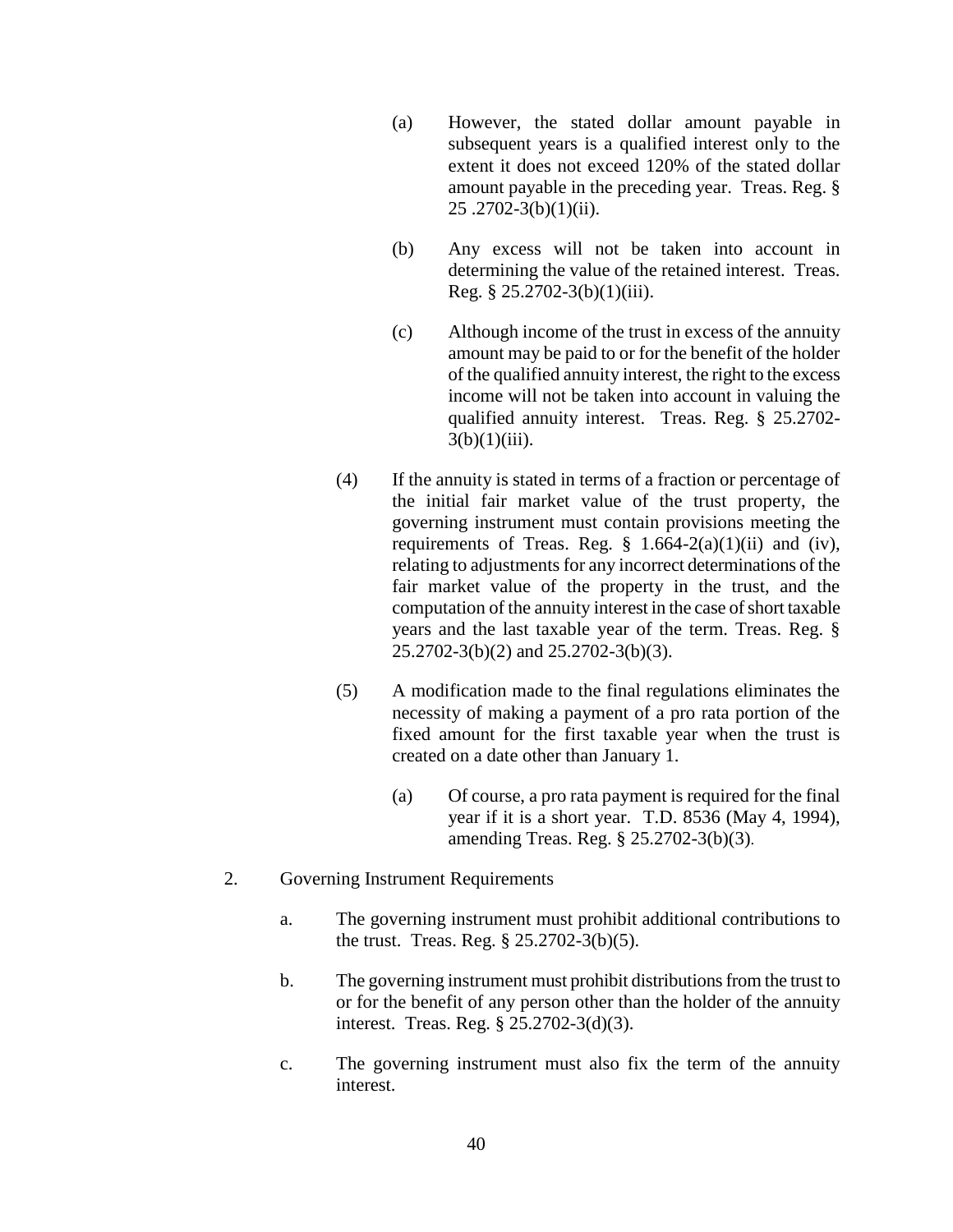- (1) The term chosen must be one of the following: the life of the term holder, a specified term of years, or the shorter of those periods.
- (2) Successive term interests for the benefit of the same individual are treated as the same term interest.

Treas. Reg. § 25.2702-3(d)(3).

- d. The governing instrument must prohibit commutation of the interest of the holder of the qualified interest. Treas. Reg. § 25.2702-3(d)(4).
- e. The governing instrument must prohibit the trustee from issuing a note, other debt instrument, option, or other similar financial arrangement in satisfaction of the annuity or unitrust payment obligation. Treas. Reg. § 25.2702-3(d)(6).
- 3. Structuring the GRAT
	- a. The so-called two-year rolling zeroed-out GRAT has been suggested as a means of transferring substantial amounts of future appreciation to children of the grantor.
		- (1) Two years is the minimum term of a GRAT under the regulations because the regulations refer to an annual payment.
		- (2) If the amount of the annuity payment is set high enough to establish a value for the retained interest almost equal to the value of the property transferred, there will be a very small taxable gift.
	- b. Under this technique, the grantor transfers any assets distributed to him or her to satisfy the annuity payment obligation of the GRAT to another two-year zeroed-out GRAT.
		- (1) At the end of the term, any remaining assets (presumably equal to the sum of the income from the assets and any increase in the value of the assets, less the 7520 rate) pass transfer tax-free to the remainder beneficiaries.
		- (2) The two-year period avoids the dilution of high-growth years by low-growth years.
		- (3) However, the use of a short-term GRAT risks the possibility that Congress may eliminate the tax advantages of the GRAT prospectively.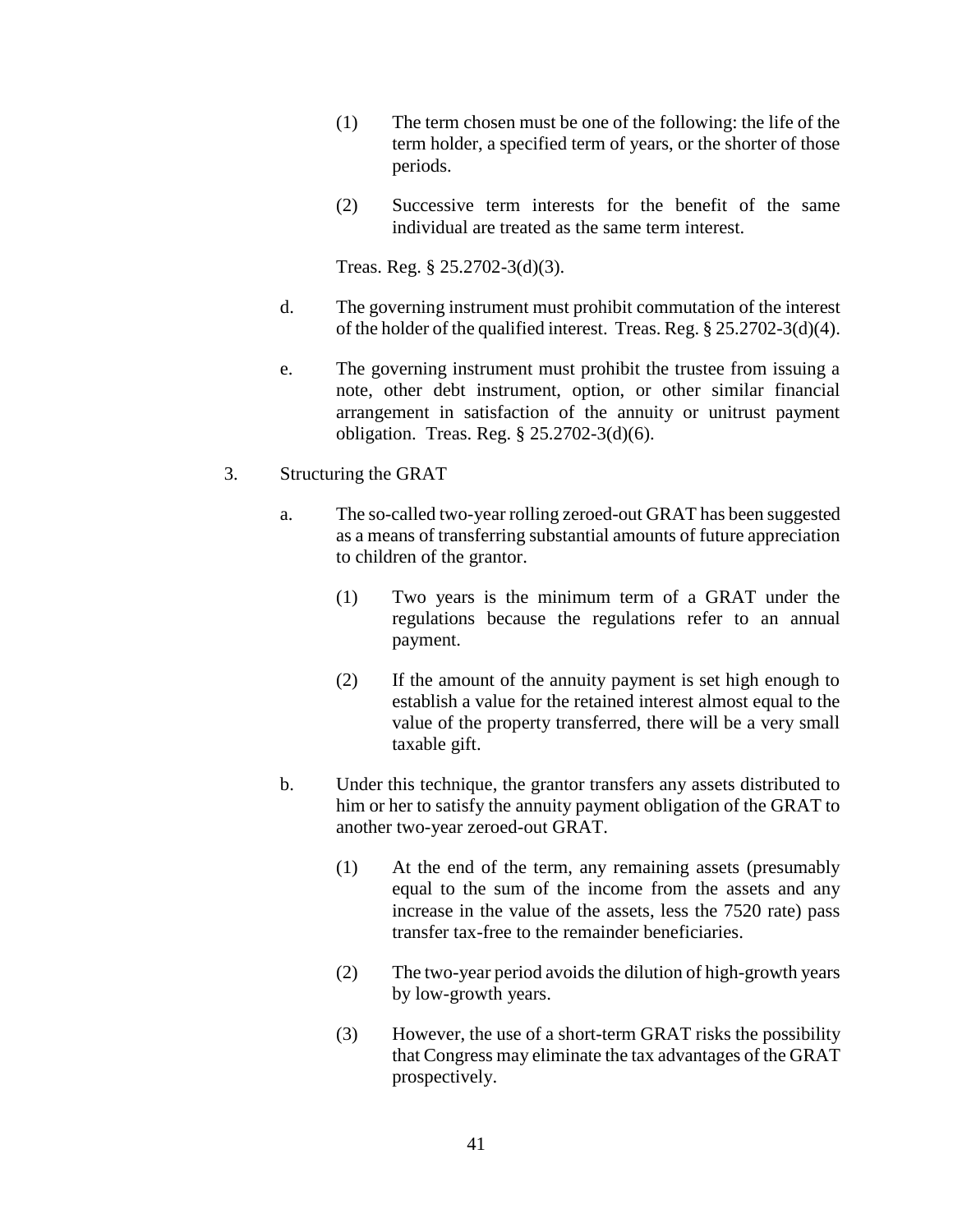- (4) In addition, the short term GRAT does not lock in what may be a very low 7520 rate.
- (5) Note that the Obama administration tax proposals for 2016 included a provision requiring a minimum term for a GRAT of ten years, a maximum term limited to the annuitant's life expectancy and ten years, and a minimum value of the remainder interest equal to the greater of 25% of the value of the assets contributed to the GRAT or \$500,000, and prohibiting any decrease in the amount of the annuity during the term.
- c. Using a separate GRAT for each type or class of asset will prevent the failure of some of the assets to appreciate in value from affecting those assets that do appreciate in value.
	- (1) If the asset in a separate GRAT becomes exhausted because the annuity payment requirement exceeds the amount of assets in the trust, the trust will simply terminate.
	- (2) If the asset were included as part of a trust containing other assets, the appreciation on other assets would have to be used to make the required payment.
- 4. If the transferor dies before the end of the annuity term, some or all of the assets in the GRAT will be included in the transferor's estate under I.R.C. § 2036(a) because he or she has retained the right to enjoy the income from the transferred assets. Treas. Reg.  $\S 20.2036 - 1(c)(2)$ .
- 5. Benefits of a GRAT
	- a. The benefit of a GRAT is the potential shift of value to younger beneficiaries free of transfer tax.
		- (1) This objective may be accomplished with minimal gift tax liability if the value of the donor's retained annuity interest is close to the value of the asset transferred to the trust.
		- (2) Because the retained qualified annuity interest in a GRAT may be valued as an annuity for a specified term of years, rather than as an annuity for the shorter of a term certain or the period ending upon the grantor's death, it is possible to fix the value of the donor's retained annuity interest at the same value as the value of the transferred asset (hence the zeroedout GRAT), although many commentators suggest that there be at least a small gift element. *Walton v. Commissioner*, 115 T.C. No. 41 (2000). Treas. Reg. § 25.2702-3(e), example 5.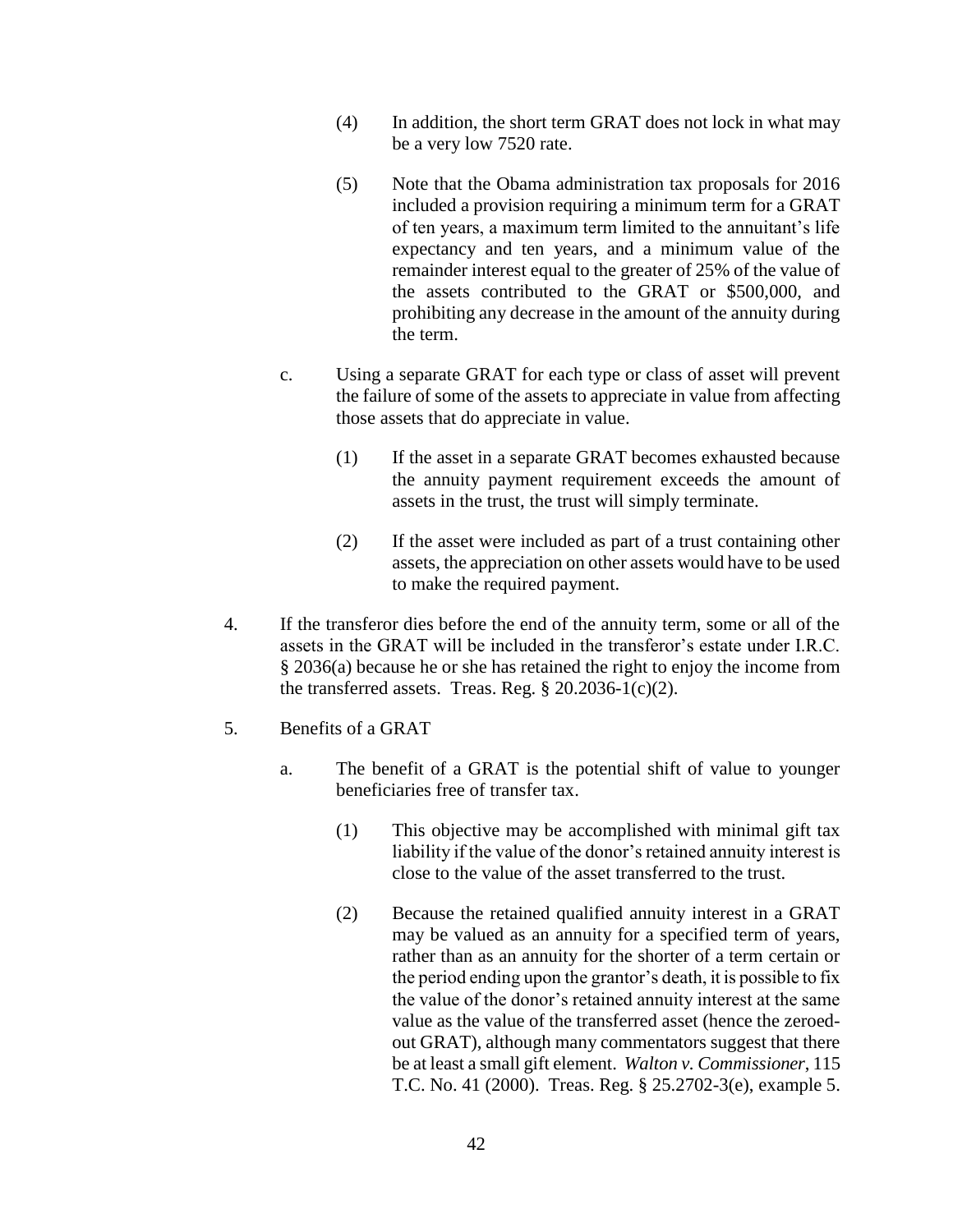- b. It is also possible to fix the value of the remainder interest for gift tax purposes with relative certainty by tying the amount of the annuity payment to a percentage of the transferred asset's value as finally determined for gift tax purposes, because any increase in value on audit would cause a corresponding increase in the amount of the annuity payment, resulting in a very small increase in the value of the remainder interest, which is the measure of the gift.
- c. Unlike a sale to a grantor trust in exchange for an installment note, there is no need to make a gift to the trust of so-called "seed money."
- d. Finally, because the requirements of a GRAT are spelled out in the Code and the regulations, there is greater certainty that the desired tax consequences will be achieved.

#### 6. Disadvantages of a GRAT

- a. If the grantor dies during the term of the GRAT, the value of some or all of the assets in the GRAT will be includible in the grantor's estate.
- b. In addition, the value of the retained interest is based on 120% of the federal mid-term rate, which in most cases will be higher than the applicable federal rate used for determining the minimum interest to be paid on the installment note in the case of an installment sale to a grantor trust to avoid any taxable gift in connection with the sale.
- c. Also, the grantor cannot allocate his or her GST tax exemption to the transfer of assets into a GRAT until his or her interest terminates.
- d. Finally, distributions from a GRAT may only be made to the holder of the annuity interest during the term of the interest, while in the case of an installment sale to a grantor trust there are no restrictions on who may receive distributions from the trust before or after the note has been satisfied, although the grantor should not be a beneficiary to avoid inclusion of the trust assets in the grantor's estate.

#### 7. Example

- a. The use of a GRAT may be beneficial if the value of the property transferred to the trust will increase at a rate in excess of the 7520 rate.
- b. The transfer of a minority interest in an S corporation or a limited partnership interest to a GRAT may allow the initial annuity payment to be lower than the actual pro rata portion of the expected income attributable to the stock or partnership interest due to the minority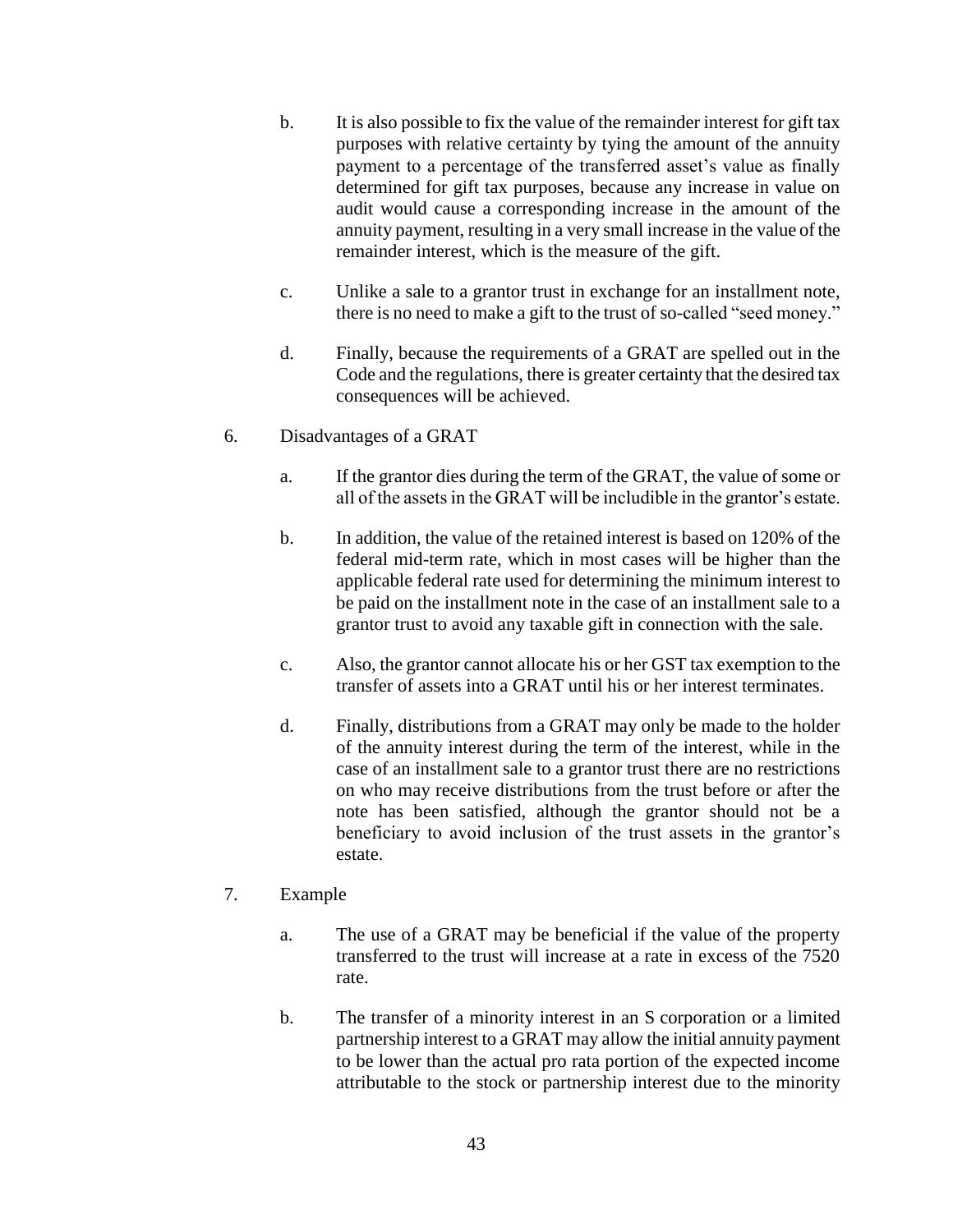discount that would apply to the value of the stock or partnership interest when transferred to the trust.

- c. For example, assume the owner of an S corporation having a fair market value of \$1,000,000 transfers 49% of the stock (which can be nonvoting) to a trust, retaining the right to an annuity equal to 1.6% of the initial value of the assets of the trust, payable for 20 years. Assume that the appropriate interest rate for valuation purposes under I.R.C. § 7520 is 1.6% (the 7520 rate for January 2022). Assume also that the value of the minority interest held by the trust is \$294,000, based on a 40% minority discount (60% times \$490,000). The annual payment would be \$4,704, which is 1.6% of the discounted value of the minority interest, but only .96% of the undiscounted value of the interest (\$490,000). If the corporation increases in value (including retained earnings) at a rate greater than .96%, a shift in value to the remainder beneficiary will be achieved transfer-tax free. By contrast, if no minority discount were applicable to the interest held in trust, the corporation would have to increase in value at a rate greater than 1.6% to achieve a similar transfer-tax free shift in value. Thus, contributing property that is subject to a minority discount allows the grantor of the trust to leverage the benefits of a GRAT.
- d. Note, however, that in PLR 9707027, involving the funding of a GRAT with cash, marketable securities, and certain limited partnership interests, the facts state that the value of any gifts of non-publicly traded partnership interests made to the GRAT will be determined without regard to any discounts for the grantor's lack of control. Presumably, the IRS required the grantor to agree to such a method of valuing the limited partnership interest.
- C. Self-Canceling Installment Notes (SCINs)
	- 1. Generally
		- a. In some cases, the grantor may be willing to take back a SCIN in connection with a taxable sale to a younger family member or a sale to a grantor trust.
		- b. Under such a note, the principal amount outstanding at the time of the grantor's death is extinguished.
			- (1) Because this feature will depress the value of the note, either the principal amount or the interest rate, or both, may have to be increased in order to avoid a taxable gift upon the date of the initial transfer.
			- (2) Furthermore, if the term of the note extends beyond the grantor's life expectancy, the transaction will be treated as a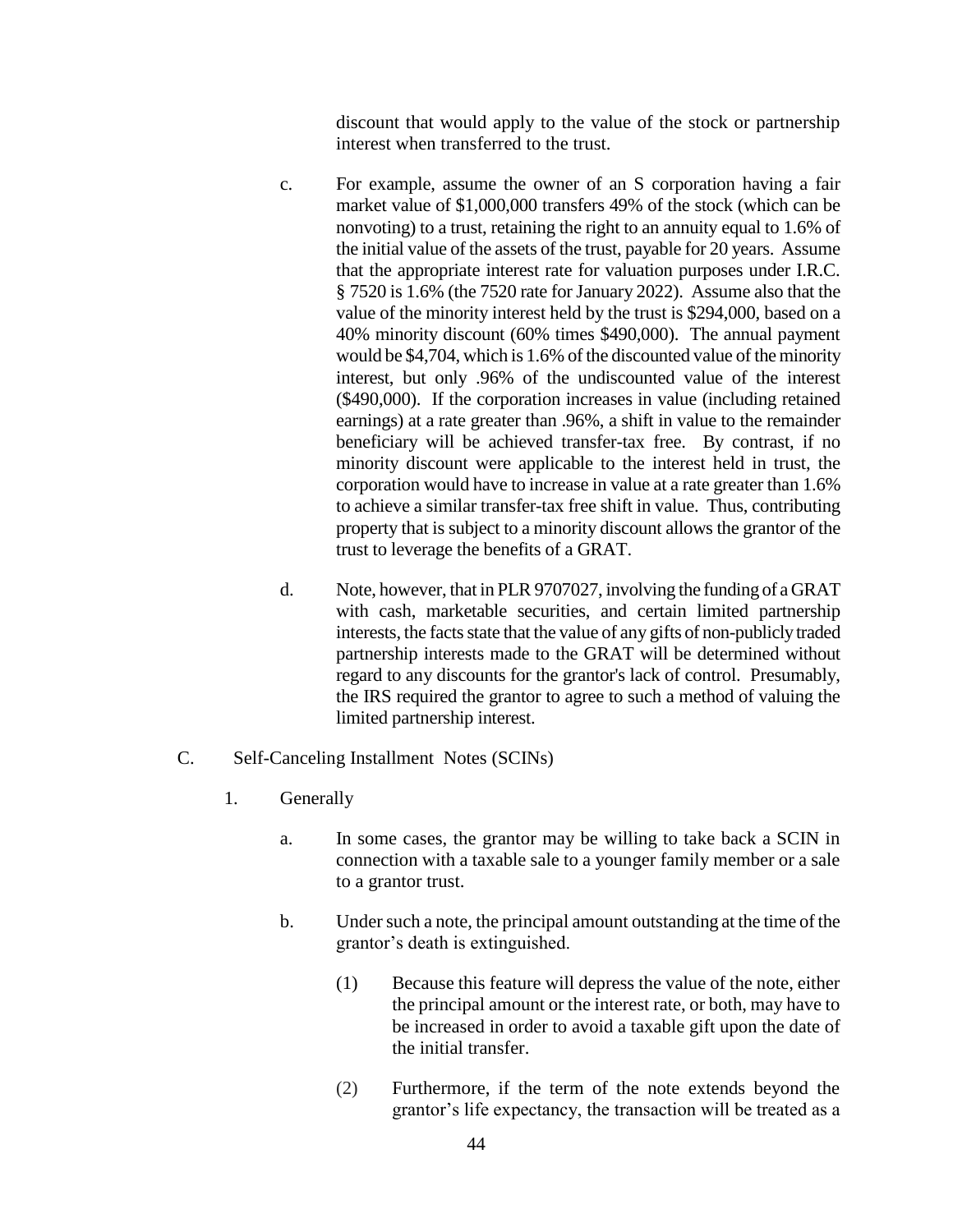private annuity rather than an installment note. GCM 39503 (1986) 1986 IRS GCM LEXIS 42.

- (3) See CCA 201330033 where the IRS held that the installment notes in a SCIN transaction should be valued based on a method that takes into account the willing-buyer willing seller standard of I.R.C. § 25.2512-8 and should also account for the decedent's medical history on the date of the initial transfer.
- c. The income tax consequences of a SCIN were unclear before the Installment Sales Revision Act of 1980 extended installment sale treatment to contingent sales. I.R.C.  $\S$  453(j)(2); Temp. Treas. Reg.  $§ 15A.453-1(c).$
- 2. Tax Consequences
	- a. If the grantor dies before the entire principal has been paid, the remaining balance, although not includible in the grantor's estate, will be treated as a disposition by the estate for income tax purposes, resulting in recognition of any remaining gain to the estate. *Estate of Frane*, 93-2 USTC ¶ 50,386, 72 AFTR 2d ¶ 93-5067 (1993), reversing the Tax Court 98 T.C. 341 (1992), and affirming the Internal Revenue Service's position as expressed in GCM 39503 and Rev. Rul. 86-72, 1986-1 C.B. 253.
		- (1) Note that the Internal Revenue Service had already agreed that the balance of the note was not includible in the transferor's estate. See GCM 39503, which agreed with the holding in *Estate of Moss v. Commissioner*, 74 T.C. 1239 (1980) *acq. in result*, 1981-1 C.B. 2.
		- (2) The Tax Court's position, that the gain should have been recognized by the decedent, would have resulted in a deduction to the estate of the income tax liability on the gain, while the IRS and the Eighth Circuit's position, that the gain is recognized by the estate, results in no income in respect of a decedent deduction under I.R.C. 691(c) because the balance of the note is not included in the estate.
	- b. If the note had not been self-canceling at death, the balance of the gain would have been taxed either to the estate or to the recipient of the payments, since the unrecognized gain is an item of income in respect of a decedent. I.R.C.  $\S$  691(a)(4).
		- (1) A deduction for the estate tax attributable to the gain would be available. I.R.C.  $\S$  691(c).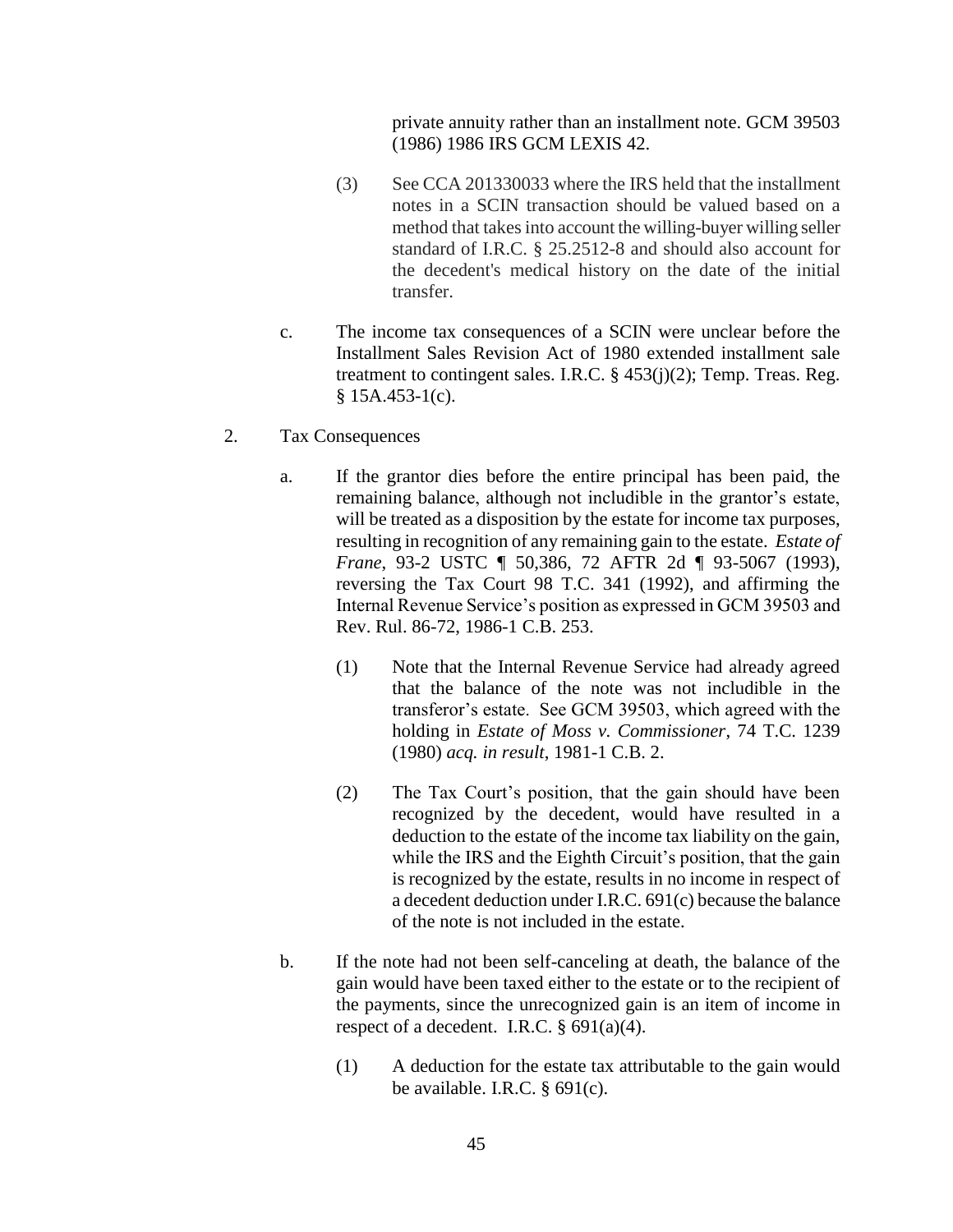- (2) The recognition of gain and concomitant tax liability may expose the estate to an unexpected liquidity problem.
- c. The purchaser's basis is the full purchase price, including any cash paid as a down payment and the principal of the note, even if the grantor dies before the full amount is paid.

#### 3. Planning

- a. One of the problems with using a SCIN is valuing the property and the note.
	- (1) The face amount of the note, the interest rate, or both, should be increased to take into account the risk that the transferor will die before all the payments have been made.
	- (2) In addition to the transferor's life expectancy, the transferor's health condition should also be taken into account.
	- (3) Whether to increase the principal of the note or the rate of interest depends on the relative tax situations of the seller and purchaser.
		- (a) Interest payments may be deductible to the purchaser, but will be ordinary income to the seller, while principal payments will not be deductible to the purchaser and will be capital gain, in most cases, to the seller.
		- (b) The purchaser may have larger depreciation deductions if the principal is increased.
- b. In drafting the note, it may be possible to avoid the result in *Frane*, where the estate of the transferor recognized the remaining gain. The language dealing with the purchase price could read as follows:

For value received, the undersigned promises to pay to the order of Payee the contingent principal sum of \$\_\_\_\_\_\_\_ together with interest on the unpaid balance thereof at the rate of \_\_\_\_\_ percent per annum in equal installments of \$\_\_\_\_\_\_\_ each to be applied first to interest on the unpaid principal if, and only if, Payee is living on the due date of such installment. The condition to the obligation to make such payment has been bargained for and taken into account in determining the rate of interest hereunder in accordance with applicable actuarial tables so that the actuarial value of this note is equal to the value of the assets being contemporaneously sold by Payee to the undersigned. The first such conditional installment shall be due one year from the date hereof and each subsequent conditional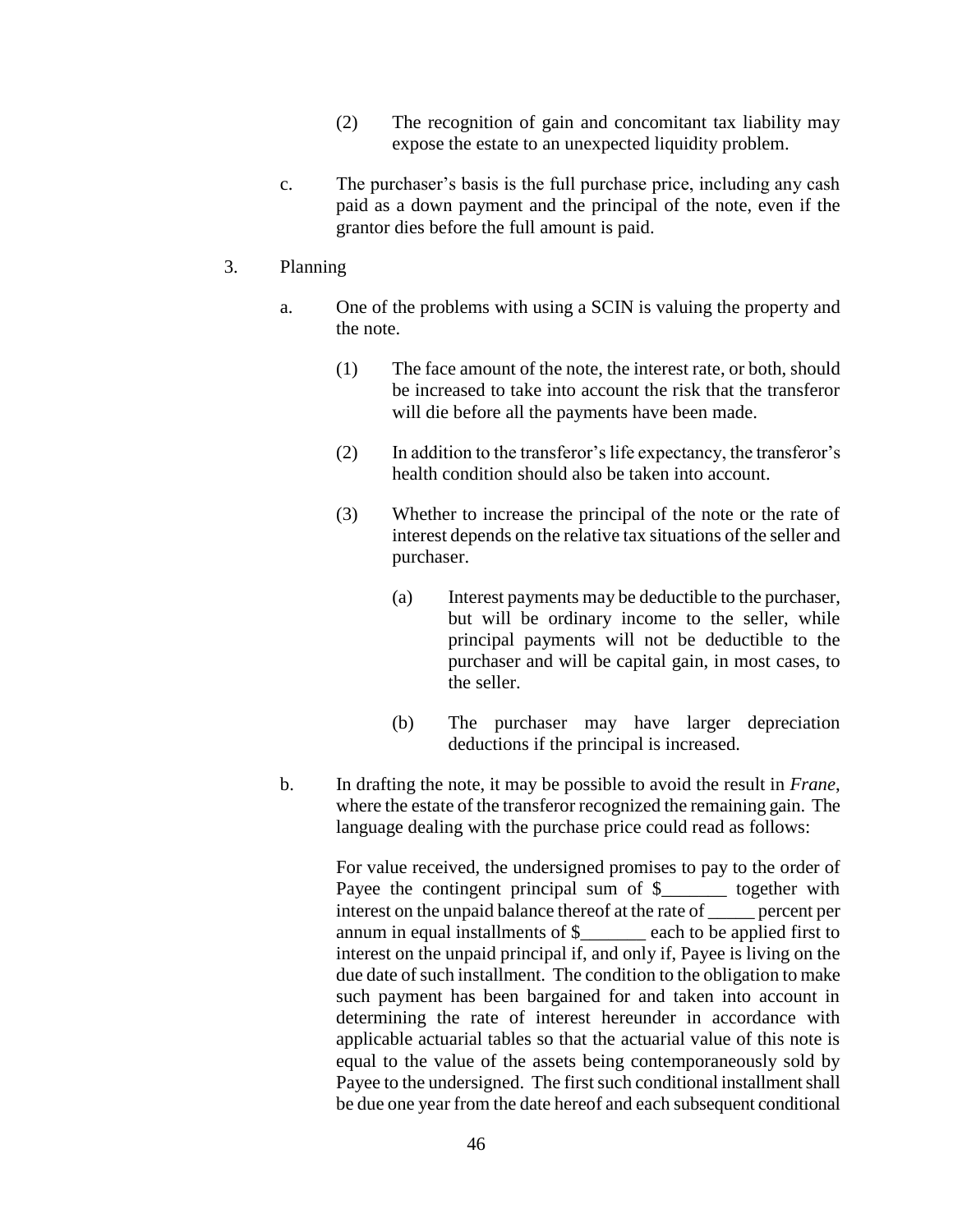installment shall be due on the same date each year thereafter until the earlier of the death of Payee or years from the date hereof. (Additional desired provisions, including reference to security instruments, should be added.) [The foregoing was suggested by Dave Cornfeld of St. Louis, MO.]

4. Estate of Costanza v. Commissioner, 320 F 3d 595 (6th Cir. 2003), *rev'g* T C Memo 2001-128

Duilio Costanza owned two properties in Flint, Michigan that he sold to his son, Michael, in late 1992 or early 1993, in exchange for a SCIN. One of the properties was a restaurant that Duilio had owned and operated since his retirement from General Motors in 1966. Although Duilio was suffering from heart disease, his life expectancy was estimated to be between 5 and 13.9 years. At the time of the sale, he contemplated retiring to Italy, where he was born in 1919. He died on May 12, 1993 from a toxic reaction to bypass surgery he had the day before. Although the SCIN called for monthly payments, according to Michael's testimony his father had requested the payments be made quarterly to limit the number of bank transactions. Consequently, Michael did not make the first payment until March 8, 1993, in the form of three checks, each in the monthly amount and each of which Michael had inserted another date indicating the month for which the payment was being made. No additional payments were made before Duilio died, consistent with his request that quarterly payments be made.

The Tax Court ruled that the sale was not a bona fide transaction and that Duilio had made a gift of the value of the two properties, less the amount of the three checks, to Michael. Its ruling was based on its belief that there was no intent to enforce the payment provisions of the SCIN. However, the Sixth Circuit, accepting the veracity of the testimony of Michael and Duilio's attorney concerning the reasons for the failure to adhere to the technical provisions of the SCIN, held that the estate had rebutted the presumption that a SCIN signed by family members is presumed to be a gift. The presumption may be rebutted by an affirmative showing that there existed at the time of the transaction a real expectation of repayment and intent to enforce the collection of the indebtedness. The Court rejected the IRS' argument that the SCIN was not a bona fide transaction because Michael and Duilio would not have entered into it unless they thought Duilio would die before the note was paid. Such an argument would question the validity of a SCIN, which had been upheld by the Tax Court in *Estate of Moss v. Commissioner*, 74 T.C. 1239 (1981).

While *Costanza* confirms the validity of a SCIN among family members, it also emphasizes the importance of ensuring that the transaction will be treated as bona fide. True, Michael and Duilio did not dot all the "I's" and cross all the "T's," however, there was enough credible evidence that they both intended to enforce the SCIN.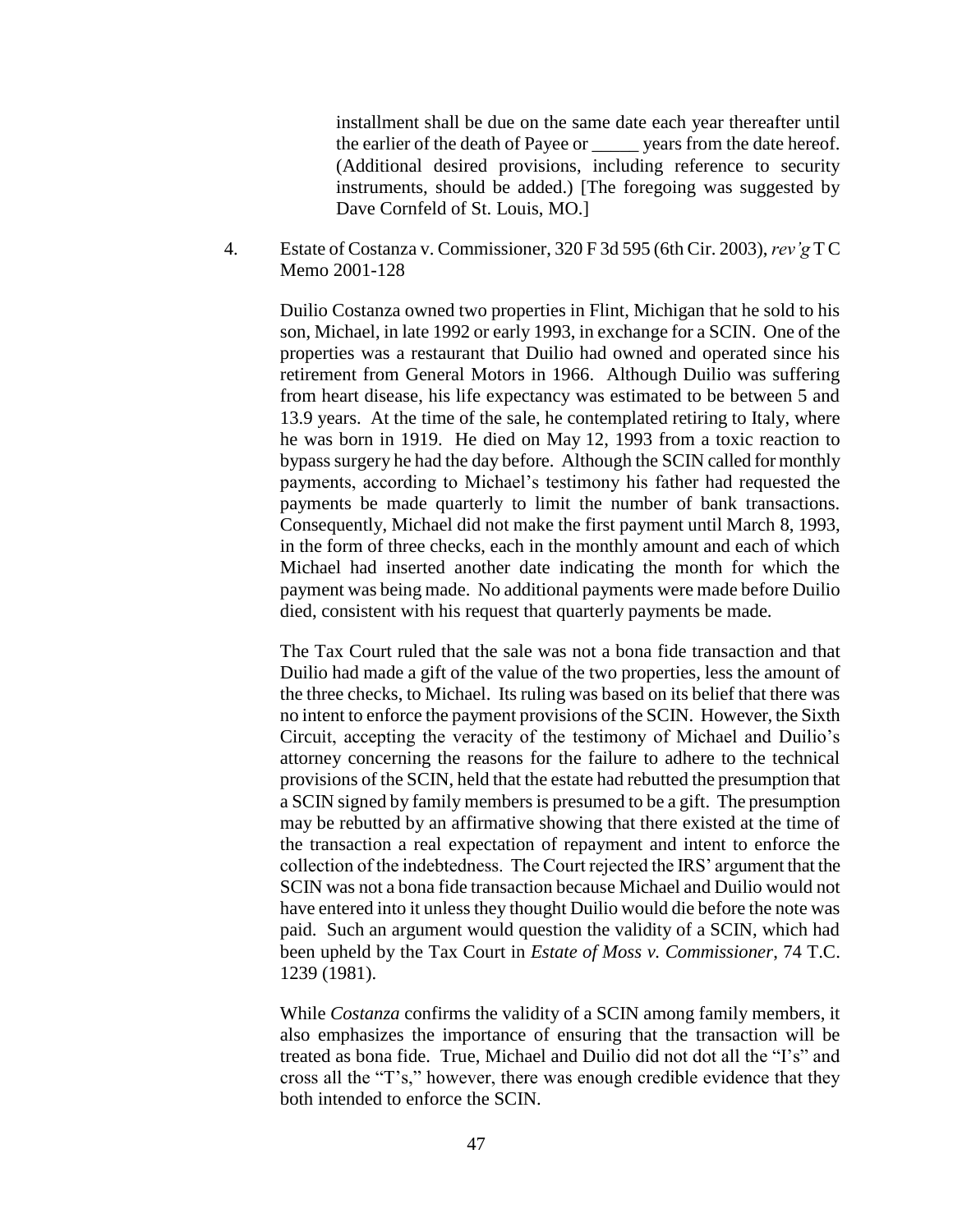- D. Private Annuities
	- 1. Generally
		- a. In certain cases the transfer of property to a grantor trust in exchange for a private annuity may result in a significant reduction in the size of the annuitant's gross estate, with no increase in the annuitant's adjusted taxable gifts.
		- b. The term "private annuity" generally refers to an annuity (a payment in cash of a sum certain at least annually) for the lifetime of the annuitant by a purchaser of the property who does not otherwise issue annuities.
		- c. Although a private annuity may consist of payments for a certain period of years or over the lives of more than one annuitant, the typical private annuity is a lifetime annuity only.
		- d. The principal estate tax savings in connection with a private annuity is the immediate exclusion of the value of the transferred property from the transferor's transfer tax base, subject to an increase in adjusted taxable gifts if the present value of the annuity is less than the fair market value of the transferred property.
		- e. Proposed regulations require the recognition of income on any unrealized appreciation in the assets transferred in exchange for the private annuity. Prop. Treas. Reg. § 1.1001-1(j), generally effective for exchanges of property for an annuity contract after October 18, 2006.
	- 2. Income Tax Consequences to Annuitant
		- a. The annuitant will recognize taxable income as each payment is received to the extent the amount of the payment exceeds the amount of the annuitant's adjusted basis in the transferred property allocated to the payment. Rev. Rul. 69-74 (1969) 1969-1 C.B. 43; GCM 39503.
			- (1) The amount of the annuitant's adjusted basis allocated to each payment is determined by dividing the annuitant's adjusted basis in the transferred property by the number of expected payments. I.R.C. § 72(b), (c)(3).
				- (a) In the case of a life annuity, the number of expected payments will be determined by the annuitant's life expectancy. I.R.C. § 72(b), (c) (3) (A).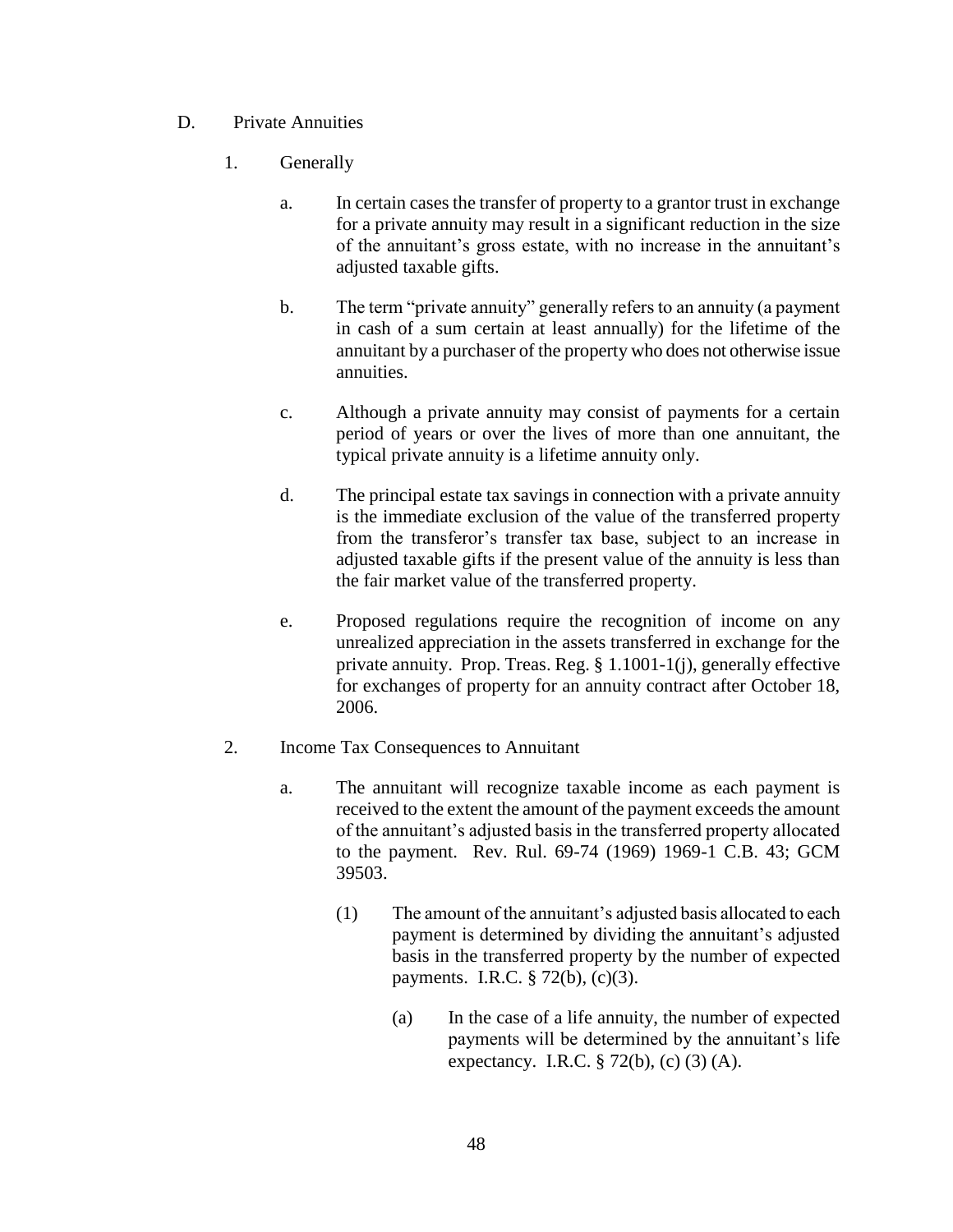- (2) Before the issuance of the proposed regulations, the annuitant realized capital gain on the exchange to the extent the fair market value of the transferred property exceeds the annuitant's adjusted basis.
	- (a) A pro rata portion of the gain was recognized as each payment was received.
	- (b) Any depreciation recapture was recognized before the capital gain.

See Treas. Reg. § 1.1245-6(d).

- (3) However, for exchanges after October 18, 2006 (and in some cases, after April 18, 2007), gain will be recognized at the time of the transfer, and the annuitant's basis will equal the fair market value of the annuity contract determined under I.R.C. § 7520.
- (4) The balance of the payment will be ordinary income.
- (5) With respect to an annuity starting date before the effective date of the proposed regulations, once all of the capital gain has bean recognized (which should occur at the same time the adjusted basis has been recovered), the entire payment will be taxed as ordinary income.
	- (a) If the annuitant dies before he or she has recovered the adjusted basis in the property, the balance will be deductible on the annuitant's final income tax return as a net operating loss.
	- (b) Any remaining unrecognized gain will disappear.
- b. Example: Assume that the annuitant is age 79, and transfers property with a fair market value of \$200,000 and an adjusted basis of \$100,000 for an annuity paying \$25,000 per year, which is also valued at \$200,000. The annuitant's life expectancy is ten years. The amount of each of the annual payments excludible from income for the first ten years will be  $$10,000 ($100,000 \div 10)$ . \$10,000 of each payment for the first ten years will be taxable as capital gain (\$200,000 - \$100,000/10). The balance of the annual payment, \$5,000, will be taxed as ordinary income. After ten years, the entire payment will be taxed as ordinary income.
- c. Before the effective date of the proposed regulations requiring the recognition of gain at the time of the exchange, unlike the installment sale, the annuitant did not have to recognize the deferred gain if the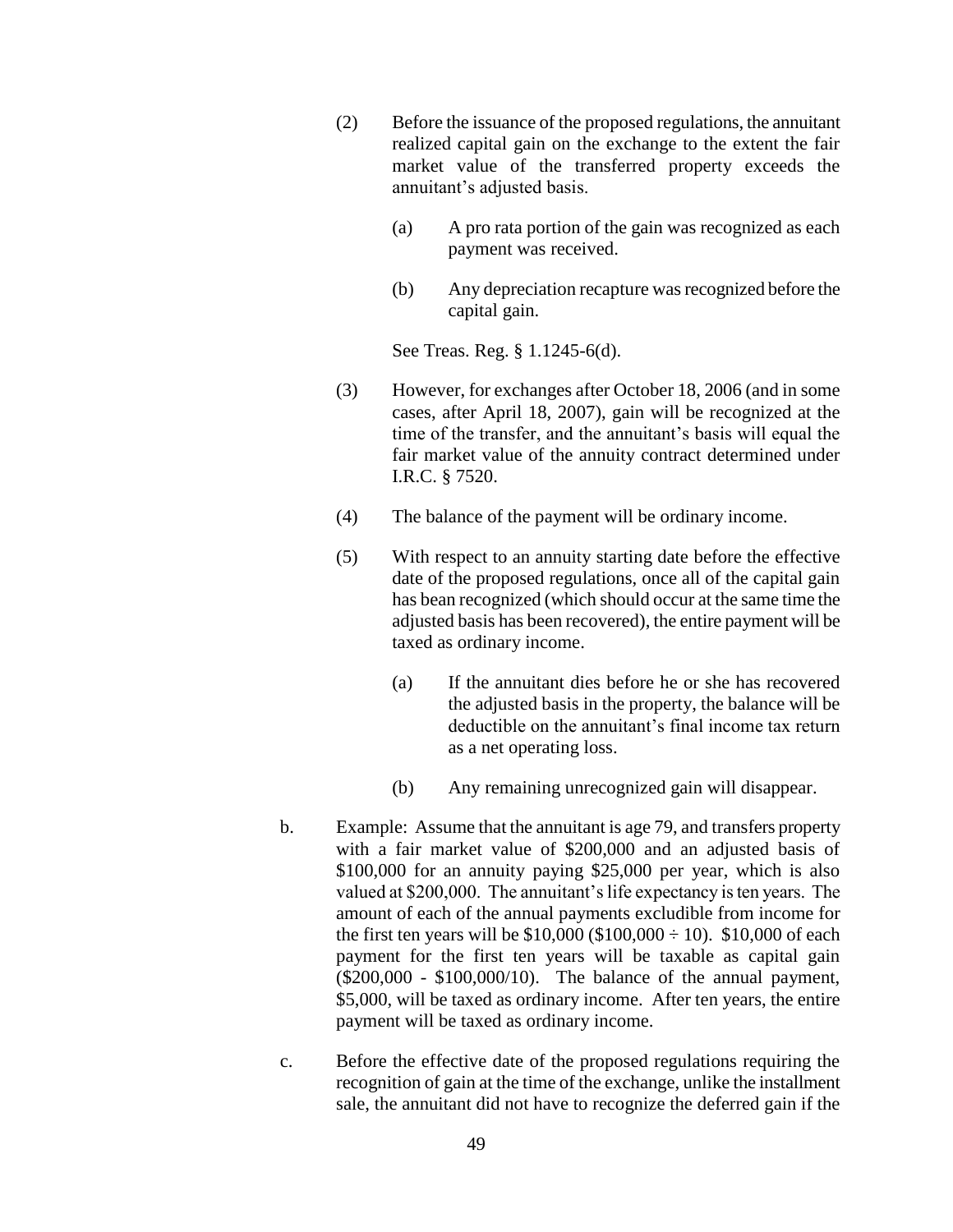obligor disposed of the transferred property before the annuitant recognized all the gain, since the IRS had taken the position that I.R.C. § 453(e) did not apply to private annuities. GCM 39503.

- (1) While not relevant to a sale to a grantor trust, because the trust's basis in the asset would be the same as the grantor's basis and the grantor would recognize gain on the unrealized appreciation upon the resale, in other settings the resale by the trust would result in no gain recognition because its basis in the asset would be the fair market value of the annuity, presumably the same amount as the fair market value of the asset.
- (2) Consequently, the gain would be deferred pursuant to the private annuity arrangement, although the family unit has realized the full fair market value of the asset.
- (3) This favorable income treatment was the reason for the issuance of the proposed regulations requiring immediate income recognition.
- d. If the annuitant's right to payments is secured by the transferred property, the taxable gain was recognized in the year of the transfer, even before the proposed regulations requiring recognition in any event. *Estate of Bell v. Commissioner,* 60 T.C. 469 (1973); 212 *Corp. v. Commissioner* 70 T.C. 788 (1978).
	- (1) In the example above, if all the gain was recognized in the year of the transfer, \$20,000 would be excludible from adjusted gross income each year for the first ten years. Rev. Rul. 62-137 (1962) 1962-2 C.B. 28, supplemented Rev. Rul. 62-216 (1962) 1962-2 C.B. 30, clarified Rev. Rul. 67-39 (1967) 1967-1 C.B. 18, and amplified Rev. Rul. 72-438 (1972) 1972-2 C.B. 38, amplified Rev. Rul. 84-162 (1984) 1984-2 C.B. 200.
- 3. Income Tax Consequences to Purchaser
	- a. The purchaser is not entitled to deduct any of the payments made to the annuitant, although a portion of each payment is in reality economic interest.
	- b. The purchaser obtains a basis in the property equal to the sum of the expected payments for purposes of determining gain on a subsequent disposition of the property and for calculating depreciation deductions if the property is used in a trade or business. Rev. Rul. 55-119 (1955) 1955 1 C.B. 352.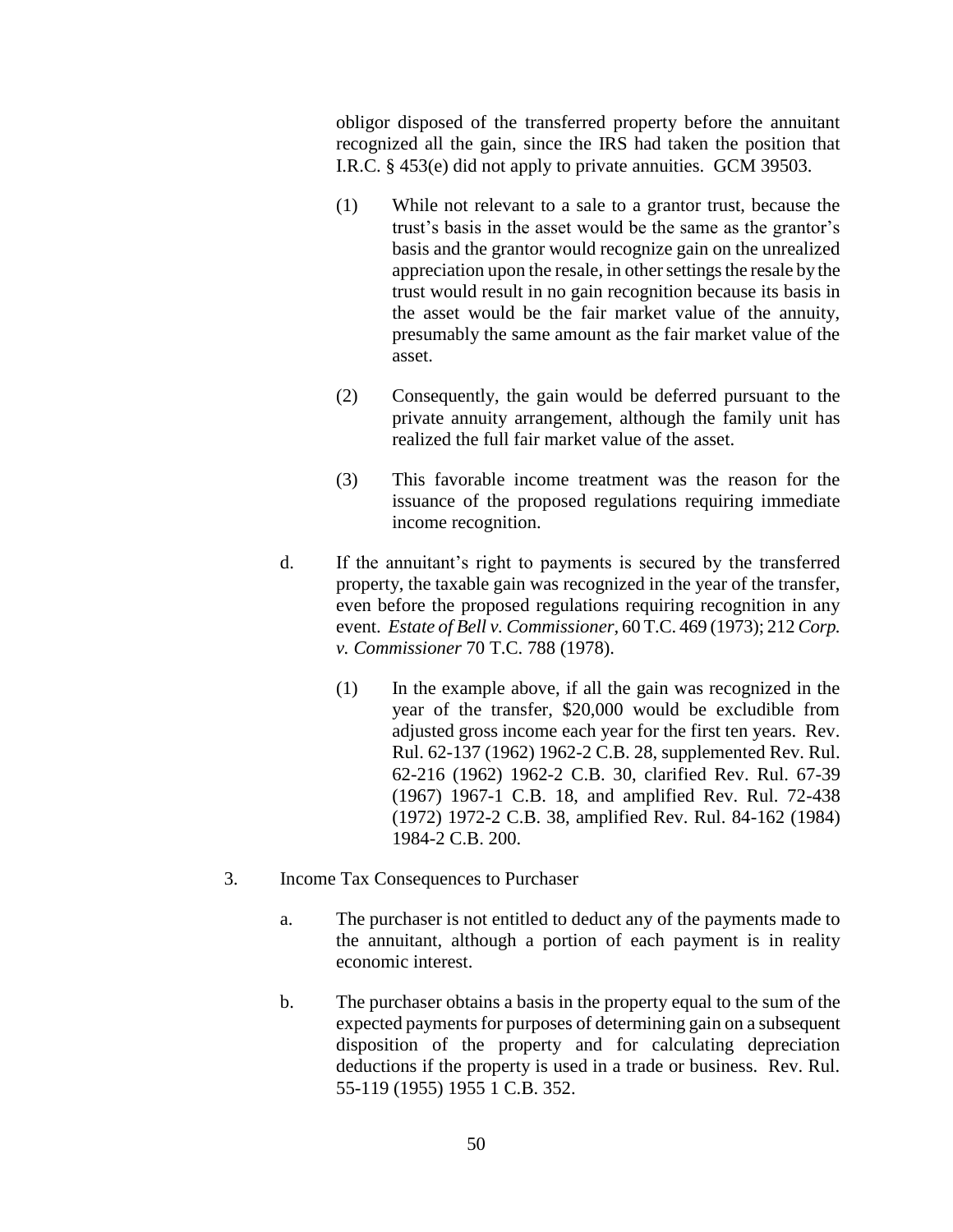- (1) The number of expected payments is determined in the same manner as for determining the annuitant's tax consequences.
	- (a) In the case of a life annuity, the number of annual payments is the annuitant's life expectancy.
- (2) If the annuitant lives past his or her life expectancy, each additional payment will increase the purchaser's basis.
- (3) If the property is sold before the annuitant's death, payments made in excess of the expected number of payments after the sale will be treated as a loss.
- (4) If the annuitant dies before the amount of payments equals the purchase price, the purchaser will recognize gain equal to the excess of the purchase price over the amount of payments made to the annuitant.
- (5) If the property is being depreciated, once the annuitant reaches his or her life expectancy, the adjusted basis for depreciation will be recalculated each year as the additional payments are made.
- c. For purposes of determining loss, the purchaser's basis is limited to the payments actually made at the date of the sale or exchange.
	- (1) Additional payments thereafter will be reported as a loss in the year the payments are made.
	- (2) If the property is sold at a price in excess of the amount of payments already made but below the sum of the amount of payments already made plus the amount of the expected payments to be made after the sale, no gain or loss is recognized at the time of the transaction.
		- (a) Once the amount of payments exceeds the purchase price, the purchaser will begin to recognize losses.
- 4. Transfer Tax Consequences
	- a. The transfer of property in exchange for a private annuity will result in a taxable gift to the extent that the fair market value of the property exceeds the present value of the annuity.
		- (1) Fortunately, for purposes of determining the present value of the annuity, the valuation tables issued under the Internal Revenue Code are used. I.R.C. § 7520.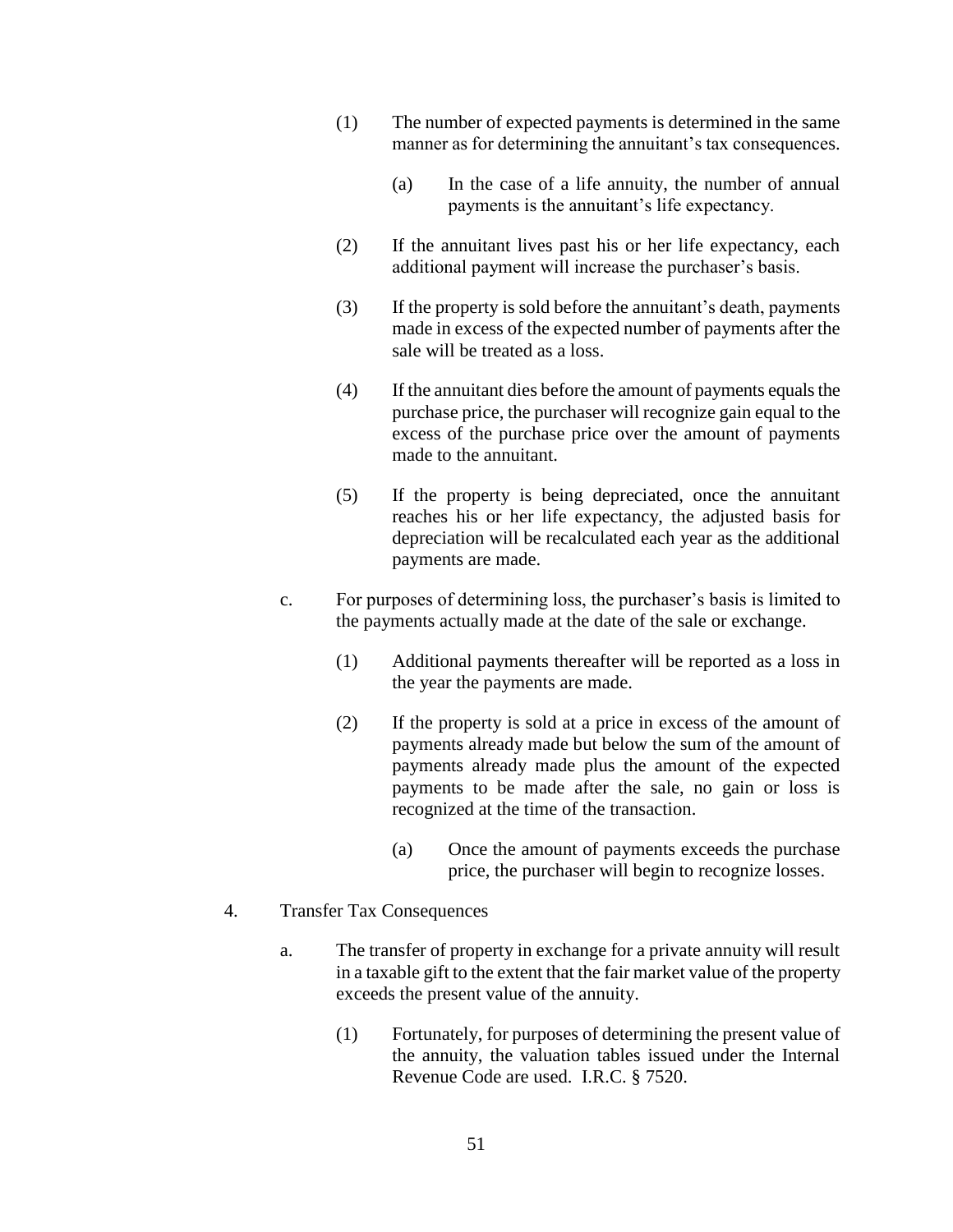- (a) Because these tables ignore the annuitant's health (unless the annuitant is terminally ill) and are based on an interest rate that may not reflect the current market interest rate under the circumstances, the annuity may be overvalued, resulting in a tax-free transfer if the annuitant dies before his or her life expectancy or the return on the transferred asset exceeds the I.R.C. § 7520 rate.
- (b) This risk element is not reflected in the determination of the value of the annuity.
- (c) If the annuitant is terminally ill, the actuarial tables may not be used. Treas. Reg. § 20.7520-3(b) (3).
	- (i) An individual who is known to have an incurable illness or other deteriorating physical condition is terminally ill if there is at least a 50% probability that the individual will die within one year.
	- (ii) However, if the individual survives for 18 months, the individual will be presumed to not have been terminally ill unless the contrary is established by clear and convincing evidence.
- (2) Consequently, if the proposed annuitant is in poor health but is not terminally ill, the use of a private annuity may significantly reduce the annuitant's estate.
- b. The entire value of the property exchanged for the private annuity should be excluded from the annuitant's estate and if the annuitant dies soon after the transfer, only a small number of annuity payments will have been paid.
- c. However, the IRS has been successful in having the value of the transferred property included in the annuitant's estate in the following situations:
	- (1) The annuity payments are substantially the same as the income generated by the property transferred. *Greene v. United States*, 237 F.2d 848 (7th Cir. 1956); *Lazarus v. Commissioner*, 58 T.C. 854 (1972), *acq*. 1973-2 C.B. 2, *aff'd* 513 F.2d 824 (9th Cir. 1975); Rev. Rul. 79-74, 1979-1 C.B. 296).
	- (2) The transferee is not personally liable for the annuity payments. Rev. Rul. 68-183, 1968-1 C.B. 308).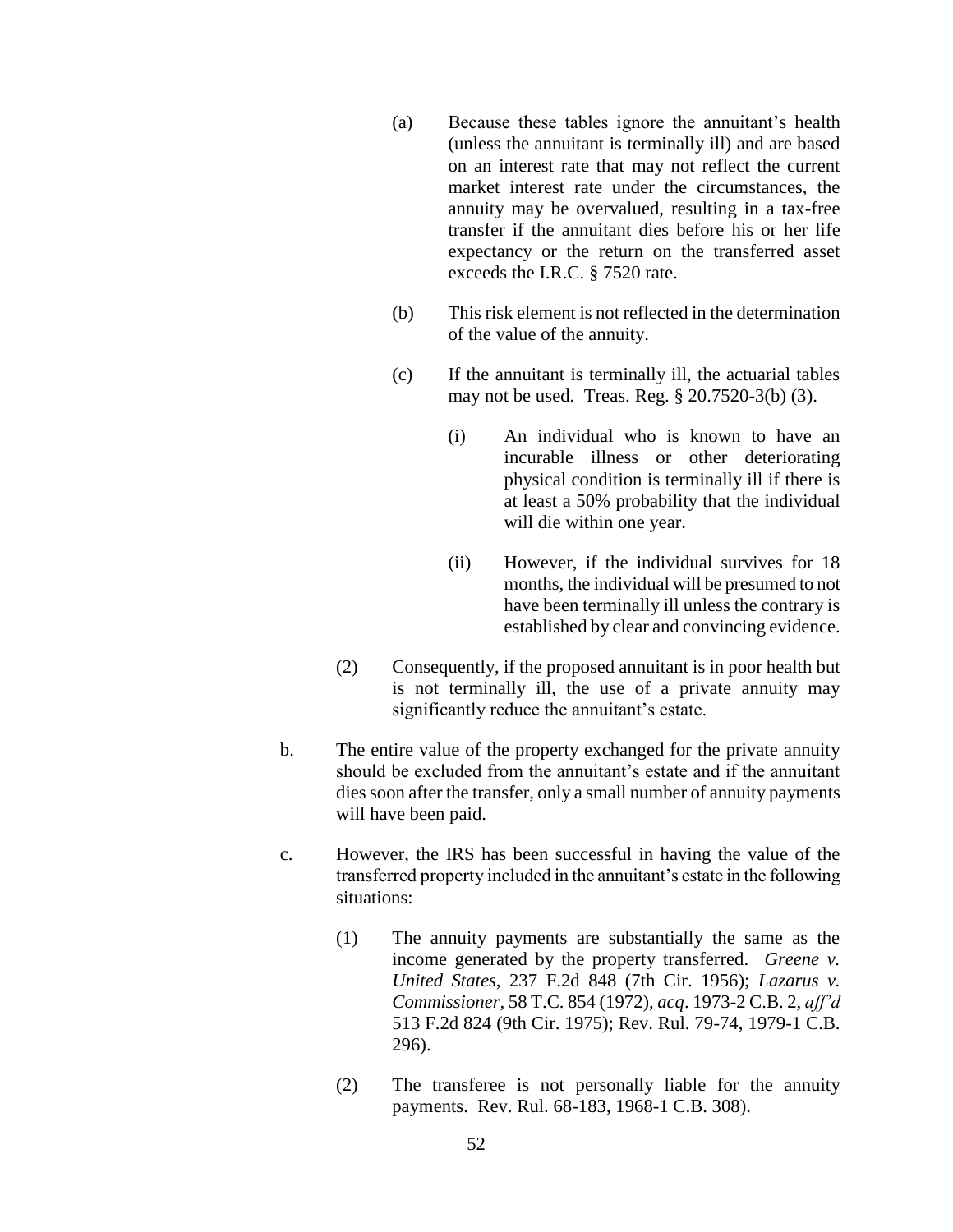- (3) The transferee has no possible economic means to make the annuity payments. *La Fargue v. Commissioner*, 73 T.C. 40 (1980), *rev'd*, 689 F.2d 845 (9th Cir. 1982); *Estate of Schwartz v. Commissioner*, 9 T.C. 229 (1947), *acq*. 1947-2 C.B. 4.
- (4) The transferor retains control over the property transferred and its disposition by the transferee. *Estate of Holland v. Commissioner*, 47 B.T.A. 807 (1942).
- 5. Planning Considerations
	- a. From the annuitant's standpoint, the purchaser should have the financial ability to make the annuity payments, particularly if the annuitant will be dependent upon the annuity payments for his or her continuing needs.
	- b. If the purchaser is a trust, it is likely that the annuitant will be treated as the grantor of a grantor trust and will be taxed on all the income in the trust.
		- (1) The trust assets also may be includible in the annuitant's estate under I.R.C.  $\S 2036(a)(1)$  because he or she has retained an income interest in the property.
		- (2) In addition, I.R.C. § 2702 may apply if the transfer is to a trust.
			- (a) However, the right to the annuity payments should qualify as a qualified interest.
	- c. Before the issuance of the proposed regulations requiring immediate recognition of gain, if the purchaser was a corporation, the Internal Revenue Service might have determined that the annuitant had sufficient security to treat the transaction as closed at the time of the transfer, causing immediate recognition of all the gain inherent in the transferred property, the same result as if the property were sold to a commercial annuity company for an annuity contract.
	- d. With respect to the type of property that should be transferred, it must be recognized that the property will not receive a step-up in basis under the Internal Revenue Code provision regarding the basis of property acquired from a decedent. I.R.C. § 1014.
		- (1) Instead, the purchaser obtains a basis equal to the payments made to the annuitant.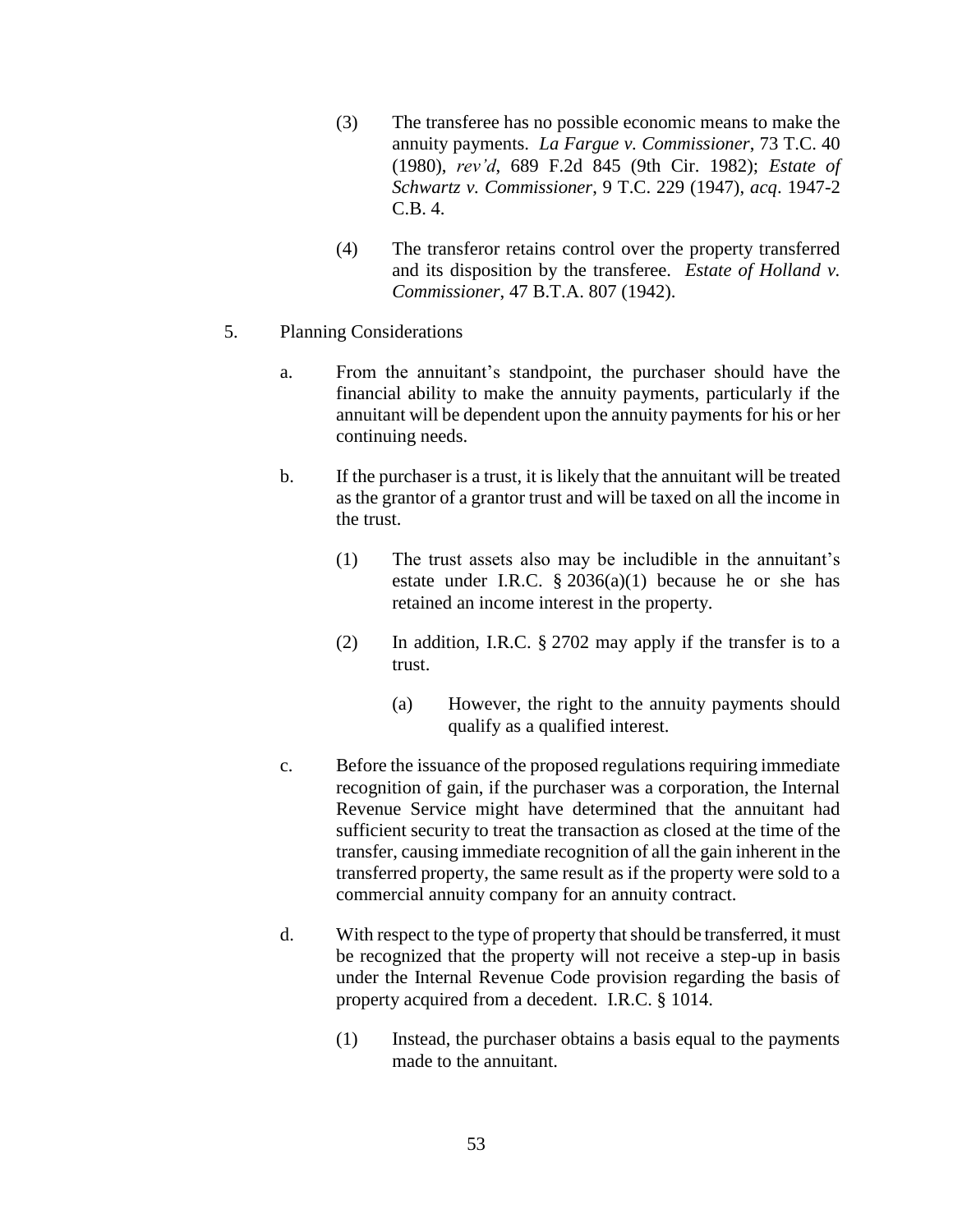- (2) Consequently, the more the purchaser pays to the annuitant, the higher the purchaser's basis will be.
- (3) The advantage of an increased basis probably does not offset the disadvantages of the drain on the purchaser's cash flow and the increase in the annuitant's gross estate.
- e. Property that has an adjusted basis in excess of its fair market value should not be used for purchasing a private annuity because no loss will be recognized to the annuitant in most cases because the obligor will be a related party under I.R.C. § 267.
- f. Note the surviving spouse should consider transferring in exchange for a private annuity property that the surviving spouse has inherited from the deceased spouse, which will receive an adjusted basis equal to its fair market value under I.R.C. § 1014, thereby eliminating any taxable capital gain.
	- (1) The surviving spouse in a community property state should also consider transferring the surviving spouse's share of community property, because it will also receive an adjusted basis equal to it fair market value.
- E. Financed Net  $Gifts<sup>1</sup>$

 $\overline{a}$ 

- 1. The Concept
	- a. An older family member makes a net gift to a trust for the benefit of a younger family member and lends the trust the money to pay the gift tax on the net gift.
	- b. A net gift is a gift where the donee has assumed the obligation to pay the tax on the gift.
	- c. As a result of the assumption of this obligation, the amount of the gift is reduced by the amount of gift tax the donee has to pay.
	- d. The amount of the gift is determined by a formula, where the amount of the gift is equal to the tentative tax divided by  $1 +$  the rate of the tax. Rev. Rul 75-72, 1975-1 CB 310.
		- (1) For example, if the amount originally gifted to the donee is \$1,000,000, and the gift tax rate is 40%, the amount of the

<sup>&</sup>lt;sup>1</sup> With permission, this part of the outline is based on an outline and presentation by David A. Handler, a partner with Kirkland & Ellis LLP, Chicago, Illinois, given at the 44<sup>th</sup> Annual Heckerling Institute on Estate Planning in Orlando, FL, in January 2010. However, any mistakes are mine.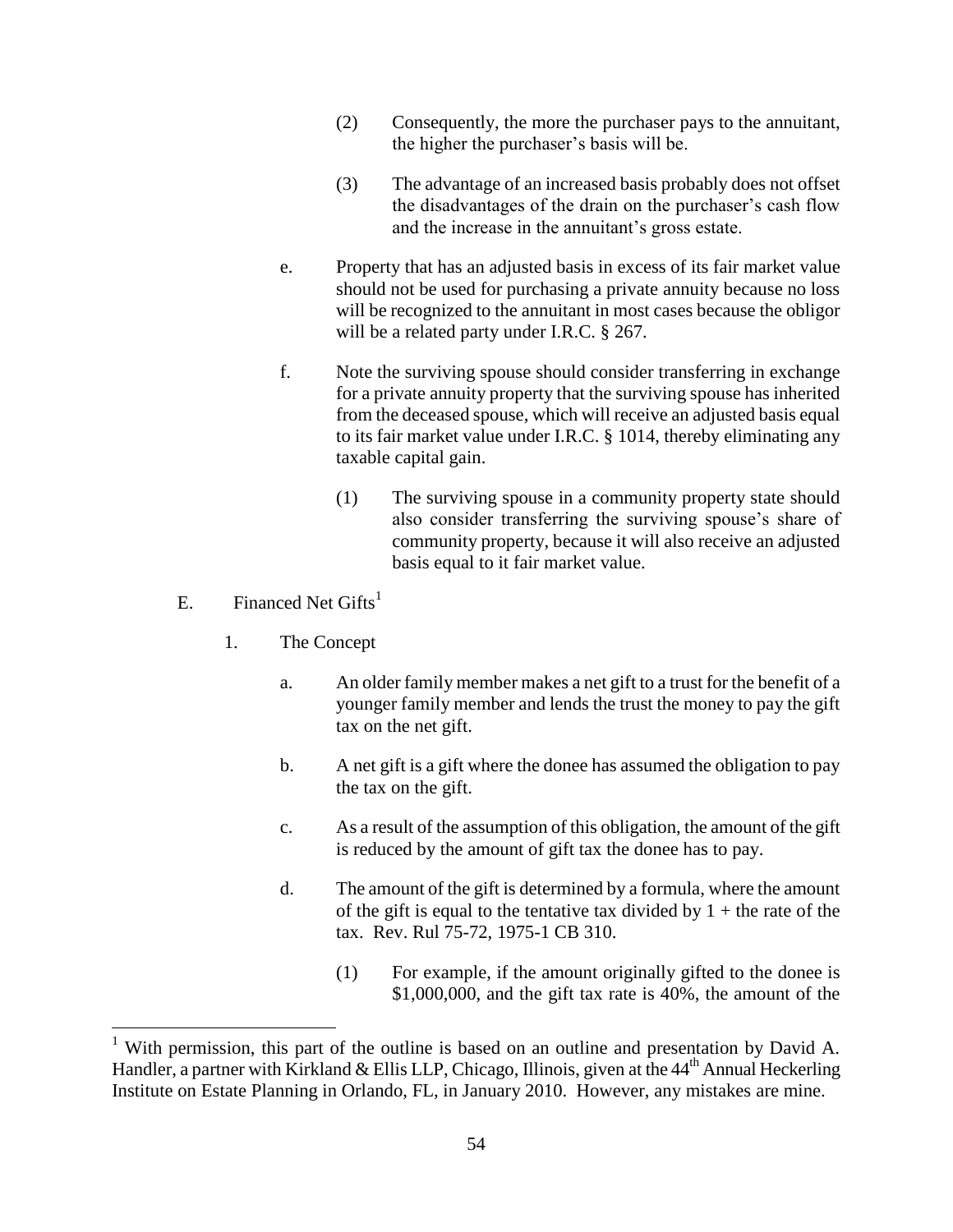gift tax is \$285,714 [\$400,000 (\$1,000,000 times 40%) divided by 1.40 (1 plus the gift tax rate of  $40\%$ ) = \$285,714] and the net gift is \$714,286 (\$1,000,000-\$285,714).

#### 2. Benefits

- a. The gift tax is tax exclusive, because if the donor lives for more than three years after the gift, the gift tax is out of the donor's estate.
- b. Because the amount borrowed to pay the gift tax is approximately two-thirds less than the amount of loan required in the case of an installment sale to a grantor trust, there is less cash flow required to pay interest and principal payments to the grantor.
	- (1) This is the case because the loan is equal to the gift tax on the net gift rather than the value of the property being sold to the grantor trust.
- c. Because the face amount of note given in exchange for the money to pay the gift tax is approximately one-third of the value of the assets transferred to the trust, there is no need for seed money and the likelihood of a challenge by the IRS that there is a retained interest under I.R.C. § 2701, 2702, or 2036(a) is greatly diminished, if not avoided altogether.
	- (1) In addition, the loan will not be required until the gift tax is paid, which could be as long as 15 ½ months after the net gift is made.
- d. Because the amount financed is less than the amount in an installment sale to a grantor trust, there is less of an investment risk that the value of the assets will decline in value below the amount of the outstanding loan.
- e. If the IRS successfully challenges the value of the transferred assets, the additional gift would be reduced (presumably) by the additional gift tax the trust would have to pay on the increased value.
	- (1) There is authority that, if the donee's obligation is speculative, the potential payment of additional gift tax on audit will not reduce the value of the gift if it is actually paid. Compare *Harrison v. Commissioner*, 17 T.C. 1350 (1952) with *Frank J. Armstrong, Jr. Trust v. United States*, 132 F. Supp. 2d 421 (W.D. VA), aff'd. 277 F.3d 490 (4<sup>th</sup> Cir. 2002) and *McCord v. Commissioner*, 461 F.3d 614 ( $5<sup>th</sup>$  Cir. 2006) (holding that the donees' agreement to pay any gift tax if the donor died within three years of the date of the gift was not too speculative).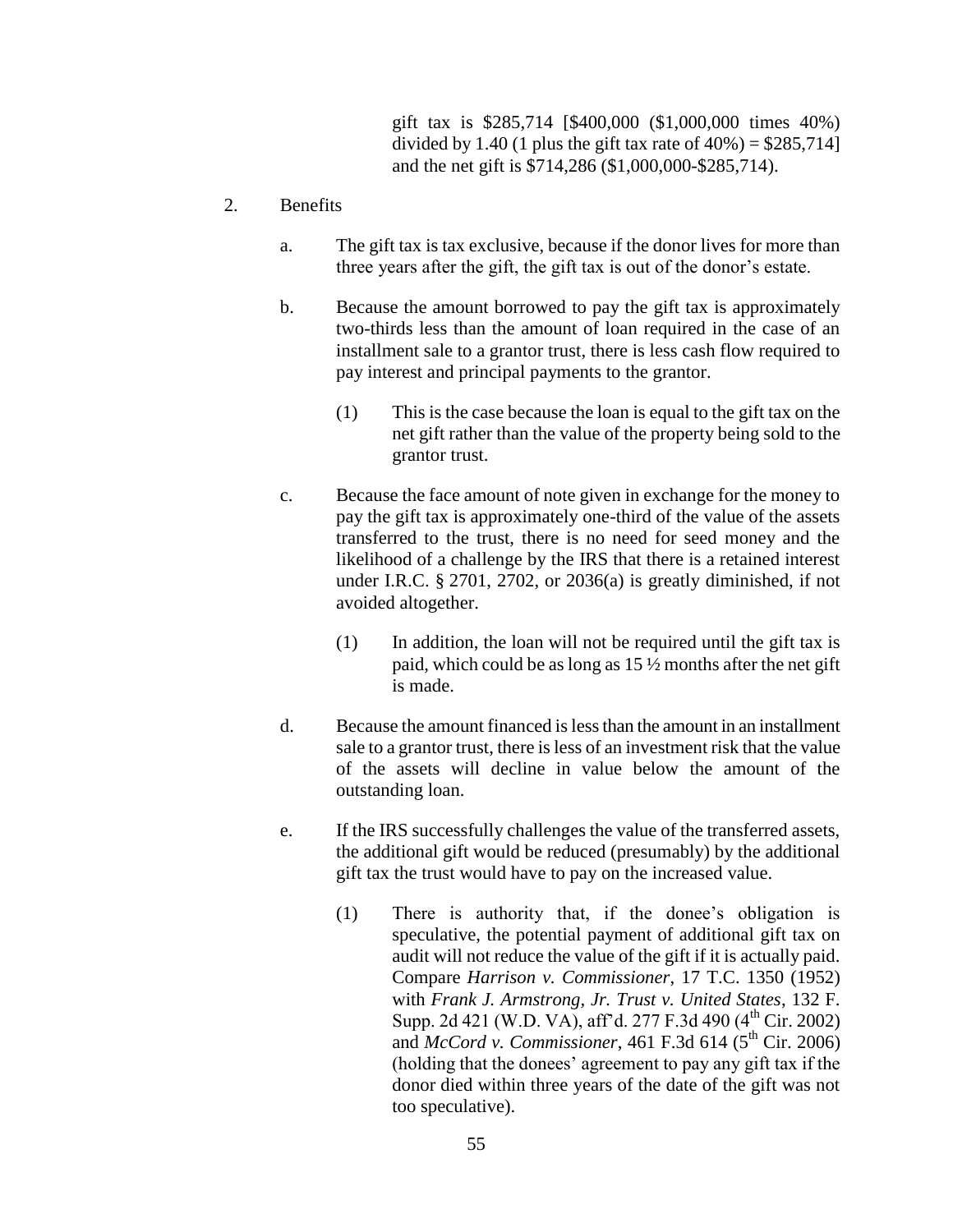- f. David Handler's outline also has an illustration showing that the financed net gift has a benefit of \$16,531,982 compared to a benefit of \$6,110,765 in the case of an installment sale to a grantor trust, assuming either a net gift or a sale of \$9,000,000 of assets, and using a nine year note, a 10% return, and a 5% interest rate on the note.
- 3. Disadvantages of the Financed Net Gift
	- a. The assets of the family are immediately reduced by the payment of the gift tax by the donee trust.
	- b. If the gift tax liability assumed by the trust exceeds the basis the donor has in the property, gain will be recognized unless the trust is a grantor trust. *Diedrich v. Commissioner*, 102 S.Ct. 2414 (1982).
	- c. When compared to a transfer at death, the loss of a full step up in basis needs to be taken into account (although the basis in the case of a gift will be increased by the amount of gift tax and GST tax attributable to the unrealized appreciation in the gifted asset, but not in excess of the fair market value of the asset).
		- (1) Although the gift tax is paid sooner in the case of a net gift, the donee has the property to enjoy now and the future appreciation is out of the donor's estate.
- 4. Conclusion
	- a. The financed net gift technique should be one of the techniques considered when the client desires to make transfers during his or her lifetime for estate planning purposes.
	- b. However, the client must not mind paying transfer taxes sooner than required and must have the liquid funds to lend to the donee trust to pay the gift tax.

#### **III. Basis Considerations**

- A. Introduction
	- 1. As a result of the decrease in the transfer tax rate and the increase in the income tax rate, as well as the increase in the transfer tax exemption, the transfer tax benefits of lifetime gifts will often be out-weighed by the income tax cost of a loss of a step up in basis at the death of the donor.
	- 2. The donee's basis in a gifted asset, for purposes of determining gain on a disposition of the gifted asset, is the same of the donor's basis plus any gift and GST tax attributed to the unrealized appreciation at the time of the gift, but not in excess of the asset's fair market value. I.R.C. § 1015.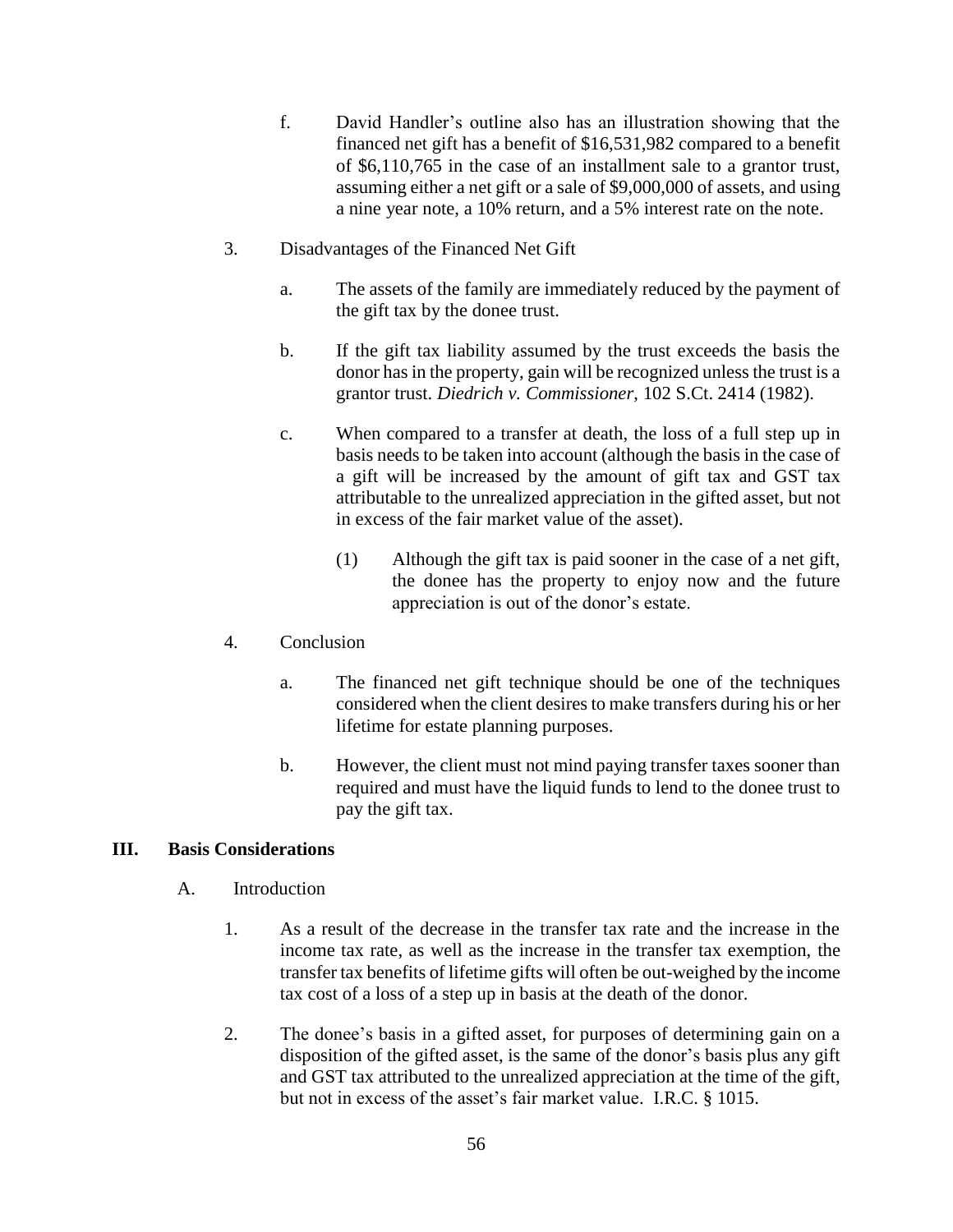- 3. For purposes of determining loss, the donee's basis is the lesser of the basis determined for gain or the fair market value of the asset at the time of the gift. I.R.C. § 1015(a).
- 4. A beneficiary's basis in an asset acquired from a decedent is the fair market value of the asset at the date of death or the alternate valuation date, if elected, except for items of income in respect of a decedent. I.R.C. § 2014(a) and (c).
- B. Planning Considerations
	- 1. In general, distinguish between techniques that will cause gifted assets to be included in the donor's estate and techniques that will cause the gifted assets to be included in the donee/beneficiary's estate.
	- 2. Consider the nature of the assets, whether a sale of the asset will result in ordinary income or capital gain, which will determine the tax rate that will apply to a sale of the asset.
	- 3. Consider in what state the donor or donee/beneficiary will reside when he or she dies; some states, like California, have no estate tax, but a high income tax rate, while other states, like Washington, have no income tax, but a high estate tax rate.
	- 4. Consider whether it is likely that the asset will be sold during the donee/beneficiary's lifetime.
- C. Techniques to Increase Basis
	- 1. Using a formula general power of appointment (very difficult to fine tune).
	- 2. Give a third party the right to grant a general power of appointment.
	- 3. Reverse estate planning: giving assets to parents (won't work with wealthier families).
	- 4. Asset swapping with grantor trusts (works if there are grantor trusts with appreciated assets).
	- 5. Using partnerships to change the basis of non-depreciable property without death or a taxable event, by distributing loss property in kind to a parent having a basis in excess of the basis of the distributed property so that a section 754 election increases the basis of remaining assets in the partnership.
	- 6. Broad distribution powers held by a trustee or trust protector.
	- 7. Delaware tax trap.